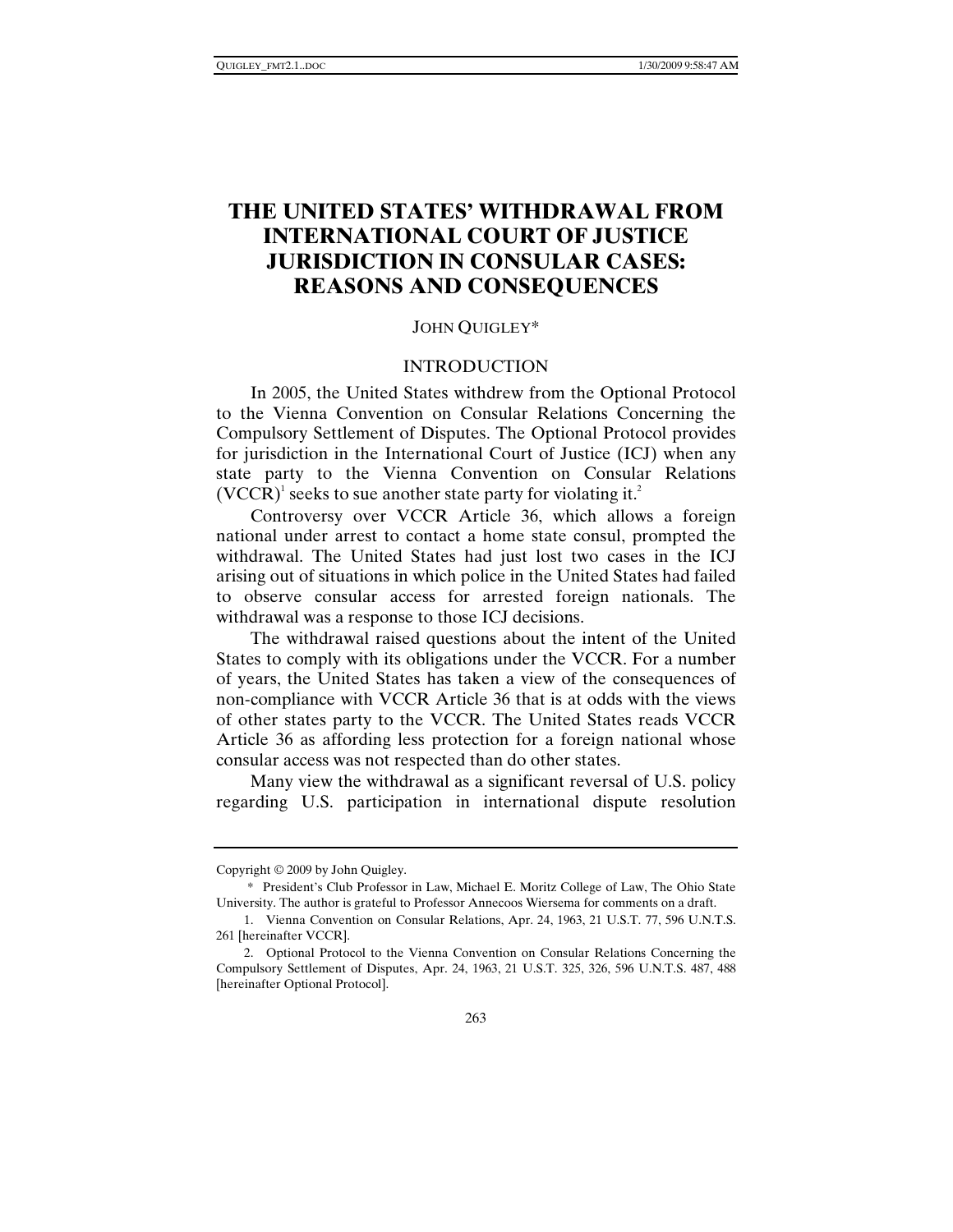mechanisms, particularly the ICJ, since the United States was an early and strong proponent of compulsory dispute settlement for violations of the VCCR.<sup>3</sup>

The withdrawal limited the ability of the United States to sue other states party to the VCCR for violations of the rights of U.S. consuls and U.S. nationals. Lacking the Optional Protocol as a jurisdictional basis, the United States is not likely to establish jurisdiction over other states for violations of consular access rights or any other aspect of consular law.<sup>4</sup>

The withdrawal also raised legal issues, the most significant of which deals with the validity of the withdrawal. Under international law, it is unclear whether states are free to withdraw from a treaty that does not expressly provide for withdrawal in a so-called "denunciation clause."<sup>5</sup> The Optional Protocol contains no such clause.

At the policy level, the withdrawal fueled charges that the United States takes a unilateralist approach to international law. The United States has been at odds with other nations in recent years on issues ranging from military action to environmental protection. The withdrawal from the VCCR Optional Protocol seemed to some as one more example of a go-it-alone approach by the United States.

This Article examines the reasons for the 2005 withdrawal from the VCCR Optional Protocol, why the United States deemed it appropriate to change course from its earlier position, what the withdrawal means for U.S. compliance with consular access obligations, whether the withdrawal is legally valid, and what it may mean for U.S. compliance with international law and participation in international dispute settlement processes.

# I. THE U.S. WITHDRAWAL FROM THE VCCR OPTIONAL PROTOCOL

States that are party to the VCCR have the choice of adhering to the Optional Protocol.<sup>7</sup> By becoming a party to the Optional Protocol, a state that is already a party to the VCCR gains jurisdiction

 <sup>3.</sup> LUKE T. LEE & JOHN QUIGLEY, CONSULAR LAW AND PRACTICE 574-76 (3d ed. 2008).

 <sup>4.</sup> *See infra* § I.

 <sup>5.</sup> *See infra* § VIII(b).

 <sup>6.</sup> *See* Paul Kevin Waterman, Note, *From Kyoto to ANWR: Critiquing the Bush Administration's Withdrawal from the Kyoto Protocol to the Framework Convention on Climate Change*, 13 TRANSNAT'L L. & CONTEMP. PROBS. 749, 759 (2003).

 <sup>7.</sup> *See* Optional Protocol, *supra* note 2, art. 1.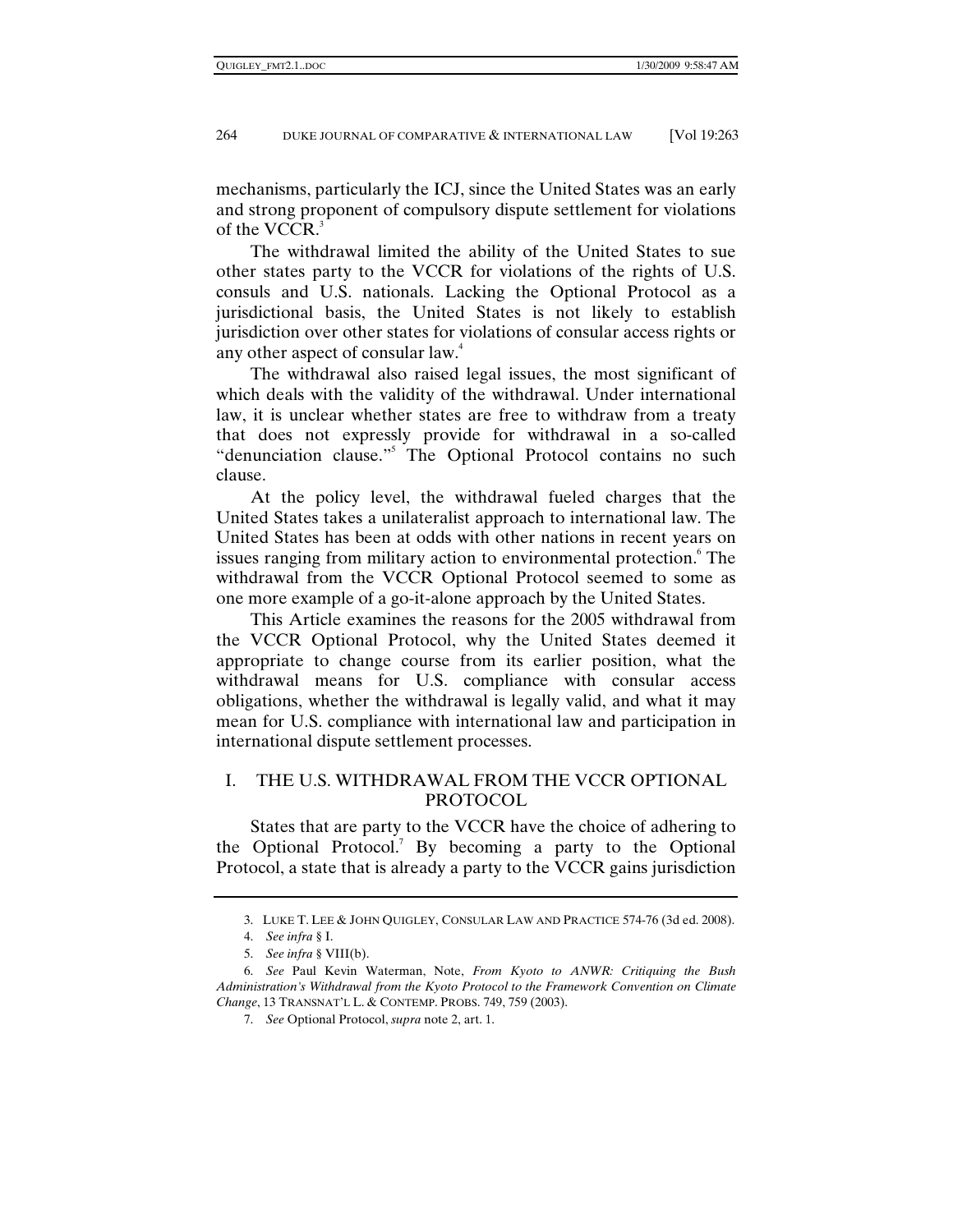in the ICJ to sue any other state party for any violation of the VCCR, but at the same time, such a state opens itself up to being sued by other states party to the VCCR for any violation of the VCCR.<sup>8</sup> The operative provision of the Optional Protocol reads:

Disputes arising out of the interpretation or application of the [Vienna] Convention [on Consular Relations] shall lie within the compulsory jurisdiction of the International Court of Justice and may accordingly be brought before the Court by an application made by any party to the dispute being a Party to the present Protocol.<sup>9</sup>

By adhering to the VCCR and the Optional Protocol, as it did in 1969, the United States gained a right to sue other states for VCCR violations and conversely exposed itself to being sued for VCCR violations by other states that are party to both the VCCR and the Optional Protocol.

The VCCR Optional Protocol provides the principal jurisdictional base whereby the United States sues and can be sued for consular law violations. This is so because the United States is not currently subject to the ICJ's so-called compulsory jurisdiction, under which states that file a declaration with the ICJ may sue other states that have filed such a declaration and, in turn, can be sued by them.<sup>10</sup> Hence, the withdrawal, if valid, effectively insulated the United States from future consular lawsuits but also deprived it of the possibility of suing other states.

U.S. Secretary of State Condoleeza Rice effected the withdrawal in a letter to U.N. Secretary-General Kofi Annan. Annan circulated the letter to the other states party to the Optional Protocol and posted an item about the letter, which he called a "communication," on the website he maintains for activity relating to treaties. The posting read:

On 7 March 2005, the Secretary-General received from the Government of the United States of America, a communication notifying its withdrawal from the Optional Protocol. The communication reads as follows:

". . . the Government of the United States of America [refers] to the Optional Protocol to the Vienna Convention on Consular Relations Concerning the Compulsory Settlement of Disputes, done at Vienna April 24, 1963. This letter constitutes notification by the United States of America that it hereby withdraws from the

 <sup>8.</sup> *See id.*

 <sup>9.</sup> *Id.*

 <sup>10.</sup> *See infra* note 140.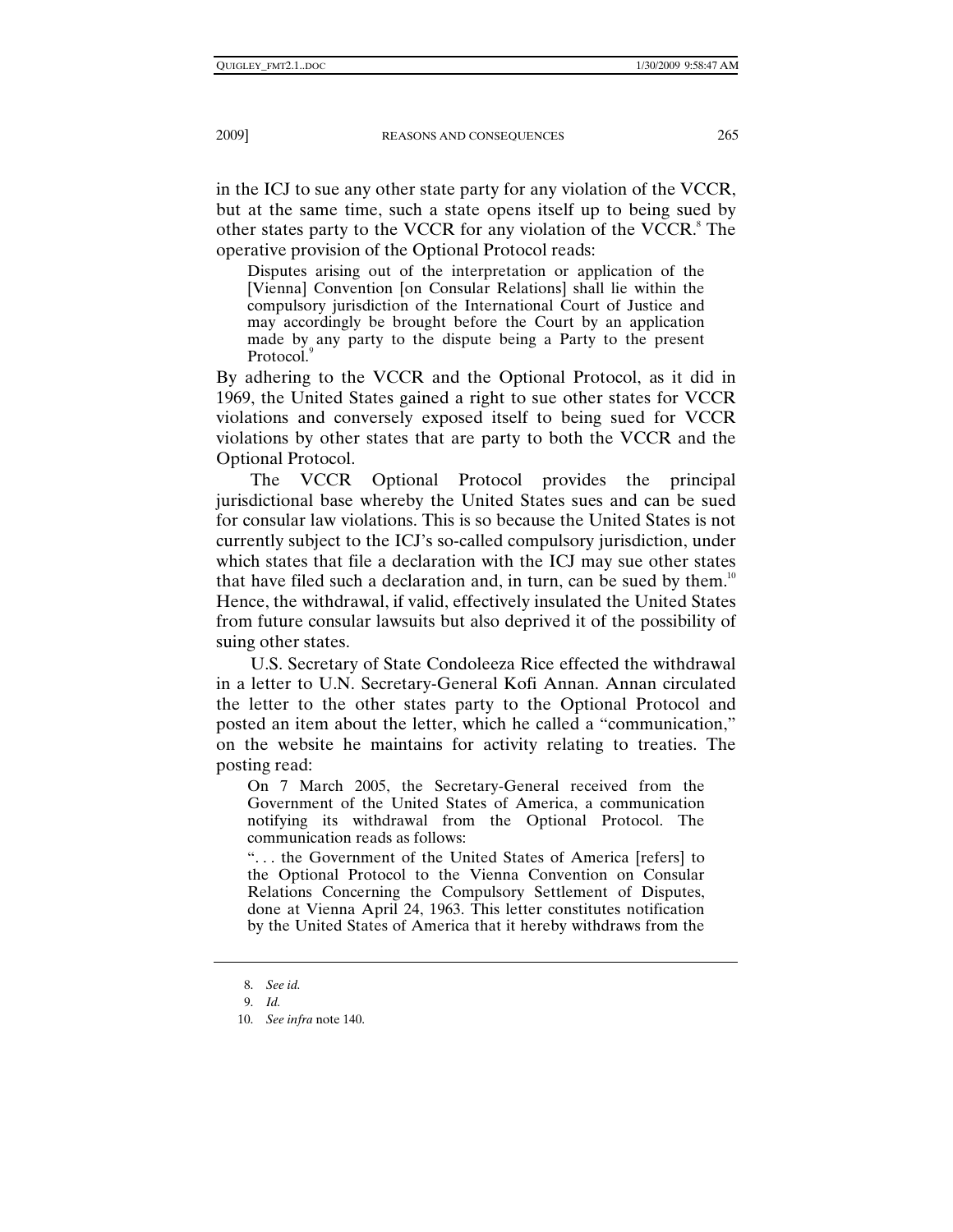aforesaid Protocol. As a consequence of this withdrawal, the United States will no longer recognize the jurisdiction of the International Court of Justice reflected in that Protocol."

The United States sent its communication to the U.N. Secretary-General because that official is designated in the Optional Protocol as the depositary agency. That means that states adhering to the Optional Protocol communicate their adherence to the U.N. Secretary-General,<sup>12</sup> who then notifies existing states party of new adherences.<sup>13</sup>

As mentioned previously, some treaties contain a denunciation clause that specifies that states have the right to denounce, or withdraw, from the treaty at their sole discretion, typically with a proviso that they provide notice prior to the date of effectiveness of the denunciation.<sup>14</sup> Denunciation clauses typically designate the depositary agency as the recipient to which a state would communicate its denunciation. The Optional Protocol has no denunciation clause and, hence, no provision about how to communicate a denunciation.<sup>15</sup> The United States nonetheless chose the Secretary-General as the recipient of its communication.

#### II. SUITS AGAINST THE UNITED STATES IN THE ICJ

ICJ suits against the United States were the precipitating factor in its withdrawal from the Optional Protocol.<sup>16</sup> The United States had been sued in 1998, in 1999, and again in 2003 by states party to the VCCR who alleged violations of VCCR Article 36, which relates to a consul's role in aiding nationals who are arrested.<sup>17</sup> In each case, jurisdiction was based on the Optional Protocol, and each plaintiff state alleged that the United States had failed to fulfill its consular access obligation toward one or more of its nationals.<sup>18</sup> In the terminology of consular law, the state in which such a person is arrested is called the "receiving state," since it "receives" a consul of

 <sup>11.</sup> United Nations, Multilateral Treaties Deposited with the Secretary-General, ch. 3, § 8 n.1 (Nov. 11, 2008), http://treaties.un.org/Pages/ParticipationStatus.aspx.

 <sup>12.</sup> Optional Protocol, *supra* note 2, arts. VI, VII.

 <sup>13.</sup> *Id.* art. IX.

 <sup>14.</sup> The terms "denunciation" and "withdrawal" are used interchangeably in regard to treaties. "Denunciation" is the term used traditionally, but more recently "withdrawal" has come to be used as an equivalent.

 <sup>15.</sup> *See* Optional Protocol, *supra* note 2.

 <sup>16.</sup> *See infra* § III.

 <sup>17.</sup> *See infra* test accompanying note 19.

 <sup>18.</sup> *See id*.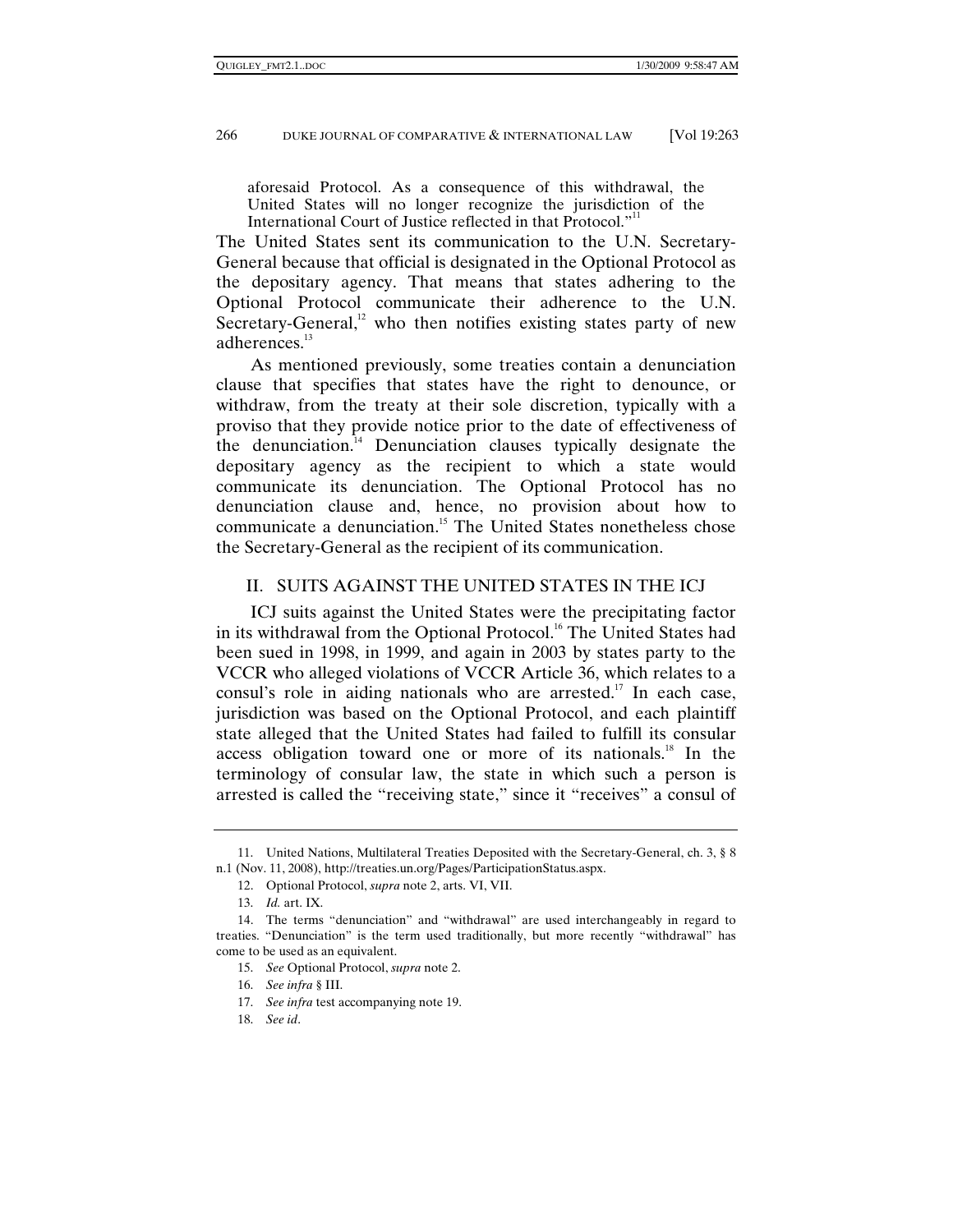another state. The national's home state is called the "sending state," since it "sends" its consul. Under VCCR Article 36, when a sending state national is arrested, the receiving state must allow the sending state national and a sending state consul to communicate with each other. VCCR Article 36 reads:

1. With a view to facilitating the exercise of consular functions relating to nationals of the sending State:

(a) consular officers shall be free to communicate with nationals of the sending State and to have access to them. Nationals of the sending State shall have the same freedom with respect to communication with and access to consular officers of the sending State;

(b) if he so requests, the competent authorities of the receiving State shall, without delay, inform the consular post of the sending State if, within its consular district, a national of that State is arrested or committed to prison or to custody pending trial or is detained in any other manner. Any communication addressed to the consular post by the person arrested, in prison, custody or detention shall also be forwarded by the said authorities without delay. The said authorities shall inform the person concerned without delay of his rights under this subparagraph;

(c) consular officers shall have the right to visit a national of the sending State who is in prison, custody or detention, to converse and correspond with him and to arrange for his legal representation. They shall also have the right to visit any national of the sending State who is in prison, custody or detention in their district in pursuance of a judgment. Nevertheless, consular officers shall refrain from taking action on behalf of a national who is in prison, custody or detention if he expressly opposes such action.

2. The rights referred to in paragraph 1 of this Article shall be exercised in conformity with the laws and regulations of the receiving State, subject to the proviso, however, that the said laws and regulations must enable full effect to be given to the purposes for which the rights accorded under this Article are intended. $19$ 

In each of the three cases filed against the United States, a state party to the VCCR alleged that its national (or nationals) had been arrested in the United States, but was (or were) not advised, as the last sentence of VCCR Article 36(1)(b) requires, of the right of

 <sup>19.</sup> VCCR, *supra* note 1, art. 36.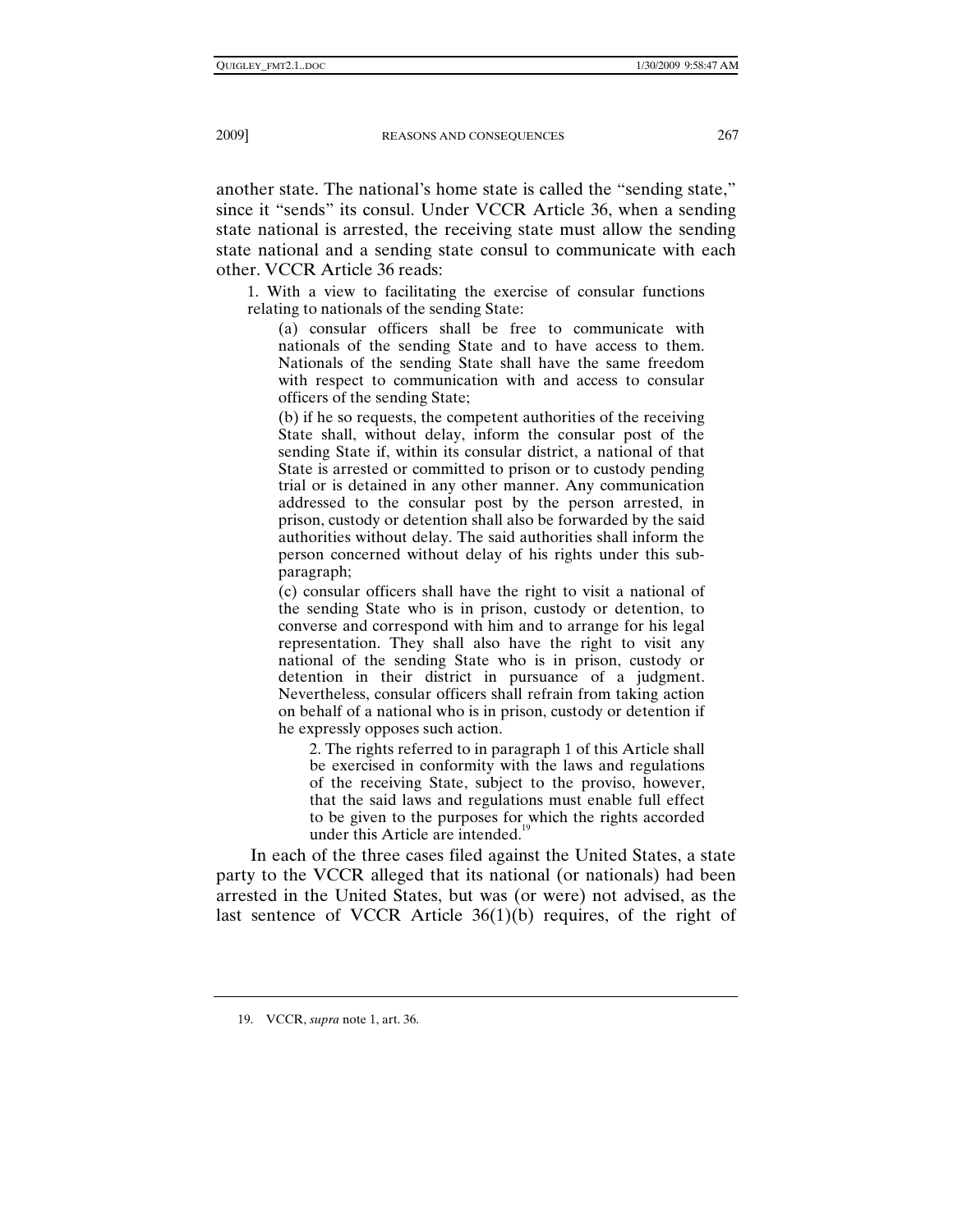consular access.20 In all three instances, these nationals were then convicted of murder and sentenced to death.<sup>21</sup> These states argued before the ICJ that the violation, which in all but a few instances was not contested by the United States, necessitated some court action to provide a remedy. In two of the three cases, the plaintiff state argued that VCCR Article 36 afforded a right not only to it as a state, but as well to its foreign nationals as individuals, that the foreign national be advised of his or her right, and that this right could be asserted in a court of the receiving state in case of violation.<sup>22</sup> The United States took the contrary position before the ICJ, maintaining that while VCCR Article 36 creates rights and obligations between the sending and receiving states, it does not create a right that adheres to the foreign national as an individual. In its view, when a foreign national is not advised about consular access, the rights of the sending state, not the foreign individual, are violated, hence no judicial remedy is required. $25$ 

Courts in the United States, at the urging of the Department of State and Department of Justice, generally have interpreted VCCR Article 36 in line with the U.S. government's view. $^{24}$  Thus, when foreign nationals have sought a judicial remedy for a violation, state and federal courts in the United States have typically held either that they have no right or that, even if they have a right, they are not entitled to a remedy.<sup>25</sup> Other courts have rejected such claims by foreign nationals on the basis that even if they have a right and are entitled to a remedy, prejudice must be found to have flowed from the violation, and because the courts did not find prejudice, the particular foreign national was not entitled to a remedy.<sup>26</sup> Still other courts have rejected such claims on the basis of so-called "procedural

 <sup>20.</sup> *See* Case Concerning the Vienna Convention on Consular Relations (Para. v. U.S.), 1998 I.C.J. 248 (Order of Apr. 9); LaGrand Case (F.R.G. v. U.S.), 2001 I.C.J. 466 (Judgment of June 27); Case Concerning Avena and Other Mexican Nationals (Mex. v. U.S.), 2004 I.C.J. 12 (Judgment of Mar. 31).

 <sup>21.</sup> *See Case Concerning the Vienna Convention* (Order of Apr. 9), 1998 I.C.J. at 249; *LaGrand* (Judgment of June 27), 2001 I.C.J. at 478-80; *Avena* (Judgment of Mar. 31), 2004 I.C.J. at 39.

 <sup>22.</sup> *See LaGrand* (Judgment of June 27), 2001 I.C.J. at 492-93; *Avena* (Judgment of Mar. 31), 2004 I.C.J. at 42-43.

 <sup>23.</sup> *See LaGrand* (Judgment of June 27), 2001 I.C.J. at 493.

 <sup>24.</sup> *See, e.g.*, United States v. Lombera-Camorlinga, 206 F.3d 882, 885-86 (9th Cir. 2000); United States v. Tapia-Mendoza, 41 F.Supp.2d 1250 (D. Utah 1999).

 <sup>25.</sup> *See, e.g.*, *Lombera-Camorlinga*, 206 F.3d at 885-86.

 <sup>26.</sup> *See, e.g.*, *Tapia-Mendoza*, 41 F.Supp.2d at 1253.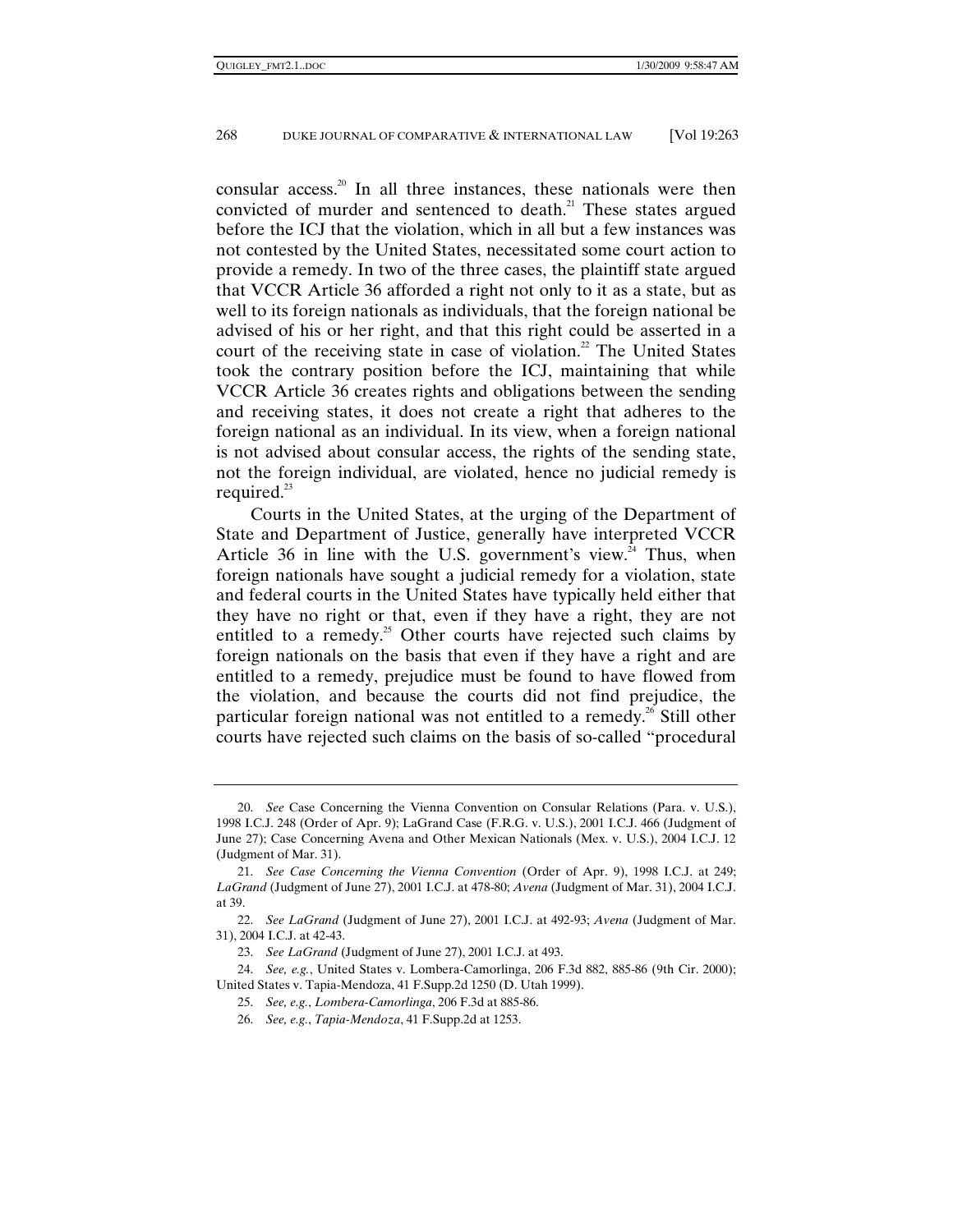default"— that the claim was filed beyond the stage in the criminal process by which claims of illegality must ordinarily be filed.<sup>27</sup>

Three states sued the United States in the ICJ after U.S. courts rejected the claims of their foreign nationals, and in each case before the ICJ, the outcome favored the plaintiff state. In the 1998 suit filed by Paraguay over the impending execution of a national, Angel Breard, who had been convicted of murder in Virginia, Paraguay asked for an injunctive ruling, which the ICJ issued, calling on the United States to stop the execution.<sup>28</sup> Both Paraguay and Breard asked the U.S. Supreme Court to enforce the ICJ ruling, but it declined.<sup>29</sup> Breard had not raised his consular access claim in the courts of Virginia, since his lawyers apparently were not aware of consular access. The U.S. Supreme Court said that federal courts would not consider Breard's consular access claim, since it had not been raised in a Virginia court.<sup>30</sup> U.S. Secretary of State Madeleine Albright, stressing the U.S. need to gain consular access for U.S. nationals, asked the Governor of Virginia to postpone the execution, but she did not take the position that Virginia was legally required to do so.31 The Governor ignored this request, and Breard was executed. The ICJ continued consideration of the case, even after Breard's execution, but Paraguay dismissed the case some months later, so no final judgment was issued. $32$ 

The 1999 filing by Germany did result in a final judgment. Germany sued over a failure to advise as to consular access in a case involving two German nationals—brothers named LaGrand—who were convicted of murder in Arizona and sentenced to death.<sup>33</sup> One of the two brothers had been executed by the time Germany filed, and the other's execution was imminent. The ICJ again issued an injunctive ruling, instructing the United States to postpone the execution while the case was pending. $34$  Like Paraguay before it,

 <sup>27.</sup> *See, e.g.*, State v. Issa, 93 Ohio St. 3d 49 (2001).

 <sup>28.</sup> Case Concerning the Vienna Convention on Consular Relations (Para. v. U.S.), 1998 I.C.J. 248, 249, 258 (Order of Apr. 9).

 <sup>29.</sup> *See* Breard v. Greene, 523 U.S. 371 (1998).

 <sup>30.</sup> *Id.* at 375.

 <sup>31.</sup> Letter from Madeleine K. Albright to James S. Gilmore (Apr. 13, 1998), *in* DIGEST OF U.S. PRACTICE IN INTERNATIONAL LAW, 1991-1999 ch. 2 (consular and judicial assistance and related issues, item 16), *available at* http://www.state.gov/documents/org-anization/65744.pdf.

 <sup>32.</sup> *See* Case Concerning the Vienna Convention on Consular Relations (Para. v. U.S.), 1998 I.C.J. 426, 427 (Order of Nov. 10).

 <sup>33.</sup> LaGrand Case (F.R.G. v. U.S.), 2001 I.C.J. 466, 475, 478-80 (Judgment of June 27).

 <sup>34.</sup> LaGrand Case (F.R.G. v. U.S.), 1999 I.C.J. 9, 16 (Order of Mar. 3).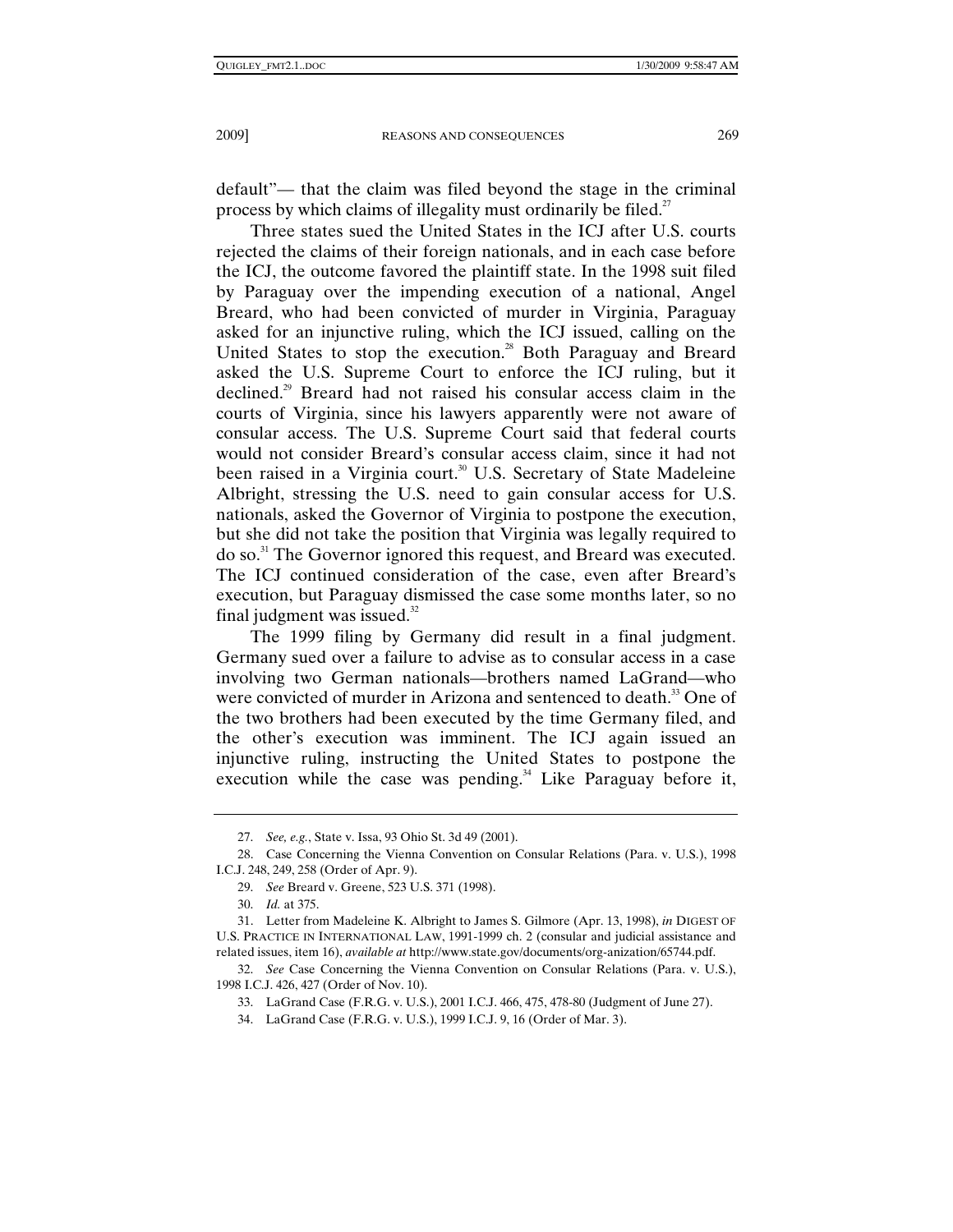Germany asked the U.S. Supreme Court to implement the injunctive ruling, but again the Supreme Court declined.<sup>35</sup> The second brother was executed. Germany continued with the case before the ICJ, resulting in the ICJ's first judgment in a claim relating to a violation of consular access. The ICJ concluded that VCCR Article 36 gives a right to a foreign national to be advised about consular access, and that when that right is violated, the receiving state must review the case to determine whether a remedy is required.<sup>36</sup> Thus, the ICJ rejected the U.S. position both as to a right and as to a remedy.

Germany also asked the ICJ to rule that the United States violated Germany's rights by failing to comply with the injunctive ruling.<sup>37</sup> The ICJ had never decided the question of whether such rulings are binding, and the United States argued that they were not. The ICJ agreed with Germany and held the United States liable on the additional ground of failing to comply with the injunctive ruling.<sup>38</sup> Hence, on two issues the ICJ found against the United States.

In 2003 Mexico sued on behalf of a much larger number of nationals. It alleged that fifty-four Mexican citizens on death rows in nine states of the United States had not been advised about consular access.<sup>39</sup> The ICJ, at Mexico's request, issued an injunction to stop the executions during the pendency of the case of three individuals, for whom execution dates might have been set soon.<sup>40</sup>

Mexico asked the ICJ to rule that the convictions be reviewed.<sup>41</sup> In its response, the United States conceded that, in all but two instances, advice about consular access had not been given. $42$  The United States argued, responding to Mexico's claim, that review of the allegations could be handled in the executive clemency process and need not be done by a court, pointing out that the ICJ had not previously specified which forum should review potential consular access violations.<sup>43</sup> The ICJ ruled, however, that a judicial forum was

 40. Case Concerning Avena and Other Mexican Nationals (Mex. v. U.S.), 2003 I.C.J. 77, 90-92 (Order of Feb. 5).

43. LaGrand Case (F.R.G. v. U.S.A.), 2001 I.C.J. 466, 514 (June 27).

 <sup>35.</sup> Federal Republic of Germany v. United States, 526 U.S. 111, 112 (1999).

 <sup>36.</sup> *LaGrand*, 2001 I.C.J. at 494 (Judgment of June 27).

 <sup>37.</sup> *Id.* at 498.

 <sup>38.</sup> *Id.* at 516.

 <sup>39.</sup> Case Concerning Avena and Other Mexican Nationals (Mex. v. U.S.), 2004 I.C.J. 12, 24 (Judgment of Mar. 31). The number for which claims were being made was subsequently reduced to fifty-two. *Id.* 

<sup>41</sup>*. Avena*, 2004 I.C.J. at 55 (Judgment of Mar. 31).

 <sup>42.</sup> *Id.* at 50.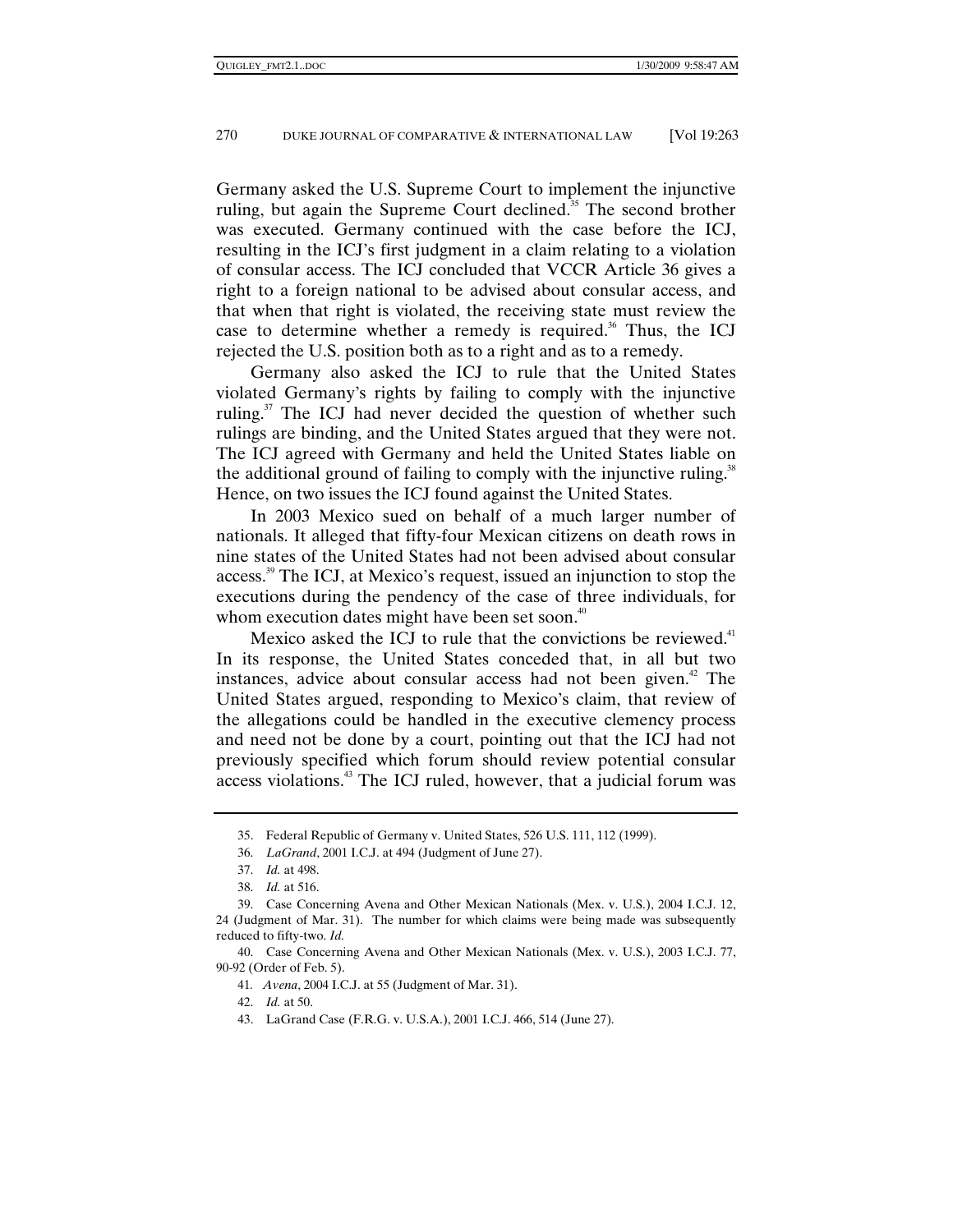the most appropriate and that a court in the United States should review the cases of the named Mexican nationals.<sup>44</sup>

Of the Mexican nationals named in the ICJ case, the first to go before the U.S. Supreme Court seeking implementation of the ICJ judgment was José Medellin, then on death row in Texas.<sup>45</sup> In February 2005, shortly before a scheduled oral argument in the Supreme Court in Medellin's case, President George W. Bush issued a memorandum to the U.S. Attorney-General relaying his position that the cases of the Mexican nationals named in Mexico's suit should be reviewed by courts of the states in which they had been convicted. The President's memorandum stated:

the United States will discharge its international obligations under the decision of the International Court of Justice . . . by having state courts give effect to the decision in accordance with general principles of comity in cases filed by the . . . Mexican nationals addressed in that decision.<sup>46</sup>

A few weeks later, Secretary of State Rice sent her letter, referenced above, to the U.N. Secretary-General to withdraw from the Optional Protocol.

# III. DEPARTMENT OF STATE EXPLANATION OF THE WITHDRAWAL

Secretary Rice made clear that it was the content of the ICJ's decisions that led the United States to send the letter of withdrawal: In a statement she explained that while the United States considered the VCCR "extremely important," its objection was to the interpretation by the ICJ: "this particular optional protocol was ... being interpreted in ways that we thought were inappropriate. $147$  Rice accurately noted that only about 30 percent of the 166 states then party to the VCCR were also parties to the Optional Protocol.<sup>48</sup>

Another State Department spokesperson, Darla Jordan, focused on the content of the ICJ decisions. She said that they interfered with

 <sup>44.</sup> *Avena*, 2004 I.C.J. at 66.

 <sup>45.</sup> Medellin v. Dretke, 371 F.3d 270 (5th Cir. 2004), *cert. granted*, 543 U.S. 1032 (U.S. Dec. 10, 2004) (No. 04-5928).

 <sup>46.</sup> Brief for the United States as Amicus Curiae Supporting Respondent at 41-42, Medellin v. Dretke, 544 U.S. 660 (2005) (No. 04-5928). The President's reference to "its international obligations" was to the United States' obligation to comply with an adverse decision of the ICJ, an obligation found in U.N. Charter art. 94.

 <sup>47.</sup> Hugh Dellios, *Rice Reaches across to Mexico; Defends U.S. Quitting Part of Consular Pact*, CHI. TRI., Mar. 11, 2005, at C4.

 <sup>48.</sup> *Id.*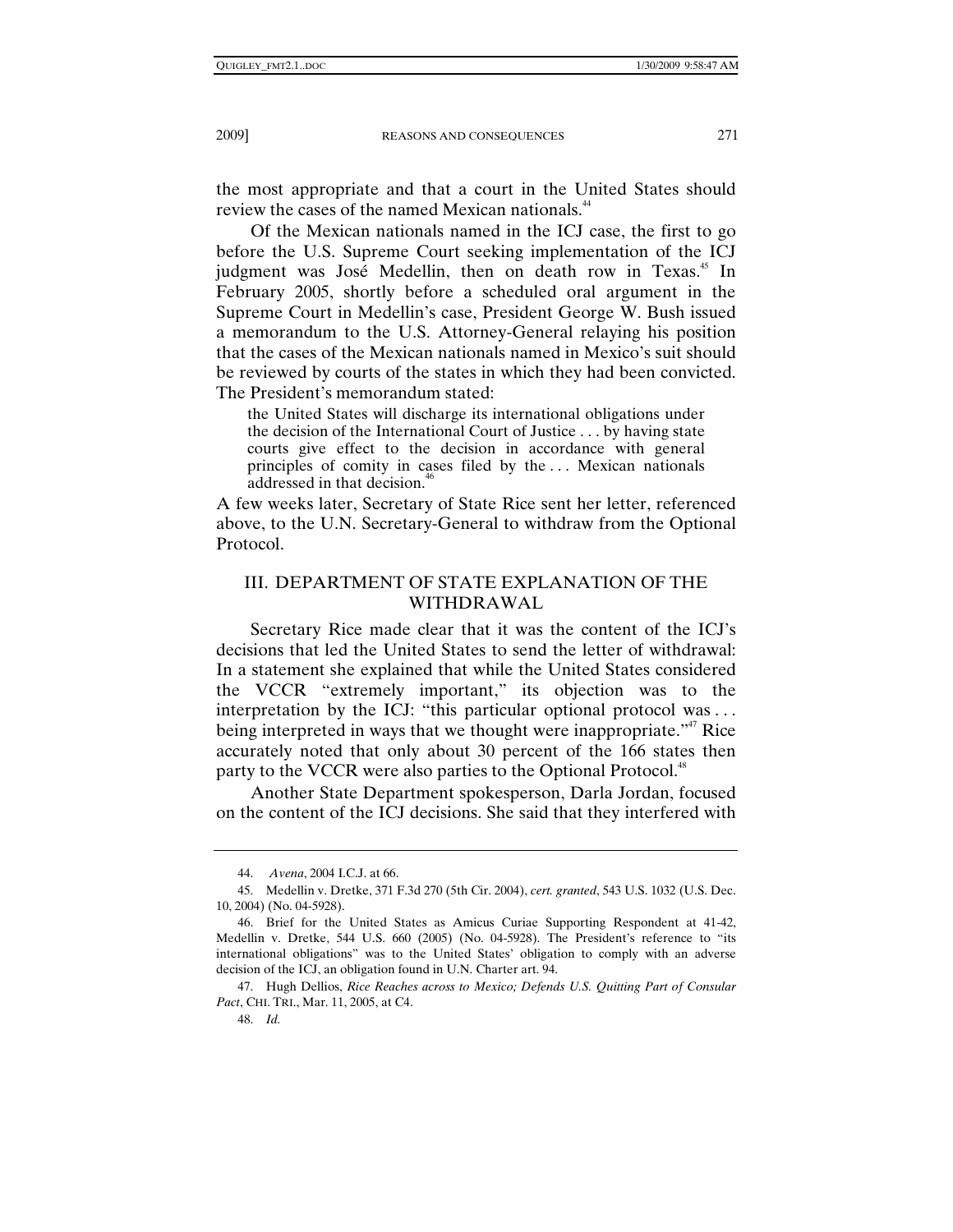the prerogatives of the courts of U.S. states, especially their imposition of death sentences: "The International Court of Justice has interpreted the Vienna Consular Convention in ways that we had not anticipated that involved state criminal prosecutions and the death penalty, effectively asking the court to supervise our domestic criminal system."<sup>49</sup>

Jordan further explained that the withdrawal was aimed at: "protecting against future International Court of Justice judgments that might similarly interpret the consular convention or disrupt our domestic criminal system in ways we did not anticipate when we joined the convention."<sup>50</sup>

At a State Department press briefing, still another spokesperson, J. Adam Ereli, explained more fully the reasons for the U.S. withdrawal from the VCCR Optional Protocol:

**QUESTION:** Adam, can you discuss a bit about the rationale behind the Administration's decision to withdraw from the optional protocol to the Geneva [an apparent inadvertent reference to 'Geneva' instead of 'Vienna'] Conventions which give the International Court of Justice a measure of jurisdiction in U.S. capital cases? There's already criticism that this is part of a continuing trend of unilateralism

**MR. ERELI:** Right. Well, let me address that latter criticism first. I don't think anybody should conclude by our decision to withdraw from the optional protocol that we are any less committed to the international system or that we are in any way walking back from international commitments. To the contrary, we remain a part of the Vienna Convention, we remain committed to fulfilling its provisions and we stand by it.

Second of all, the International Court of Justice, pursuant to a dispute referred to it under the optional protocol, rendered a judgment in the Avena case dealing with how state courts in the United States handled certain capital cases where foreign nationals claimed consular access. The decision that the ICJ handed down is a decision, frankly, that we don't agree with.

Yet, in recognition of the optional protocol and our international commitments, the President has determined that the United States will comply with the judgment of the International Court of Justice

 <sup>49.</sup> Charles Lane, *U.S. Quits Pact Used in Capital Cases; Foes of Death Penalty Cite Access to Envoys*, WASH. POST, March 10, 2005, at A1.

 <sup>50.</sup> *Id.*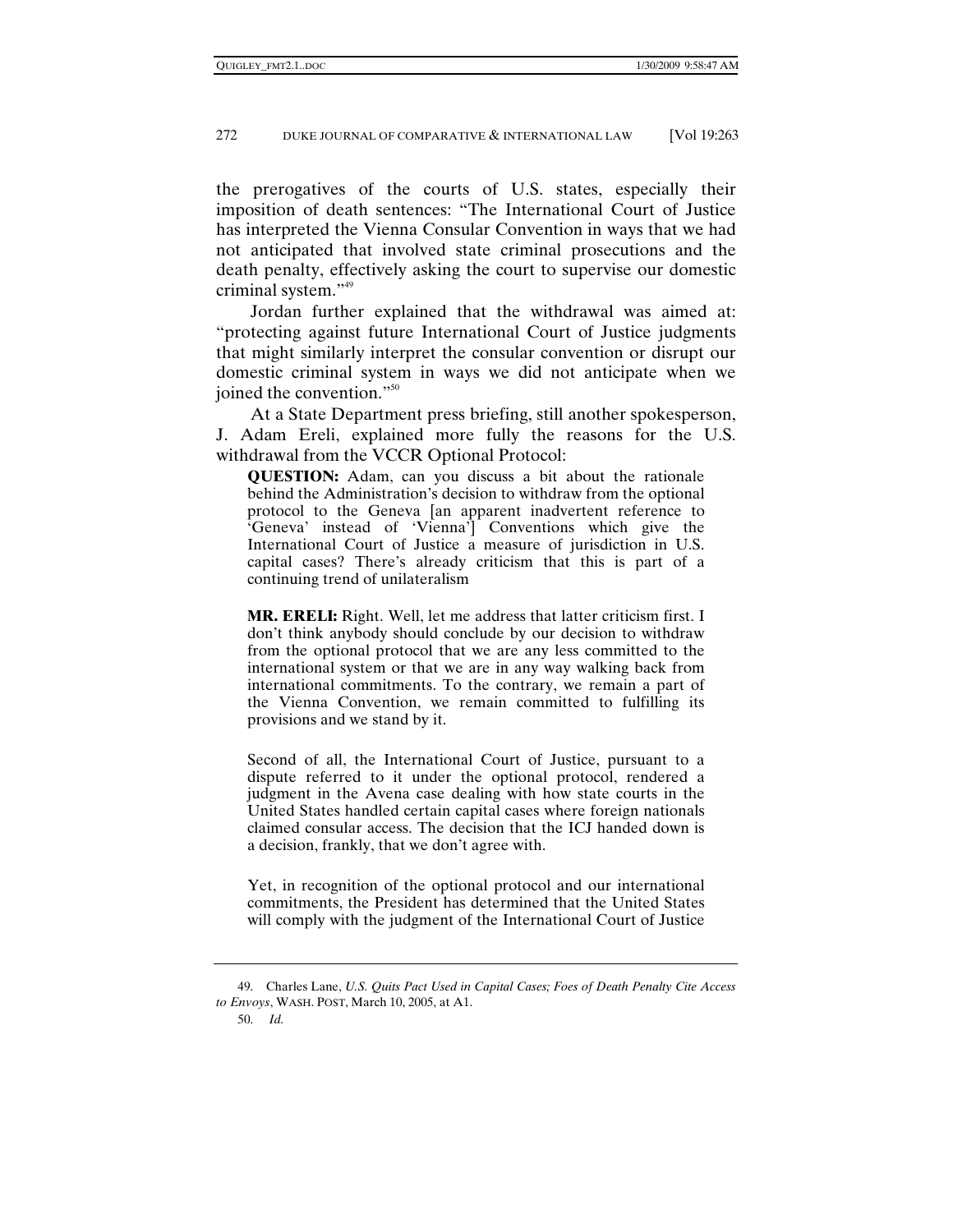**. . .**

and that we will review—our state courts will review—the cases that ICJ responded to.

However, we would also note that when we signed up to the optional protocol, it was not anticipated that this—that when you refer a case—cases that would be referred to the ICJ and the ICJ would use the—and the optional protocol would be used to review cases of domestic criminal law.

This is a development, frankly, that we had not anticipated in signing up to the optional protocol and that we, frankly—we—and I would note, you know, 70 percent of the countries that are signatories to the Vienna Convention also decided not to sign up to the optional protocol so it's not just the United States going against everybody else. I mean, we are in a sense joining an existing majority in not participating in the optional protocol and the reason is because we see the optional protocol being used by people or going in directions that was not our intent in getting involved.

I mean, so the bottom line is we believe in the international system, we are a committed participant in the international system, as reflected by our continued commitment to the Vienna Convention and its provisions, as well as our decision to comply with the judgment. But at the same time, we see that in this specific case, and in the use of optional protocol, frankly, the way it's being interpreted, the way it's being used, go against the ideas — the original ideas that we signed up for.

**QUESTION:** But this protocol came in handy for the United States during the Iran hostage crisis. Then there's criticism that we're now cherry-picking the provisions that we like and don't like, that this might be short-sighted in the long-run.

**MR. ERELI:** Well, again, I don't think we're cherry-picking. I think that this is a really unexpected and unwelcome precedent where people who don't like decisions of our state courts can use an international court as a court of appeal. And that doesn't make any sense at all. And so what we're talking about is, we've got a system of justice that works in the United States and I don't think you should compare it to other countries, like Iran in 1979. We have a system of justice that works. We have a system of justice that provides people with due process and review of their cases. And it's not appropriate that there be some international court that comes in and can reverse the decisions of our national courts.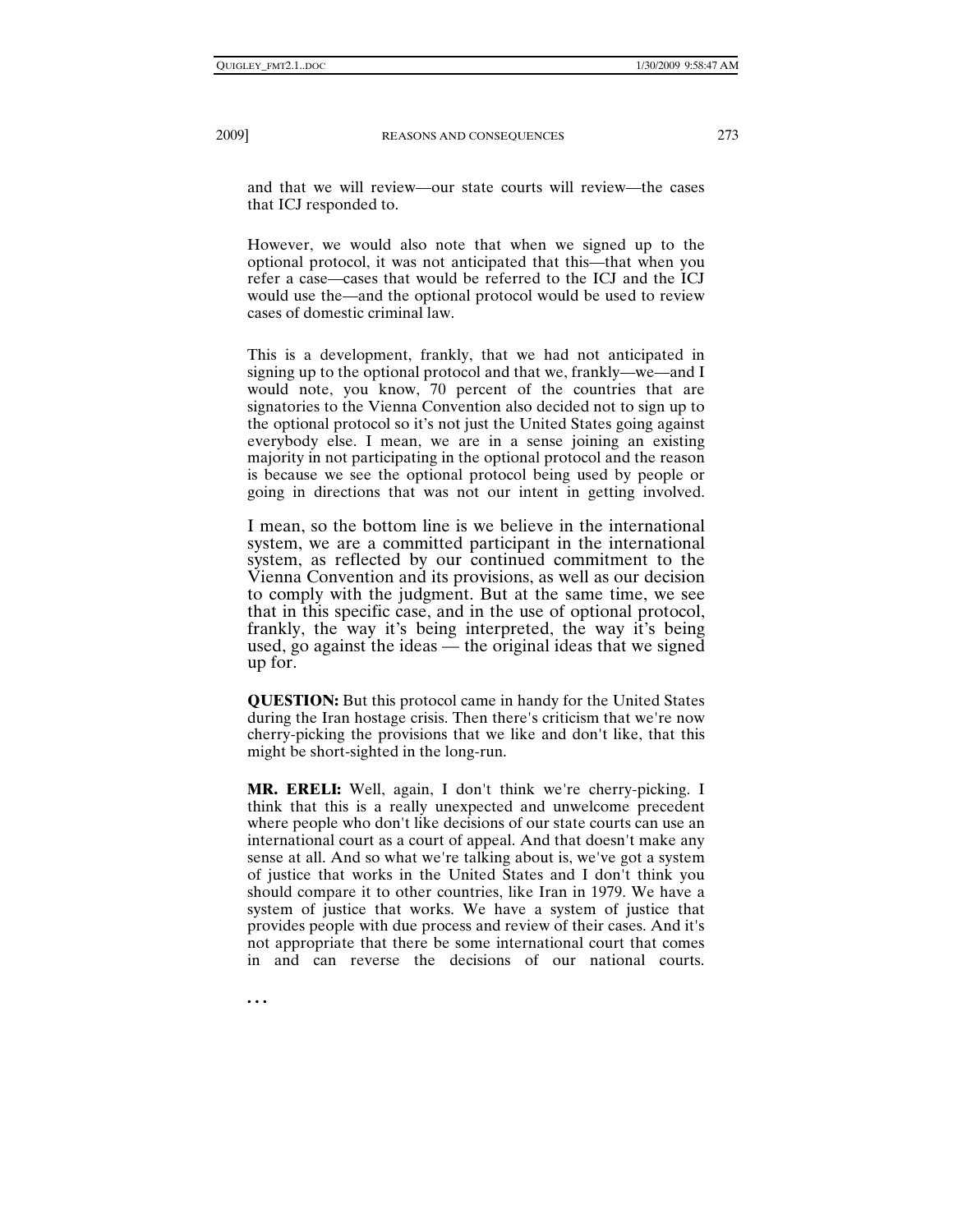**QUESTION:** But why does the United States on the one hand decide to, you know, go along with this ruling to review these cases and then just days later decide to pull back?

**MR. ERELI:** Because, precisely because, we respect the international system, because we respect the authorities and the jurisdictions of international institutions when we sign up to those international—when we sign up and submit ourselves to those jurisdictions. So it shows that, look, even though we don't like something, even though we think it's wrong, if we submitted ourselves to that jurisdiction freely and according to international obligations, then we will honor those international obligations. I mean, that's why we are complying with the case.

But we're also saying in the future we're going to find other ways to resolve disputes that come under the Vienna Convention other than submitting them to the ICJ. We'll do something else. So we're still committed to the Vienna Convention. We're still committed to upholding its principles and fulfilling our obligations under that convention. What we are saying is when there are questions about that, we'll seek to resolve them in a venue other than the ICJ. Given that the ICJ in this case, as well as the Lagrand case, established a precedent of using this mechanism to affect our domestic legal system.<sup>31</sup>

The Department's position, thus, was that the United States would comply with *Avena* but would no longer submit to ICJ jurisdiction, in part because the Department was concerned over the construction given to VCCR Article 36 by the ICJ.

## IV. THE CHARGE OF UNILATERALISM

The United States had been subject to frequent criticism for allegedly taking advantage of its position as the remaining superpower and acting unilaterally rather than cooperatively in international affairs. The U.S. stance on consular access, even prior to the 2005 Optional Protocol withdrawal, had put the United States at odds with other states.<sup>52</sup> Its positions on whether VCCR Article 36 provides for an individual right and whether a consular access

 <sup>51.</sup> *Regular State Department Press Briefing*, Mar. 10, 2005, distributed by FEDERAL NEWS SERVICE.

 <sup>52.</sup> *See, e.g.*, Case Concerning the Vienna Convention on Consular Relations (Para. v. U.S.), 1998 I.C.J. 248 (Order of April 9); LaGrand Case (F.R.G. v. U.S.), 2001 I.C.J. 466 (Judgment of June 27); Case Concerning Avena and Other Mexican Nationals (Mex. v. U.S.), 2004 I.C.J. 12 (Judgment of Mar. 31).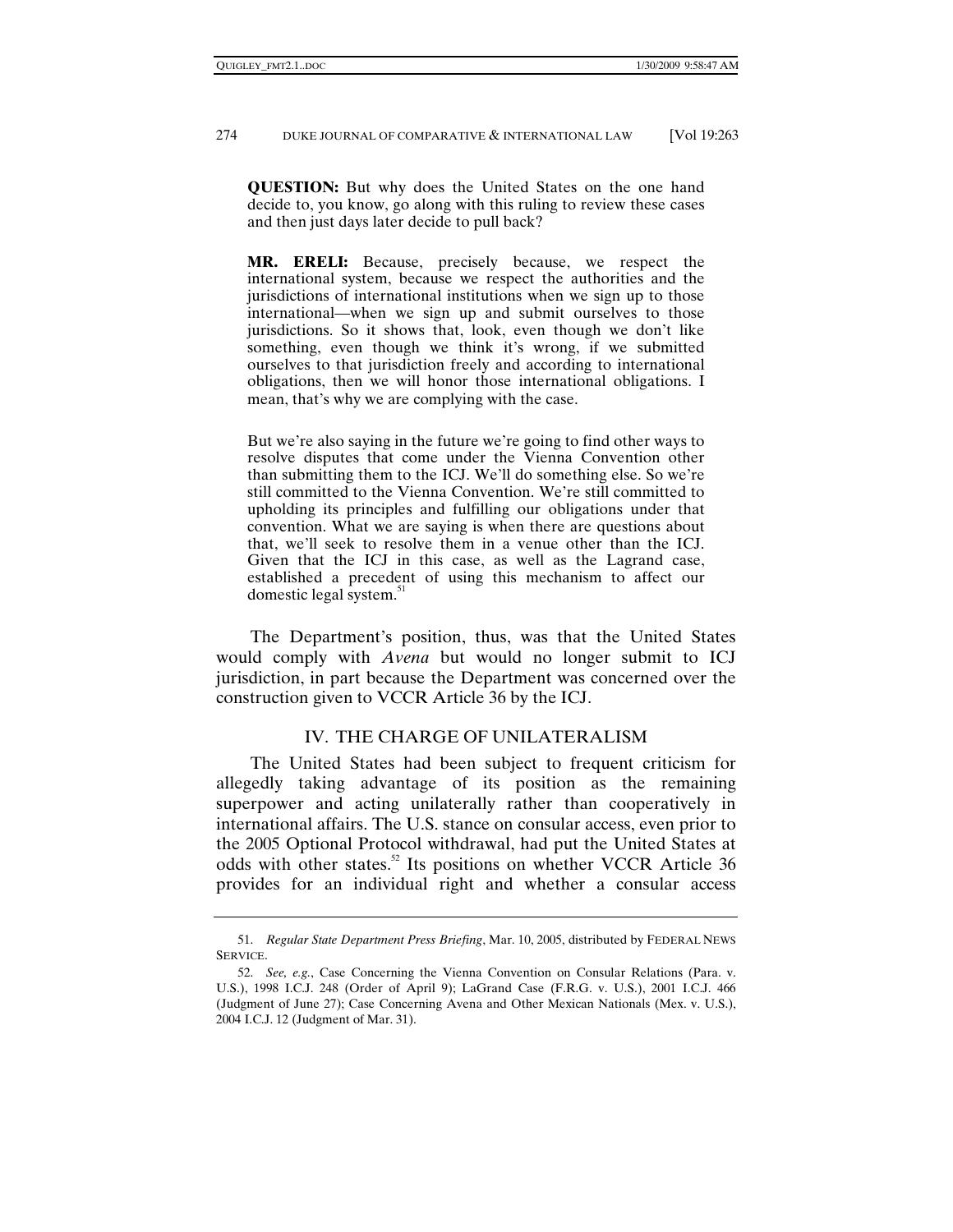violation calls for a judicial remedy had not been echoed by other parties to the VCCR. To the contrary, other states had been vocal in condemning the United States for these positions.<sup>53</sup>

Foreign governments, starting in the mid-1990s, entered diplomatic protests with the Department of State when their nationals faced execution.<sup>54</sup> Beyond diplomatic protest, which is a traditional form of objection by one state against another, a number of states also directly approached governors who held the final say as to whether an execution would proceed.55 They also filed *amicus curiae* briefs in state and federal courts in support of the claims of foreign nationals for a remedy for a consular access violation.<sup>56</sup> The filing of briefs by foreign governments is an unusual form of making a position known. It is not done lightly, as it implies criticism of the receiving state.<sup>57</sup> These filings thus reflected the fact that the U.S. position, which was being followed for the most part by U.S. courts, was on the international radar screen as an issue on which the United States was out of line with other states.

Most states that filed briefs did so in cases involving their own nationals, but some filed in support of nationals of other states, which was an even more unusual measure that further reflects the strength of the view of those states that the United States was out of line.<sup>58</sup> In addition, foreign states even filed as groups of states, and in one U.S. Supreme Court case, a group of thirteen Latin-American states filed a brief seeking a judicial remedy for a consular access violation.<sup>59</sup> In the same case, the European Union filed such a brief that was backed not

 <sup>53.</sup> *See infra* notes 55-57.

 <sup>54.</sup> Letter from José del Carmen Ariza, Ambassador of the Dominican Republic, to Warren Christopher, U.S. Sec'y of State (Mar. 15, 1993) (on file with author).

 <sup>55.</sup> Letter from José del Carmen Ariza, Ambassador to the Dominican Republic, to Ann Richards, Governor of Texas (Mar. 15, 1993) (on file with author).

 <sup>56.</sup> *See, e.g.*, Murphy v. Netherland, 116 F.3d 97 (4th Cir. 1997) (noting that Mexico filed a brief). *See also* Standt v. City of New York, 153 F.Supp.2d 417, 426 (S.D.N.Y. 2001) (listing a number of briefs filed by other states).

 <sup>57.</sup> On protests in support of a co-national, see generally 1 L. OPPENHEIM, INTERNATIONAL LAW 786 (8th ed.1955).

<sup>58</sup>*. See, e.g.*, Illinois v. Madej, 739 N.E.2d 423 (Ill. 2000) (noting a brief by Mexico in support of position of Poland in regard to a national of Poland).

 <sup>59.</sup> Brief of Foreign Sovereigns in Support of Petitioner, Medellin v. Dretke, 544 U.S. 660 (2005) (No. 04-5928). Mexico filed a separate brief in support of petitioner. Brief Amicus Curiae of the Government of the United Mexican States in Support of Petitioner Jose Ernesto Medellin, *id.*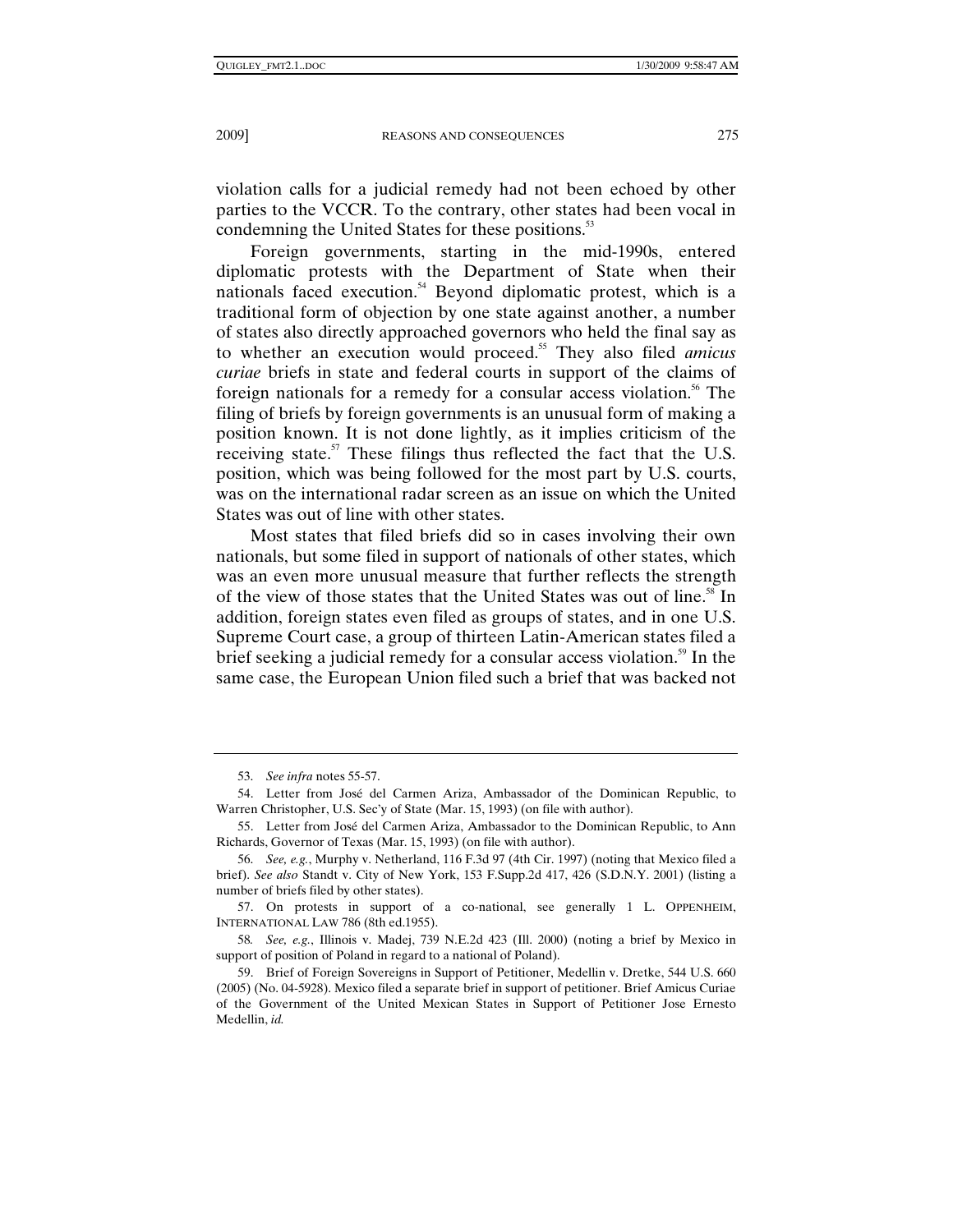only by its then twenty-five member states, but also by an additional twenty-one other European states.<sup>60</sup>

#### A. The U.S. Position on Rights under VCCR Article 36

No state in the international community, including the closest allies of the United States, strayed from the chorus of criticism or came to the defense of the U.S. positions. These other states, as reflected in their filings, said that VCCR Article 36 guarantees a right to an arrested foreign national, given that VCCR Article 36(1)(b) uses the term "rights" to refer to a foreign national's consular access. They relied on the ICJ's conclusion on this point. $61$ 

The United States, in making its argument that no individual right is accorded, cited a phrase in the preamble to the VCCR that reads: "Realizing that the purpose of such privileges and immunities is not to benefit individuals but to ensure the efficient performance of functions by consular posts on behalf of their respective States  $\dots$ ."<sup>62</sup> It used that language to assert, in advising U.S. courts on how to deal with a consular access violation, that "[t]he right of an individual to communicate with his consular officials is derivative of the sending state's right to extend consular protection to its nationals," and therefore the VCCR does not establish "rights of individuals."<sup>63</sup>

Preamble clauses may legitimately be used to clarify the meaning of a treaty's provisions, yet the particular U.S. argument ran up against the fact that the "privileges and immunities" identified in various provisions of the VCCR apply to consular officers, family members, and employees, who enjoy them so that a consulate can carry out its work without excessive interference by the receiving state. $^{64}$  Consular officers are, for example, exempted from paying income tax in the receiving state on the salaries they receive from the

 <sup>60.</sup> Brief of Amici Curiae the European Union and Members of the International Community in Support of Petitioner, *id*.

 <sup>61.</sup> Brief of Foreign Sovereigns in Support of Petitioner, *id.*; Brief Amicus Curiae of the Government of the United Mexican States in Support of Petitioner Jose Ernesto Medellin, *id.*; Brief of Amici Curiae the European Union and Members of the International Community in Support of Petitioner, *id*.; see to same effect LaGrand Case (F.R.G. v. U.S.A.), 2001 I.C.J. 466, 494 (June 27).

 <sup>62.</sup> VCCR, *supra* note 1, pmbl.

 <sup>63.</sup> Letter from David Andrews, Legal Adviser, Department of State, to James K. Robinson, Assistant Attorney General, attachment a, at A-3: Department of State Answers to the Questions Posed by the First Circuit in United States v. Nai Fook Li, *available at* http://www.state.gov/s/l/6151.htm.

 <sup>64.</sup> *See* VCCR, *supra* note 1, pmbl.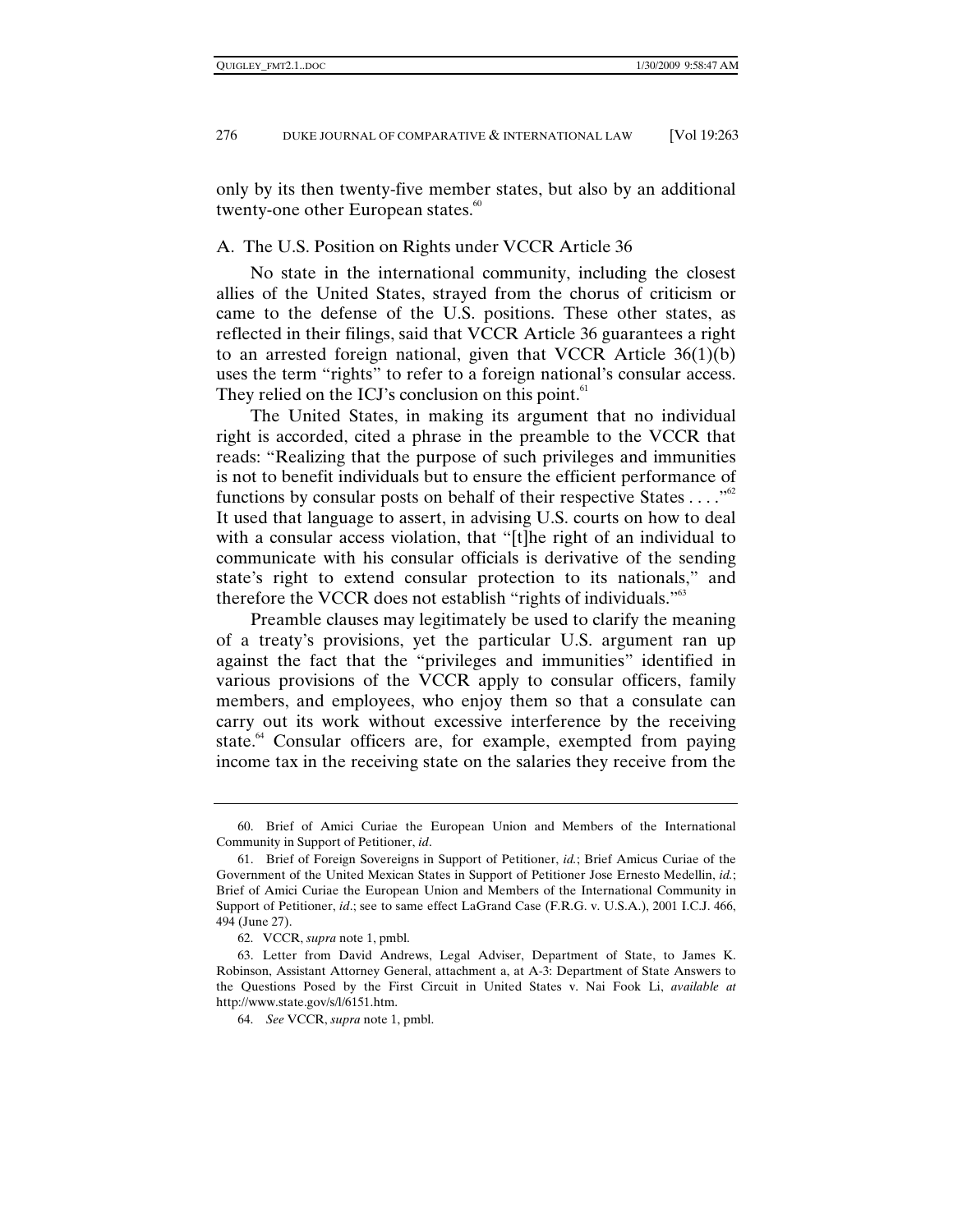sending state. $65$  Additionally, they have certain privileges if a criminal case is filed against them, $66$  and their confidential correspondence cannot be read by the receiving state.<sup>67</sup>

Contrary to the assertions of the Department of State in the mid-1990s, this range of applicability of the preamble phrase had been recognized by the Department of State delegation that represented the United States at the 1963 conference at which the VCCR was drafted. The delegation informed the U.S. Senate during the Senate process leading to ratification of the VCCR that this preamble phrase referred to "officers, members of families, and employees" of consular posts.<sup>68</sup>

Moreover, at the 1963 drafting conference it was clear that this preamble phrase did not apply to sending state nationals who might require consular services. The phrase was included in preamble language proposed by six delegations at the conference.<sup>69</sup> The delegate of Ghana, one of the proponents, explained: "A really appropriate preamble to the convention on consular relations must include a reference to the basis on which consular officials enjoyed certain privileges and immunities. $\mathcal{C}^{\prime\prime}$ 

The drafters' concern was that privileges and immunities for consuls was a delicate subject in some third-world states, since in the age of colonialism many European states arranged extensive exemptions from local jurisdiction for their consuls.<sup>71</sup> In those states' view, and in that of the states who acknowledged the concern, the point of the preamble phrase was to make clear that the privileges

 69. U.N. Conference on Consular Relations, Vienna, Austria, Mar. 4-Apr. 22, 1963, *Argentina, Ceylon, Ghana, India, Indonesia and United Arab Republic: proposed preamble to the Convention*, U.N. Doc. A/CONF.25/C.1/L.71 (Mar. 8, 1963).

 70. *Id.*, First Comm., 29th mtg., Mar. 26, 1963, *Consideration of the draft articles on consular relations adopted by the International Law Commission at its Thirteenth Session (A/CONF. 25/6)*, ¶ 10.

 <sup>65.</sup> *Id.* art. 49.

 <sup>66.</sup> *Id.* arts. 41-42.

 <sup>67.</sup> *Id.* art. 35. *See also* LEE & QUIGLEY, *supra* note 3, at 341-511.

 <sup>68.</sup> Report of the United States Delegation to the United Nations Conference on Consular Relations, Vienna, Austria, Mar. 4-Apr. 22, 1963, *in* Vienna Convention on Consular Relations with Optional Protocol, 91st Cong., 1st Sess., Executive E (U.S. Government Printing Office, Washington 1969) 41, 46.

 <sup>71.</sup> *See Id.* ¶ 3. Tunisia, which initially opposed inclusion of this preamble phrase, regarded privileges and immunities for consuls as "a necessary evil and differentiation between various classes of persons" that "should certainly be eliminated in an ideal world." *Id.* at 246. Tunisia, however, went along with the proposal, which was adopted unanimously without vote. *Id.* at 249. On privileges of consuls in the colonial period, *see* LEE & QUIGLEY, *supra* note 3, at 3-25.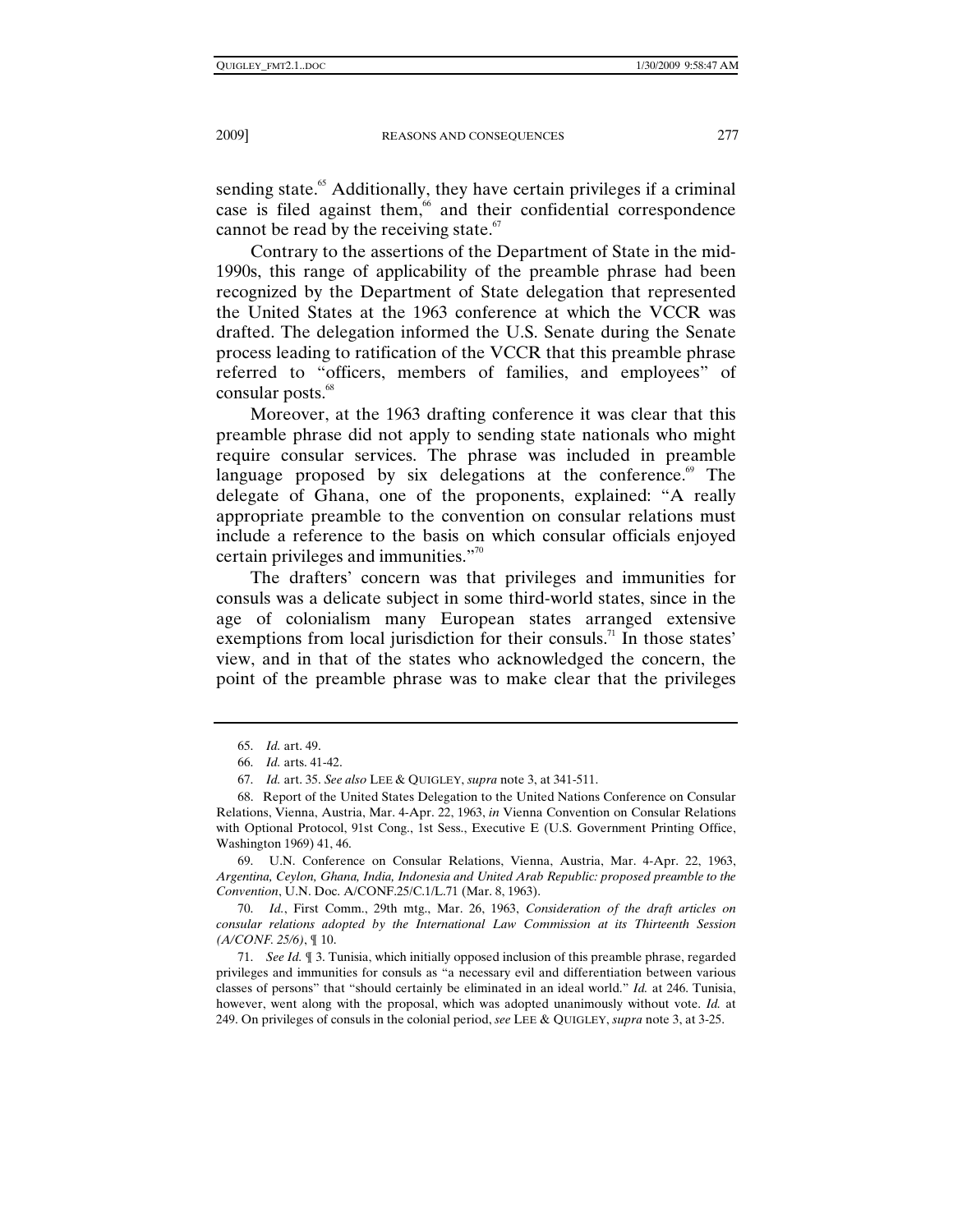and immunities afforded by the VCCR were necessary to ensure that a consulate could carry out its functions.<sup>72</sup> Thus, Switzerland, speaking in favor of the six-delegation proposal, said that "the convention would serve as a practical guide to . . . consuls throughout the world, and it would be useful to remind them . . . that the purpose of their privileges and immunities was not to benefit individuals, but to ensure the efficient performance of their functions."73 Germany supported the proposal "since consuls, like diplomatic agents, were state officials, and both enjoyed privileges and immunities."74 Italy, also supporting the proposal, characterized the phrase as "confirming the functional necessity of granting privileges and immunities."<sup>5</sup> Hungary, analogizing to a comparable preamble clause in an earlier convention on diplomatic relations, supported the proposal because "persons enjoying privileges and immunities must not use them for their own advantage. $176$  At the drafting conference, no state suggested that the preamble phrase might negate any right that the VCCR might give to a sending state national.

Nonetheless, when Mexico requested an advisory opinion from the Inter-American Court of Human Rights on the question of consular access violations in capital cases, the Department of State argued that the VCCR preamble language about the purpose of privileges and immunities negated any rights for a foreign national detainee. The Inter-American Court rejected the argument, just as the delegates at the 1963 conference had done. The Court said that the preamble phrase referred to consular officers. It said that it had examined the drafting history of the phrase, which would be the statements of delegates just cited, and that they reflect the fact that it is consular officers, not sending-state nationals, who enjoy "privileges and immunities" under the VCCR.<sup>77</sup>

The Inter-American Court also pointed out that the United States had argued just the opposite as to individual rights when it was in its interest to do so—in the United States' ICJ case against Iran for

 <sup>72.</sup> *See infra* notes 73-76.

<sup>73</sup>*. Consideration of the draft articles on consular relations adopted by the International Law Commission at its thirteenth session (A/CONF.25/6*), *supra* note 70, ¶ 8.

 <sup>74.</sup> *Id.* ¶ 22.

 <sup>75.</sup> *Id.* ¶ 18.

 <sup>76.</sup> *Id.* ¶ 25.

 <sup>77.</sup> The Right to Information in Consular Assistance in the Framework of the Guarantees of the Due Process of Law, 1999 Inter-Am. Ct. H.R. (ser. A) No. 16, ¶ 74 (Oct. 1, 1999).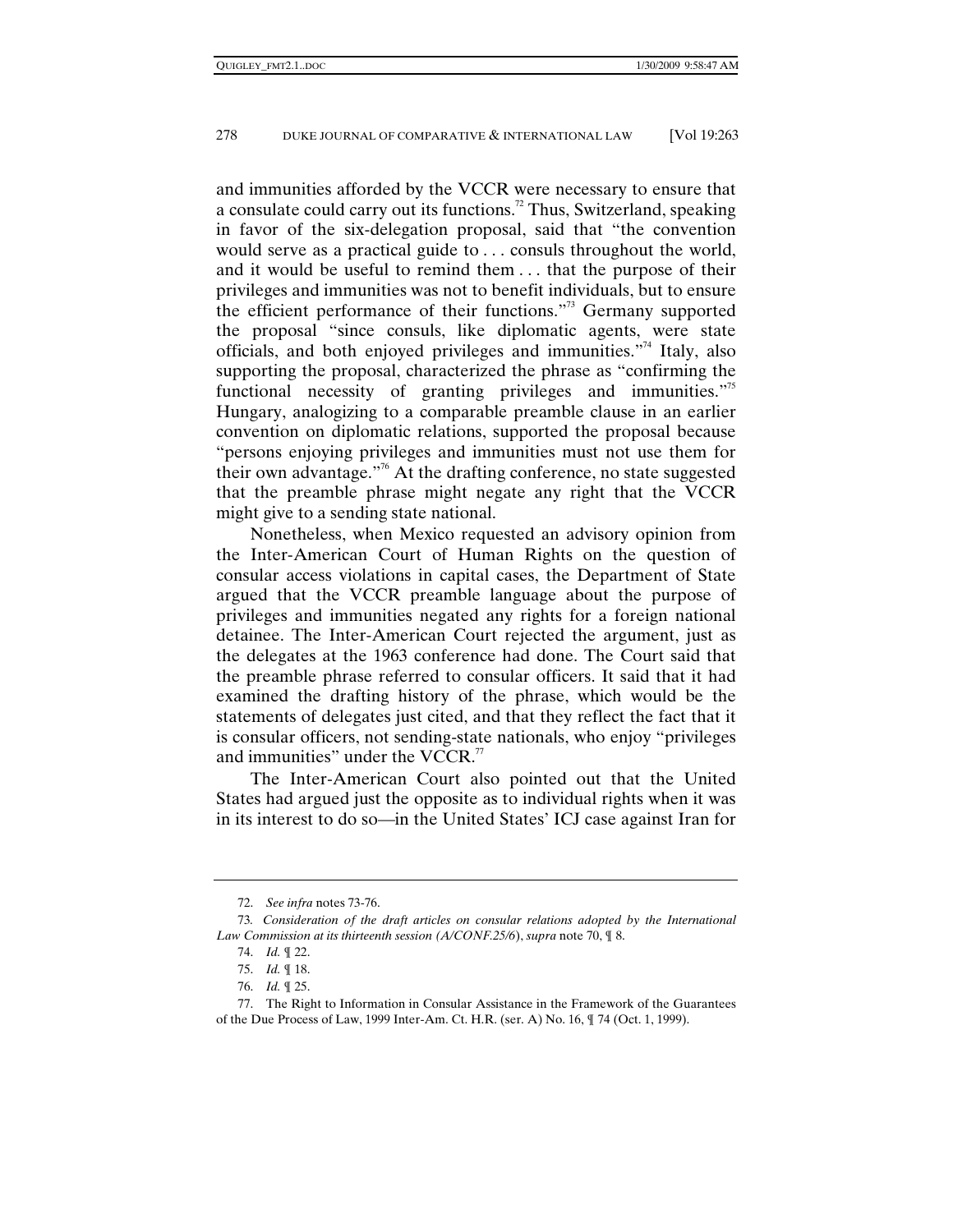the hostage-taking at U.S. diplomatic and consular posts.<sup>78</sup> In that case, filed in 1979, the United States sued Iran for violation of the VCCR on the grounds that consuls were prevented from fulfilling their functions and that U.S. nationals in Iran were deprived of consular services.79 In a brief submitted to the ICJ, the United States wrote that the VCCR gives rights to those in need of consular aid, namely foreign nationals present in a receiving state.<sup>80</sup> The Inter-American Court averred that this earlier position was in contradiction to the one the United States was then urging it to adopt.<sup>81</sup>

The fact that the United States resorted to its argument about the meaning of the preamble phrase fueled the unilateralism charge, because it left the impression that the United States was not making genuine contentions but instead was seeking a pretext for violating VCCR Article 36.

## B. The U.S. Position on Remedies for a Violation of Consular Access

Nor did other states find plausibility in the U.S. position on remedies for a consular access violation. In international law, whenever a state violates a right, a remedy is required.<sup>82</sup> *Ubi ius, ibi remedium* ("Where there is a right, there is a remedy") is a principle at the core of the rule of law, both in domestic law and in international law. How this principle might play out in a particular case might vary, but the United States took a position against any kind of remedy when consular access is violated, other than, perhaps, an apology to the government of the sending state.<sup>83</sup> In the briefs filed

 <sup>78.</sup> *Id.* at 47, ¶ 75 (citing Memorial of the Government of the United States of America, United States Diplomatic and Consular Staff in Tehran (U.S. v. Iran), 1980 I.C.J. Pleadings 174 (Jan. 12, 1980)).

 <sup>79.</sup> United States Diplomatic and Consular Staff in Tehran (U.S. v. Iran), 1980 I.C.J. 3, 7, 24-25 (May 24).

 <sup>80.</sup> Memorial of the Government of the United States of America, *supra* note 78.

 <sup>81.</sup> The Right to Information on Consular Assistance in the Framework of the Guarantees of Due Process of Law, *supra* note 77, at 47, ¶ 75 ("[I]n the *Case Concerning United States Diplomatic and Consular Staff in Tehran*, the United States linked Article 36 of the Vienna Convention on Consular Relations with the rights of the nationals of the sending State.").

 <sup>82.</sup> Responsibility of States for Internationally Wrongful Acts, G.A. Res. 56/83, annex, pt. 2, art. 31, U.N. Doc. A/RES/56/83 (Dec. 12, 2001) ("The responsible State is under an obligation to make full reparation for the injury caused by the internationally wrongful act.").

 <sup>83.</sup> *See* U.S. Department of State to Embassy of Mexico, Sept. 23, 1997, *in* DIGEST OF U.S. PRACTICE IN INTERNATIONAL LAW 1991-1999 (2000), *available at* http://www.state.gov/ documents/organization/65746.pdf (apologizing for the failure of officials to notify Mario Murphy, a Mexican national, of his right to consular notification); *see also* Embassy of the United States of America, Statement of the United States of America Concerning the Failure of Consular Notification in the Case of Angel Breard (Nov. 3, 1998), *available at* http://www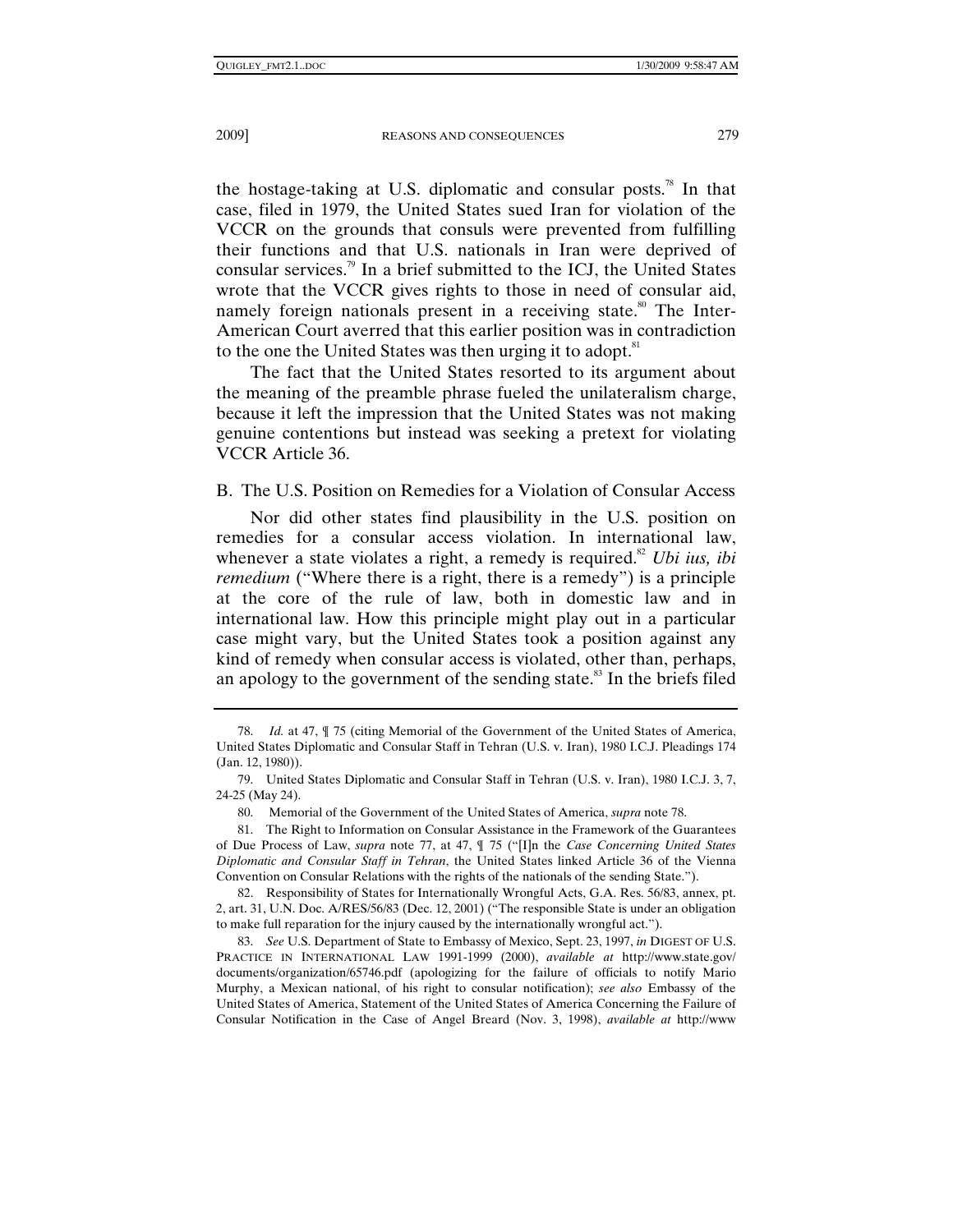by the Latin American states, and by the European Union in the U.S. Supreme Court, one finds refutation of the U.S. position both as to individual rights and as to remedies.<sup>84</sup>

Although the argument pressed most strongly by the United States at the international level to refute any remedy for a consular access violation was, as indicated, that VCCR Article 36 provided no right to the individual, the U.S. Supreme Court focused instead on the remedy aspect. When asked to provide a remedy for a consular access violation, it said that it would assume for the moment that VCCR Article 36 provides a right to consular notification, because, in its view, even if that is so, there is no basis for a judicial remedy. $\degree$  The Department of State, to be sure, also denied that there was a basis for a judicial remedy, but its main line of argument was that this position flowed from a lack of an individual right.

In the *LaGrand* Case in the ICJ, for example, the Department of State argued that an apology to the sending state suffices as a remedy, but that nothing need be done to change the conviction or sentence of the sending state national.<sup>86</sup> The ICJ ruled against that position. Referring to the proposition in international law that a wrongful act calls for a remedy, it said that rights of the individual were involved and that "review and reconsideration" must be given to the conviction and sentence in light of the consular access violation.<sup>87</sup>

When Mexico then sued in the ICJ, the United States, having lost on the rights issue and on the issue of whether a remedy is required, argued that the remedy need not be judicial; instead, it contended that a receiving state might handle consular access claims by its procedures for executive clemency.88 The ICJ rejected that argument, saying that if a court were presented with a claim of a consular access violation, it must entertain the claim.<sup>89</sup>

<sup>.</sup>state.gov/documents/organization/65829.pdf (conveying "apologies to the Government and people of Paraguay" for the failure of consular notification for Breard, who had been executed April 14, 1998).

 <sup>84.</sup> Brief of Foreign Sovereigns in Support of Petitioner, Medeillin v. Dretke, 544 U.S. 660 (2005) (No. 04-5928); Brief of Amici Curiae the European Union and Members of the Interntational Community in Support of Petitioner, *id.*

 <sup>85.</sup> Sanchez-Llamas v. Oregon, 548 U.S. 331, 342-50 (2006).

<sup>86</sup>*. See* LaGrand Case (F.R.G. v. U.S.), 2001 I.C.J. 466, 513 (June 27).

<sup>87</sup>*. See id.* at 513-14.

 <sup>88.</sup> Case Concerning Avena and Other Mexican Nationals (Mex. v. U.S.), 2004 I.C.J. 12, 65-66 (Mar. 31).

 <sup>89.</sup> *Id.* at 65-66 (Mar. 31).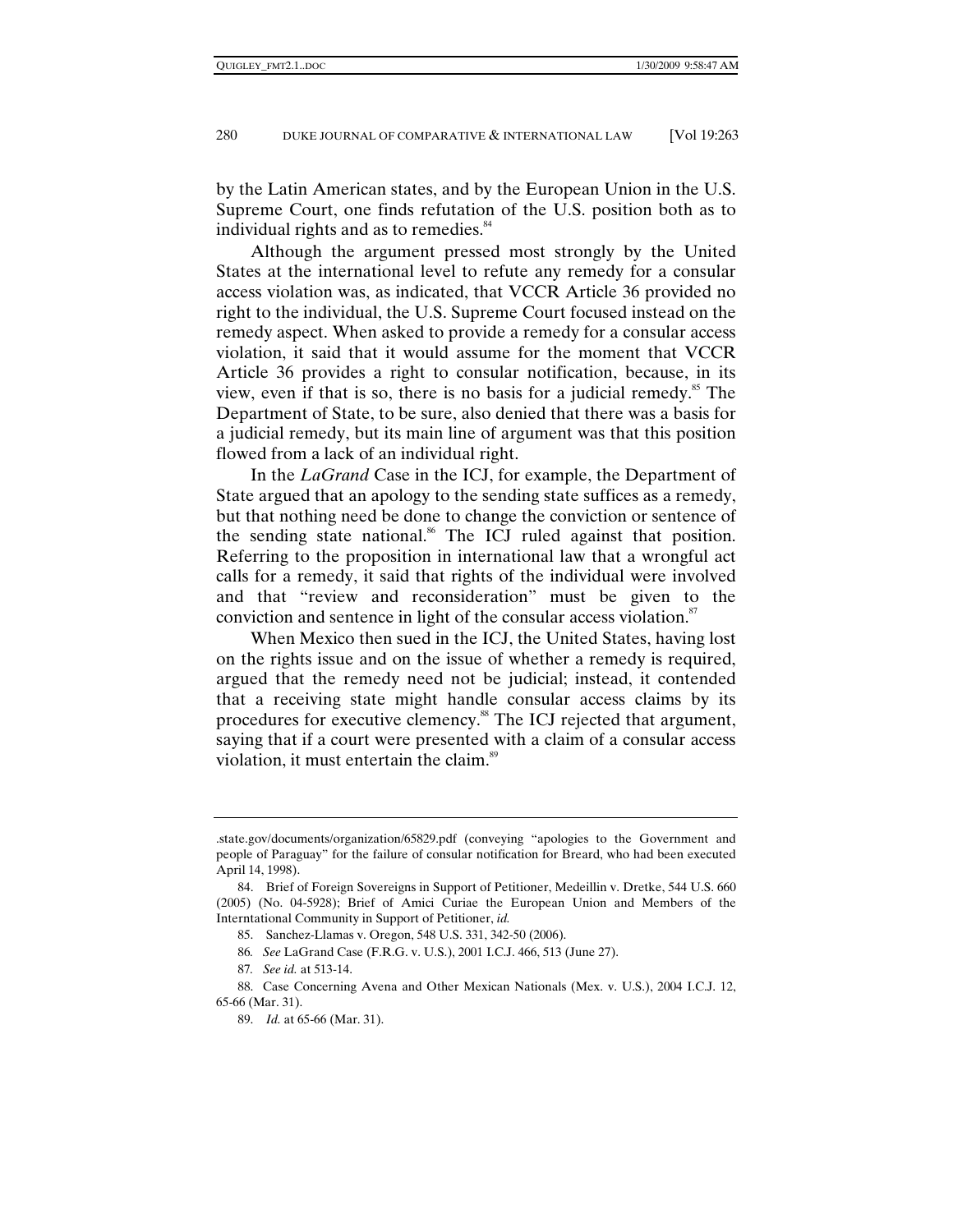In *Sanchez-Llamas v. Oregon*,<sup>90</sup> the U.S. Supreme Court, not considering itself to be constrained by the rulings of the ICJ, adopted the view of the Department of State that no judicial remedy is required. It said that, for a particular remedy to be required, it needed to be specified in the text of the treaty itself, and since neither VCCR Article 36 nor any other provision of the VCCR specified suppression of an incriminating statement—the remedy sought by Sanchez-Llamas—it need not consider whether it was an appropriate remedy.<sup>91</sup> In the Supreme Court's analysis, the absence of any provision about remedies in the VCCR threw the matter to domestic law, as to what remedy, if any, was to be given. $92$ 

The position that the Supreme Court adopted on remedies in *Sanchez-Llamas v. Oregon* was in direct conflict with the position in international law that a remedy is required where a wrong is committed.<sup>93</sup> In treaties, one finds typically a set of obligations but does not find a list of remedies in case those obligations are violated. Nonetheless, remedies are required in international law for violation of a treaty provision. A separate body of international law on remedies deals with that matter, much in the way the law of remedies emerged in the domestic law in England with regard to breach of contract. The relevant body of rules in international law is called the law of state responsibility, $94$  which provides rules on remedy that, in brief, call for restoration of the prior-existing situation if that is physically possible.<sup>95</sup> Failing the possibility of such restoration, the rules call for money damages.<sup>96</sup>

# V. IMPLEMENTATION OF VCCR ARTICLE 36 BY OTHER STATES

The positions that the United States took concerning rights and remedies under VCCR Article 36 left it quite isolated among the states of the world in arguing that VCCR Article 36 gives no right to the individual and that no judicial remedy is required. Since implementation of a treaty by other states is one technique of

 <sup>90.</sup> *Sanchez-Llamas*, 548 U.S. at 353.

 <sup>91.</sup> *Id.* at 346-47.

 <sup>92.</sup> *Id.* at 343.

 <sup>93.</sup> John Quigley, *Must Treaty Violations Be Remedied?: A Critique of* Sanchez-Llamas v. Oregon, 36 GA. J. INT'L & COMP. L. 355, 365-66 (2008).

 <sup>94.</sup> Gabčikovo-Nagymaros Project (Hung. v. Slovk.), 1997 I.C.J. 7, 38 (Sept. 25).

 <sup>95.</sup> G.A. Res. 56/83, annex, pt.2, ch. II, art. 35, U.N. Doc. A/Res/56/83 (Dec. 12, 2001).

 <sup>96.</sup> *Id*. art. 36.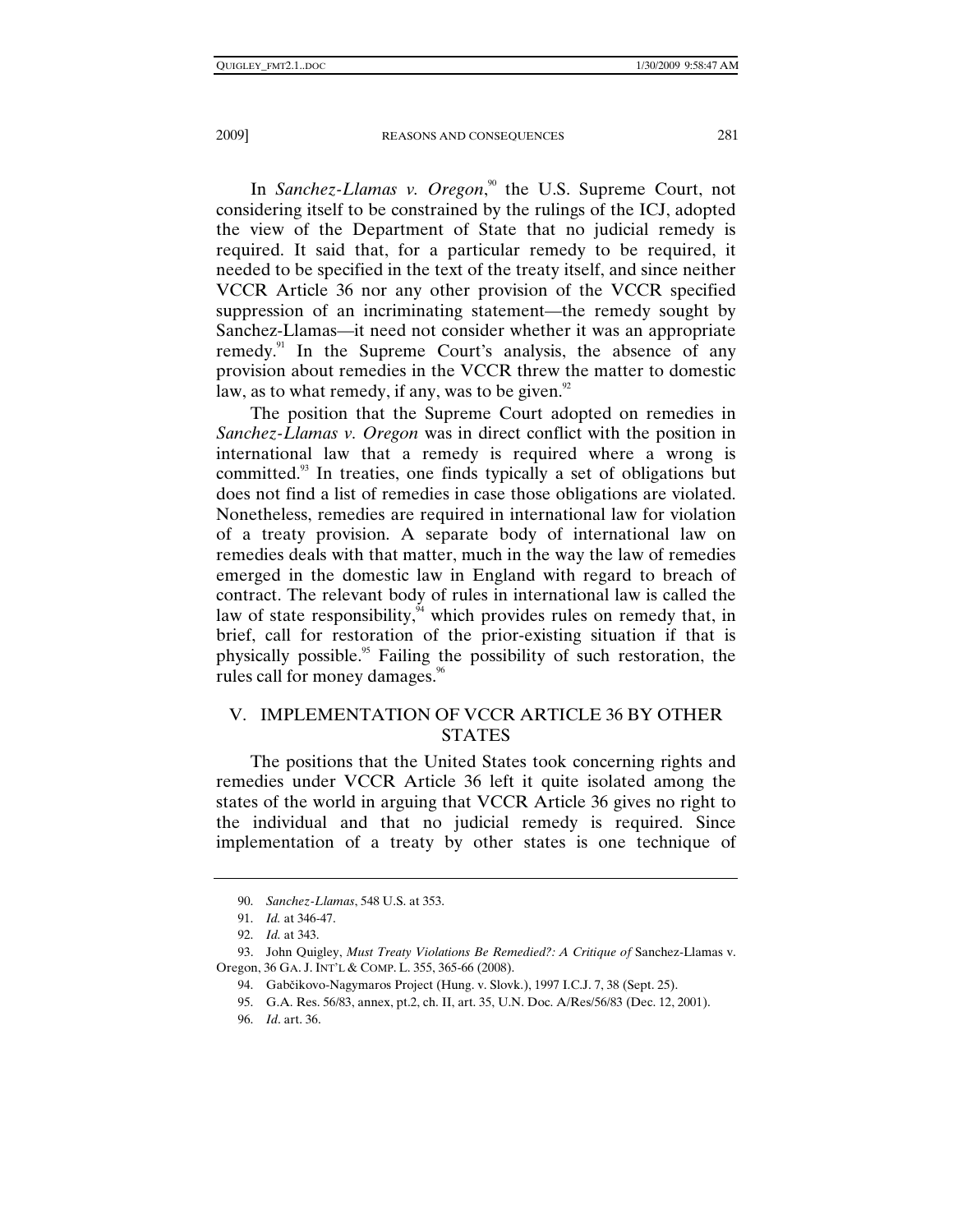determining a treaty's meaning, the Department of State sought to demonstrate that other states fail to provide judicial remedies for a consular access violation to bolster its position. The Department of State has presented analyses to U.S. courts and has convinced a number of courts that because other states party to the VCCR do not provide remedies, the VCCR does not require U.S. courts to do so either. $97$ 

The Department of State's analyses of court practices abroad, however, have been inaccurate and incomplete. In a U.S. Court of Appeals case in which a foreign national sought to suppress a confession for failure to advise about consular access, the Department advised the court that the foreign courts do not suppress. "Conversely," the Department stated,

we are aware of two jurisdictions, Italy and Australia, in which courts have rejected requests by individuals for a remedy in the context of a criminal proceeding of a violation of Article 36 of the VCCR. These are the *Yater* case, decided in Italy in 1973, and the *Abbrederis* case, decided in Australia in 1981. Copies of reports of both decisions have been provided to the Department of Justice.<sup>98</sup>

Neither the Australian case nor the Italian case, however, involved a refusal to provide a remedy for a failure to advise about consular access. In *R. v. Abbrederis*, the foreign national sought to suppress a statement made during questioning upon his arrival from abroad at the Sydney International Airport because he was not advised about consular access. After customs personnel found a substance they thought to be heroin, the man made self-incriminating statements.<sup>99</sup> He sought suppression for failure to advise about consular access. Declining to do so, the Court of Criminal Appeal of New South Wales said:

The objection [by the defendant to the admission of his statement] in my view has no merit. Even giving the fullest weight to the prescriptions in [VCCR] art. 36 I do not see how it can be contended that they in any way affect the carrying out of an investigation by interrogation of a foreign person coming to this country. The article is dealing with freedom of communication between consuls and their nationals. It says nothing touching upon

<sup>97</sup>*. E.g.* De Los Santos Mora v. New York, 524 F.3d 183, 188, 189 n.5 (2008).

 <sup>98.</sup> Letter from David Andrews, Legal Adviser, Department of State, to James K. Robinson, Assistant Attorney General, *supra* note 63, at A-9.

 <sup>99.</sup> R. v. Abbrederis (1981) 36 A.L.R. 109 (Austl.), 51 F.L.R 99, 100-01.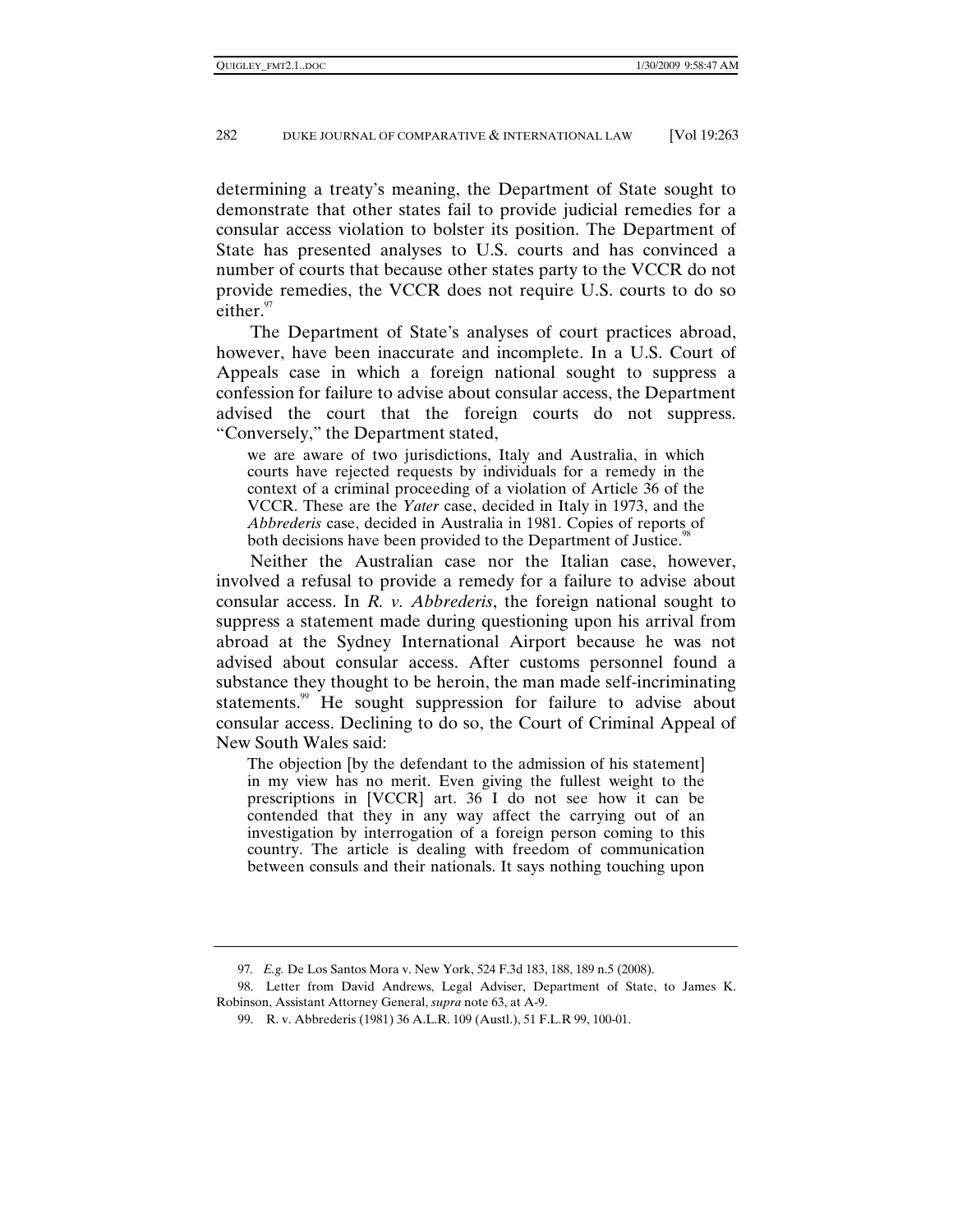the ordinary process of an investigation by way of interrogation. In my view this ground of appeal is not made good. $\overline{1}$ 

The Court of Criminal Appeal thus reasoned that questioning of a person "coming into this country" is not a detention that entails an obligation to advise about consular access. Since the court considered that there was, in the circumstances, no obligation to advise, the case says nothing about remedies for a failure to advise.<sup>101</sup>

Also, in *Yater*, a British national convicted of crime in Italy invoked VCCR Article 36 along with an article on consular access found in a bilateral Italy-UK consular treaty.<sup>102</sup> Italian authorities did not notify a British consul about the arrest, but it is not clear from the case report that Yater's attorney ever asserted that Italian authorities did not inform Yater about consular access. Although the Court of Cassation asked whether there was a violation of either the bilateral treaty or of Article 36 because of the failure to notify a British consul, it did not indicate whether Yater was informed of the right of consular access, or, if he was, whether he requested consular access.<sup>103</sup> The Court of Cassation, moreover, did not refer to the fact that VCCR Article 36 requires advice about consular access to be given to a detained foreign national. The case is thus of little relevance on the consequences of a failure to inform a foreign national about consular access.<sup>104</sup>

In Australia, moreover, cases have been decided by appellate courts suppressing statements or material evidence gained following an arrest where the foreign national was not advised about consular  $access$ <sup>105</sup>. These cases are inconsistent with the proposition the State Department derives from *R. v. Abbrederis*.<sup>106</sup> One case involved a

 <sup>100.</sup> *Id.* at 115.

 <sup>101.</sup> *See id.*

 <sup>102.</sup> Cassazione Penal, sez.un., 19 feb. 1973, Guir. It. 1973, II, 464 (translated into English in 77 I.L.R. 541).

 <sup>103.</sup> *Id.* at 542.

 <sup>104.</sup> *Id.*

 <sup>105.</sup> *See infra* notes 106, 113.

 <sup>106.</sup> The Supreme Court, in *Sanchez-Llamas v. Oregon*, sought to discount these cases as having been decided on the basis of the Australian statutory provision that incorporates VCCR Article 36 into domestic Australian law, rather than on VCCR Article 36 itself. Sanchez-Llamas v. Oregon, 548 U.S. 331, 344 n.3 (2006). The Court's theory is that Australia went beyond VCCR Article 36 with its statutory provision. The Australian statute did require that advice about consular access be given prior to interrogation, whereas VCCR Article 36 makes no mention of interrogation. But the critical aspect is that the Australian statute mentions nothing about remedy, and the Australian court thought it necessary to devise a remedy, given that there had been a violation of the right to consular access.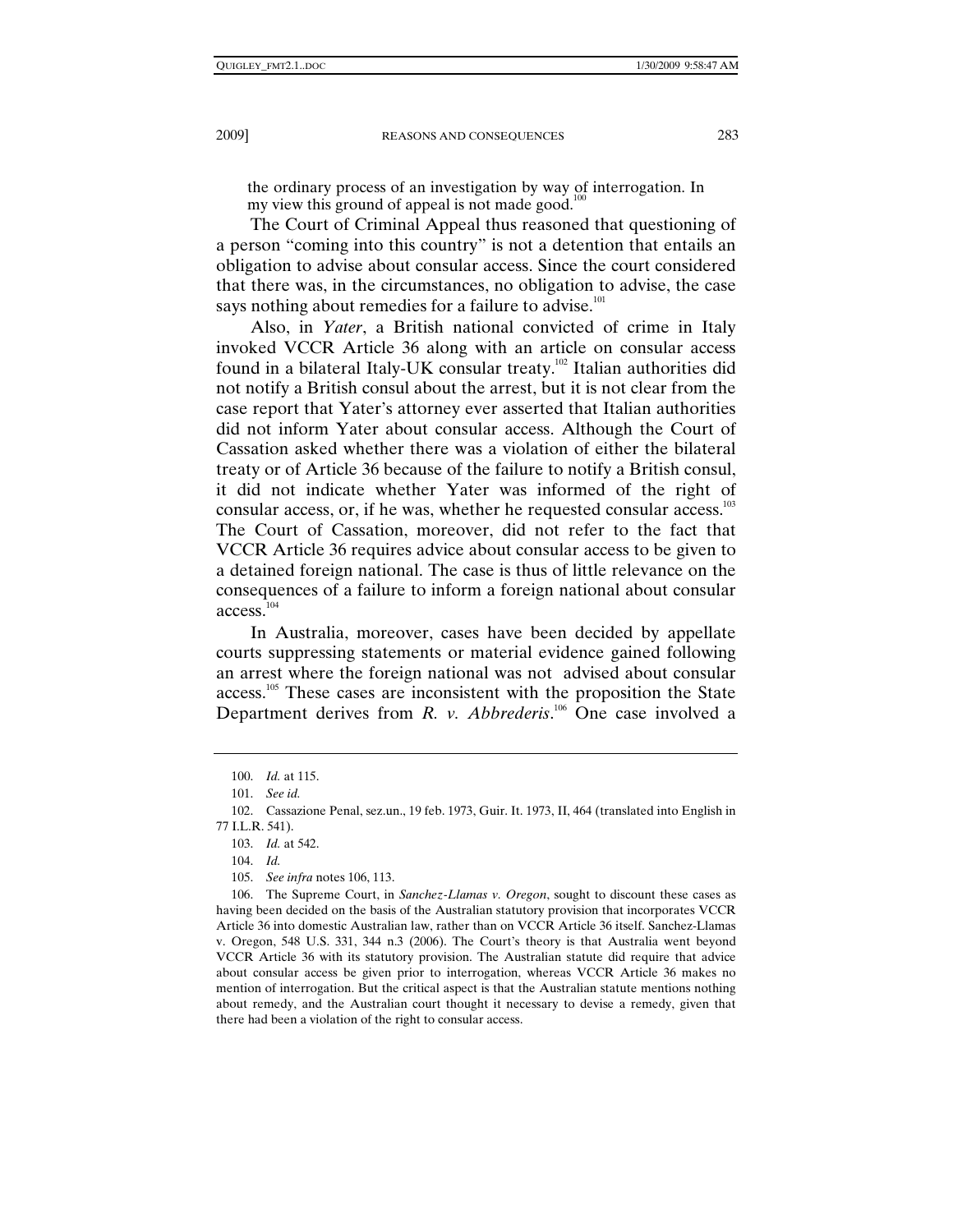Singapore national convicted of importing heroin into Australia.<sup>107</sup> Upon arrest, the authorities did not inform him about consular access, but he himself asked to communicate with a Singapore consul.<sup>108</sup> The authorities did not comply $109$  but instead interrogated him and elicited a statement that the prosecution sought to introduce at trial.<sup>110</sup> The Northern Territory Court of Criminal Appeal said that an Australian statutory provision implementing Article  $36<sup>111</sup>$  was silent as to remedy,<sup>112</sup> but concluded that "the proper exercise of the discretion" required exclusion of the statement.<sup>1</sup>

In another Australian case, authorities seized narcotics from the travel bag of a foreign national detained on suspicion of smuggling drugs into Australia. The authorities did not inform him about consular access.<sup>114</sup> The prosecution sought to introduce the narcotics into evidence on the smuggling charge. The Western Australia Supreme Court said that the detention was unlawful for the failure to inform about consular access and suppressed the narcotics evidence.<sup>115</sup>

Nor has the Department mentioned a 2006 decision of the Constitutional Court of Germany, which calls for consideration of a remedy when consular access is violated. That court viewed consular access as a right that adheres to the individual foreign national.<sup>116</sup>

Due to a number of factors, there are few reported court cases worldwide in which consular access violations have been raised in the

- 112. Tan Seng Kiah v. R., 160 F.L.R. at 37.
- 113. *Id.* at 42.

 <sup>107.</sup> Tan Seng Kiah v. R*.*, (2001) 160 F.L.R 26, 27-28 (Austl.). The Northern Territory is a federal territory rather than a state. Its highest court occupies a place comparable to that of a state.

<sup>108</sup>*. See id.* at 36.

<sup>109</sup>*. Id.* at 36.

 <sup>110.</sup> *Id.* at 41.

 <sup>111.</sup> Crimes Act, 1914, 23P (Austl.) (incorporating VCCR Article 36).

 <sup>114.</sup> R. v. Kok Cheng Tan, (2001) W.A.S.C. No. 275 (Oct. 5). Breyer characterized this case as an "Australian case considering but declining to suppress evidence based on violation of same statute." Sanchez-Llamas v. Oregon, 548 U.S. 331, 394 (2006) (Breyer, J., dissenting). However, the evidence in question was the narcotics found in the travel bag, and the court did suppress it.

 <sup>115.</sup> *Kok Cheng Tan*, 2001 W.A.S.C. No. 275, ¶ 59.

 <sup>116.</sup> Bundesverfassungsgericht [BVerfG] [Federal Constitutional Court] Sept. 19, 2006, 2 Entscheidungen des Bundesverfassungsgerichts [BverfGE] 2115/01 (F.R.G) (*Case of F. & T.*). *See generally* Jana Gogolin, Avena *and* Sanchez-Llamas *Come to Germany - The German Constitutional Court Upholds Rights under the Vienna Convention on Consular Relations*, 8 GERMAN L. J. 261 (2007) (contrasting *Case of F. & T*. to *Sanchez-Llamas*).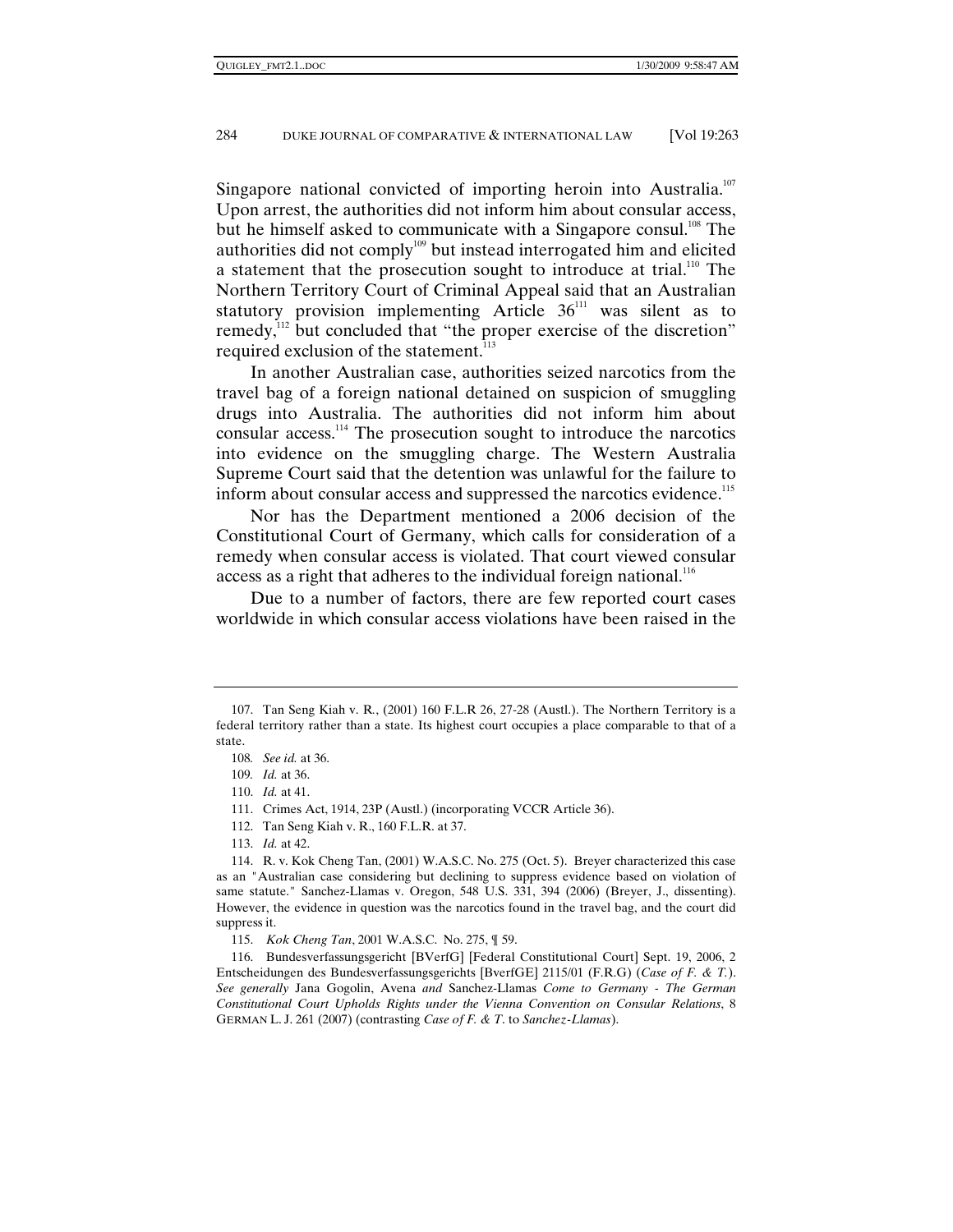courts.117 For example, in civil law systems, preliminary investigation of a crime is done by an examining magistrate, a law-trained official, who may resolve consular access claims without having a case proceed to court.<sup>118</sup>

# VI. CHANGE IN U.S. INTERESTS IN RELATION TO CONSULAR ACCESS

The reporter who questioned Department of State spokesperson J. Adam Ereli astutely suggested that capital punishment was relevant to the U.S. decision to withdraw from the VCCR Optional Protocol.<sup>119</sup> The U.S. Department of Justice understands the importance of compliance with the Protocol in capital cases, as reflected in the requirements it has set for U.S. attorneys who want permission to seek capital punishment of a foreign national for violations of federal criminal law: if a foreign national is being prosecuted, a U.S. attorney must explain whether consular access obligations were respected.<sup>120</sup> Clearly, the Attorney General is aware that non-observance of consular access obligations may complicate the prosecution of a capital case.

This aspect of the issue further fueled the unilateralism assertion, since, by the mid-1990s, the United States was one of a minority of states that still actively employed capital punishment.<sup>121</sup> The states criticizing the United States for consular access violations were states that did not use capital punishment and that were concerned that their nationals could be executed in the United States.<sup>122</sup> While they found the U.S. position on the consequences of a consular access violation to be invalid regardless of the punishment, their objections were the most insistent in capital cases. Mexico, as indicated, framed

 <sup>117.</sup> A Canadian trial court declined to suppress an incriminating statement made by a U.S. national following his arrest for murder but did so on the rationale that, in the situation, he was not prejudiced, rather than on a rationale that a remedy is never required. R. v. Partak, [2001] 160 C.C.C. (3d) 553, 570 (Can.).

 <sup>118.</sup> *Sanchez-Llamas*, 548 U.S. at 395-96 (Breyer, J., dissenting).

 <sup>119.</sup> *See supra* text accompanying note 51.

 <sup>120.</sup> Submissions from the United States Attorney, 9 USAM 10.080(A)(10) (2007).

 <sup>121.</sup> WILLIAM A. SCHABAS, THE ABOLITION OF THE DEATH PENALTY IN INTERNATIONAL LAW 14-15 (2d ed. 1997) (noting the virtual abolition of capital punishment in Latin America and Europe).

 <sup>122.</sup> *See, e.g.*, Letter from EU Presidency (Ireland) to Susan B. Loving, Chairwoman, Oklahoma Pardon and Parole Board (Apr. 30, 2004) (on file with author) (urging relief for a Mexican national facing execution in Oklahoma, noting the EU view that capital punishment is cruel and inhuman, and protesting non-compliance in that case with consular notification requirements).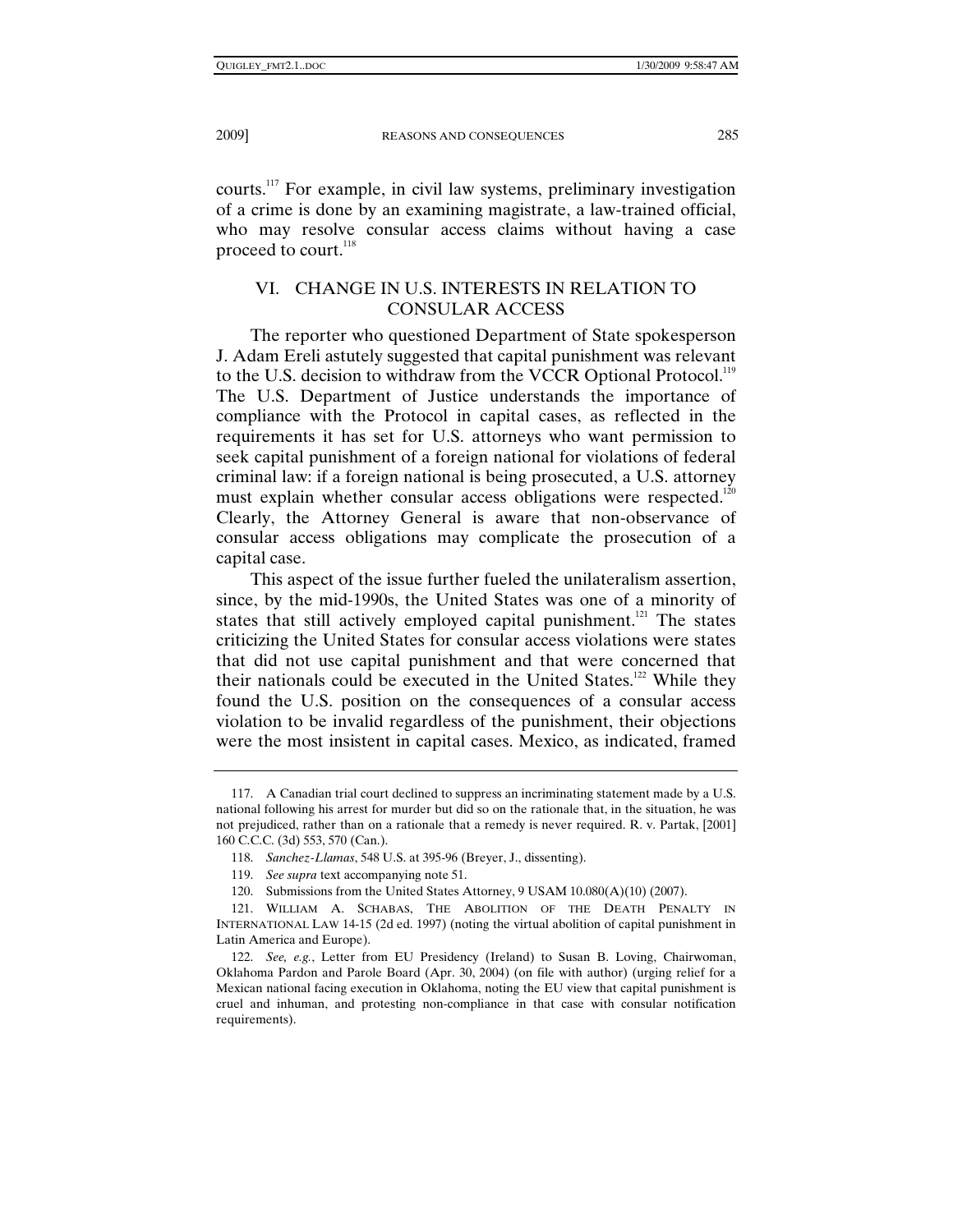its question for an advisory opinion in the Inter-American Court of Human Rights as one of consular access violations in capital cases. $123$ 

The reporter's question to Mr. Ereli about Iran highlighted the change in position on the part of the United States $124$  regarding compulsory dispute settlement for consular issues. In the Iran hostage situation in 1979, the United States had used the VCCR as one legal basis for its allegation that Iran acted unlawfully by holding U.S. officials hostage. At the 1963 drafting conference for the VCCR, moreover, the United States had been a prime sponsor of compulsory dispute settlement. At a time when the draft was silent on dispute settlement, the United States introduced a proposal reading: "Any dispute arising from the interpretation or application of this convention shall be submitted at the request of either of the parties to the International Court of Justice unless an alternative method of settlement is agreed upon."<sup>125</sup> The U.S. delegate explained

that the codification of international law and the formulation of measures to ensure compliance with its provisions should go hand in hand. The response of other delegations to the United States proposal would make it possible to evaluate their support for international law and its enforcement by the principal judicial organ of the United Nations.<sup>126</sup>

The U.S. delegate characterized the proposal as dealing "with one of the most important points connected with the convention on consular relations."<sup>127</sup> Thus the United States viewed compulsory dispute settlement as critical to the effectiveness of the proposed consular convention, and the U.S. delegate, in effect, issued a challenge to the other states to support compulsory dispute settlement as a demonstration of their commitment to international law.

In 1963, at the time of the drafting conference, the primary U.S. concern in consular matters was that U.S. nationals had on occasion been arrested and detained in the U.S.S.R. without notification of U.S. consuls.<sup>128</sup> Because it was important for its national interests, the United States sought compulsory dispute settlement as a way of

 <sup>123.</sup> *See supra* text accompanying note 40.

 <sup>124.</sup> *See supra* § III.

 <sup>125. 2</sup> United Nations Conference on Consular Relations Official Records, Mar. 4-Apr. 22, 1963, *Vienna Conference on Consular Relations*, 61, U.N. Doc. A/CONF.25/C.1/L.70, (Mar. 8, 1963).

 <sup>126. 1</sup> United Nations Conference on Consular Relations Official Records, Mar. 4-Apr. 22, 1963, *Vienna Conference on Consular Relations*, 249, U.N. Doc. A/CONF.25/6, (Mar. 26, 1963).

 <sup>127.</sup> *Id.*

<sup>128</sup>*. See* LEE & QUIGLEY, *supra* note 3, at 142.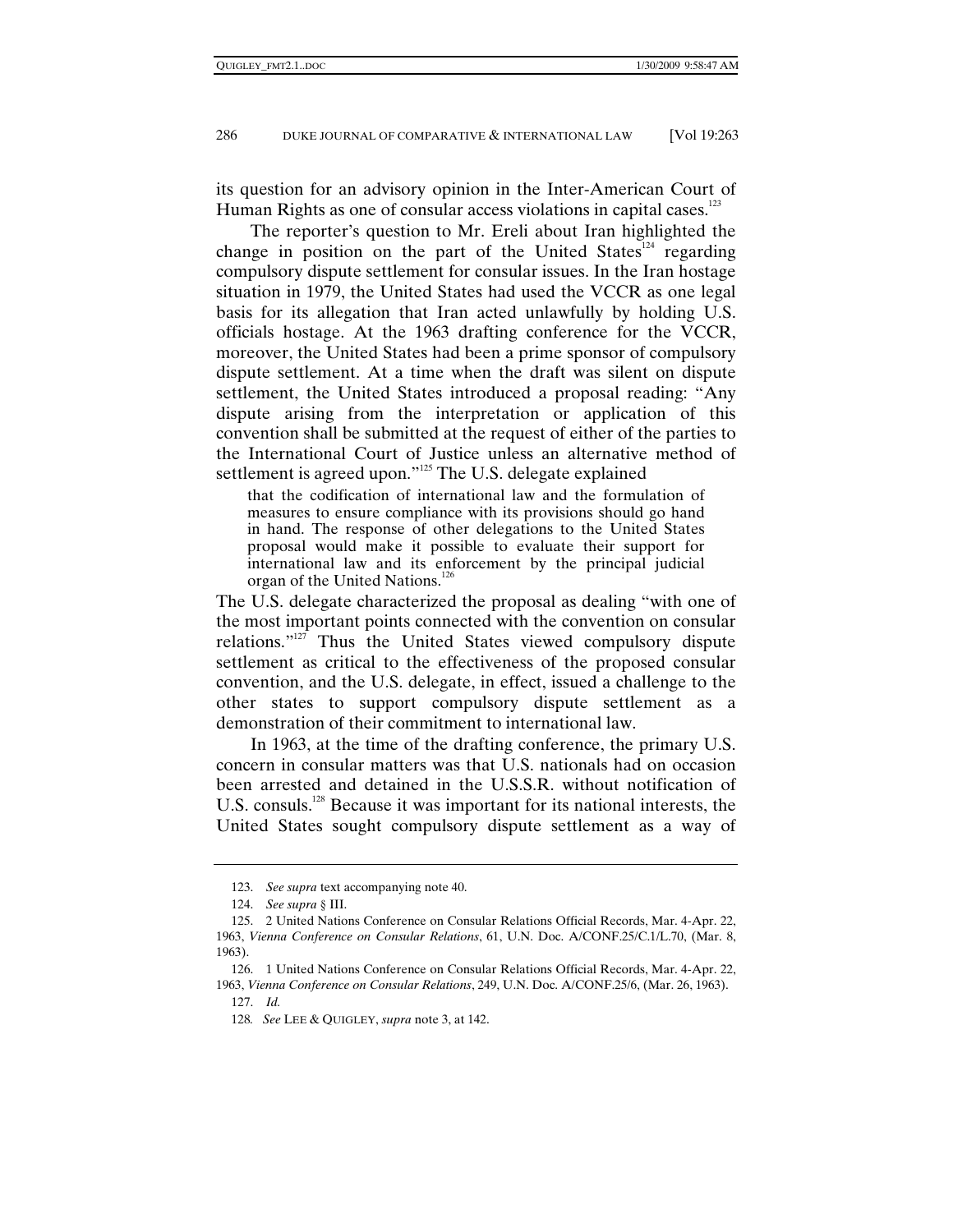protecting U.S. nationals. At the drafting conference, Soviet-bloc states argued unsuccessfully against a judicial remedy in the event of a consular access violation.<sup>12</sup>

A number of states at the conference objected to the U.S. proposal for a compulsory dispute settlement clause in the VCCR but were willing to back a separate document to accompany the VCCR to deal with the issue.130 That approach resulted in adoption of the Optional Protocol, which the U.S. ratified.<sup>131</sup> By the 1990s, however, the U.S. interests were different, since by then it was other states making claims of consular access violations against the United States.

## VII. A NON-UNILATERALIST EXPLANATION OF THE WITHDRAWAL

While there is much support for the position that the U.S. withdrawal from the VCCR Optional Protocol was a measure undertaken to allow the United States to maintain its idiosyncratic construction of VCCR Article 36, two scholars have suggested a different assessment. Reisman and Arsanjani offer the view that, as of 2005, the United States was complying with its obligations under VCCR Article 36, but withdrawing from the Optional Protocol would protect the United States from suits motivated by concern over capital punishment filed by states for which the consular access issue was secondary. As to U.S. compliance, they write:

The United States had indicated (and the evidence seems to substantiate the good faith of its effort) that it would henceforth try to ensure that the rights available to foreign nationals under Article 36 of the VCCR would be made as operational as the federal government of the United States was capable of making them. This satisfied the obligation under the Convention. $132$ 

In contrast to an earlier case that Reisman and Arsanjani cite involving Peru, in which withdrawal from a jurisdictional commitment appeared aimed at allowing Peru to violate various obligations, they

 <sup>129.</sup> *See* 1 United Nations Conference on Consular Relations Official Records, Mar. 4-Apr. 22, 1963, *Vienna Conference on Consular Relations*, 85, U.N. Doc. A/CONF.25/16, (Apr. 20, 1963) (statement of Mr. Avilov, U.S.S.R.).

 <sup>130.</sup> LEE & QUIGLEY, *supra* note 3, at 577.

 <sup>131.</sup> Optional Protocol, *supra* note 2.

 <sup>132.</sup> W. Michael Reisman & Mahnoush H. Arsanjani, *No Exit? A Preliminary Examination of the Legal Consequences of United States' Notification of Withdrawal from the Optional Protocol to the Vienna Convention on Consular Relations*, *in* PROMOTING JUSTICE, HUMAN RIGHTS AND CONFLICT RESOLUTION THROUGH INTERNATIONAL LAW 897, 925 (Marcelo G. Kohen ed., 2007).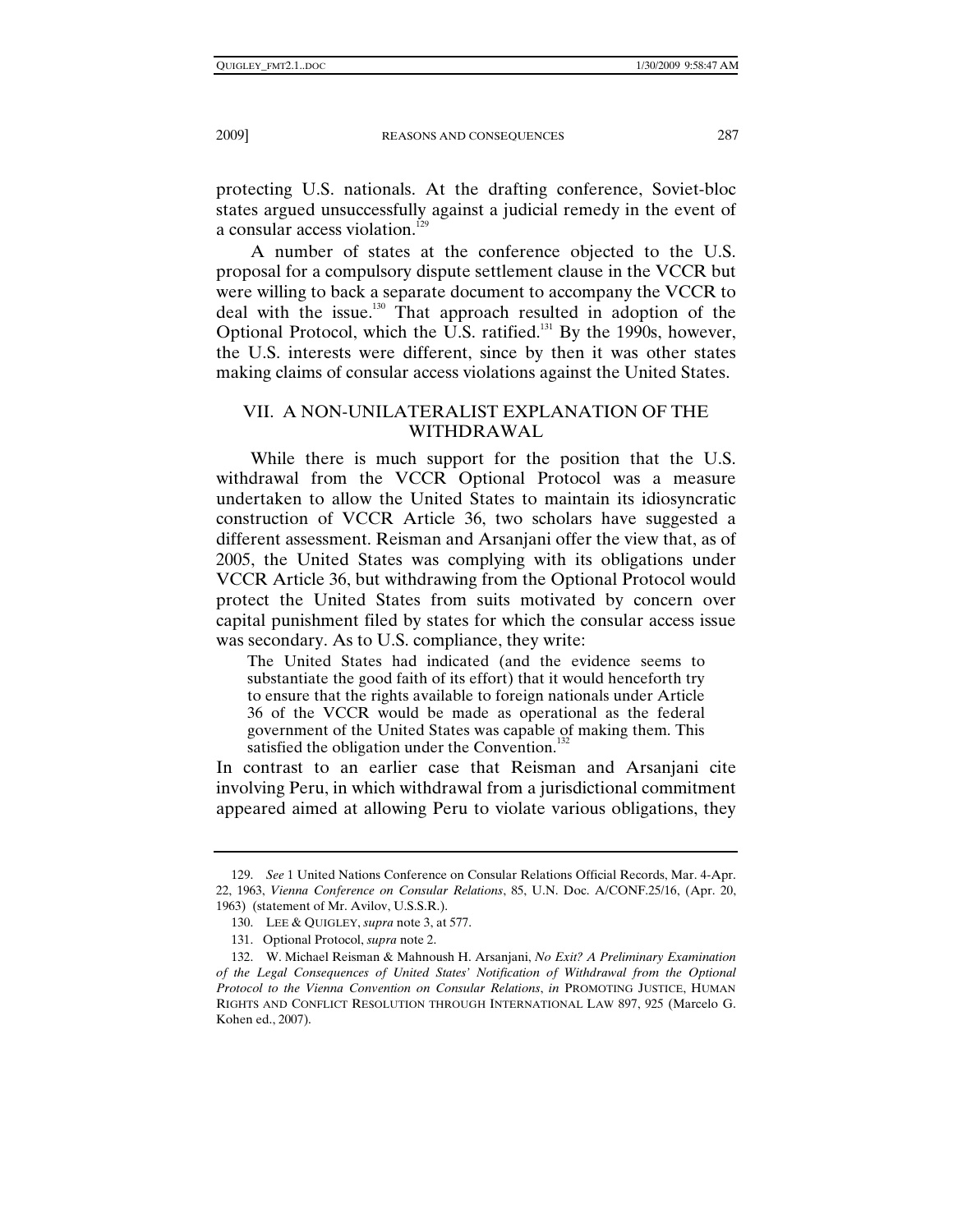argue that the withdrawal would not negatively impact U.S. compliance. As an indication of the U.S. commitment to compliance, Reisman and Arsanjani quote a paragraph from the ICJ decision in *LaGrand*, in which the ICJ responded to Germany's request for assurances of non-repetition of U.S. violations of the obligation to inform foreign nationals about consular access. There the ICJ stated that the United States had provided the court with information on its efforts to gain compliance by local law enforcement agencies.<sup>133</sup>

That paragraph in the *LaGrand* judgment related to efforts by the United States to secure compliance with the obligation to inform foreign nationals about consular access but did not relate to the consequences of non-compliance. The United States did not suggest to the ICJ that in future it would regard a foreign national as enjoying a justiciable right, or that any remedy would be given by courts or any other agency of government. Hence, the United States was not stating that it would apply the VCCR in the manner the ICJ regarded as correct.134 To the contrary, the United States has followed its own construction of what is required in the event of a breach of the obligation to inform a foreign national.

Reisman and Arsanjani suggest that, given the U.S. representations to the ICJ about its commitment to compliance,

the essential objective of VCCR Article 36 was fulfilled; exercises of jurisdiction could not likely achieve much more and, if initiated, would probably be covert efforts at securing abolition of the death penalty. It appears likely that the United States felt that states and, increasingly, non-governmental organizations committed to abolitionism, would be able to continue to bring cases allegedly arising under Article 36 of the VCCR to an international tribunal that could well prove to be increasingly abolitionist in its orientation. Given the federal structure of the American system, the proliferation of these cases could have presented serious, if not insoluble domestic legal and political problems for any US government. Hence the decision to preempt the problem by denouncing the Optional Protocol.<sup>135</sup>

To be sure, additional ICJ decisions on consular access in capital cases would present problems for the federal government vis-a-vis the states. Yet the federal government's refusal to comply with VCCR Article 36 may just as well be motivated by a desire to avoid forcing the states to forego executions. That motivation, however, is no

 <sup>133.</sup> LaGrand Case (F.R.G. v. U.S.), 2001 I.C.J. 466, 511-13 (June 27).

 <sup>134.</sup> *See id.*

 <sup>135.</sup> Reisman & Arsanjani, *supra* note 132, at 925.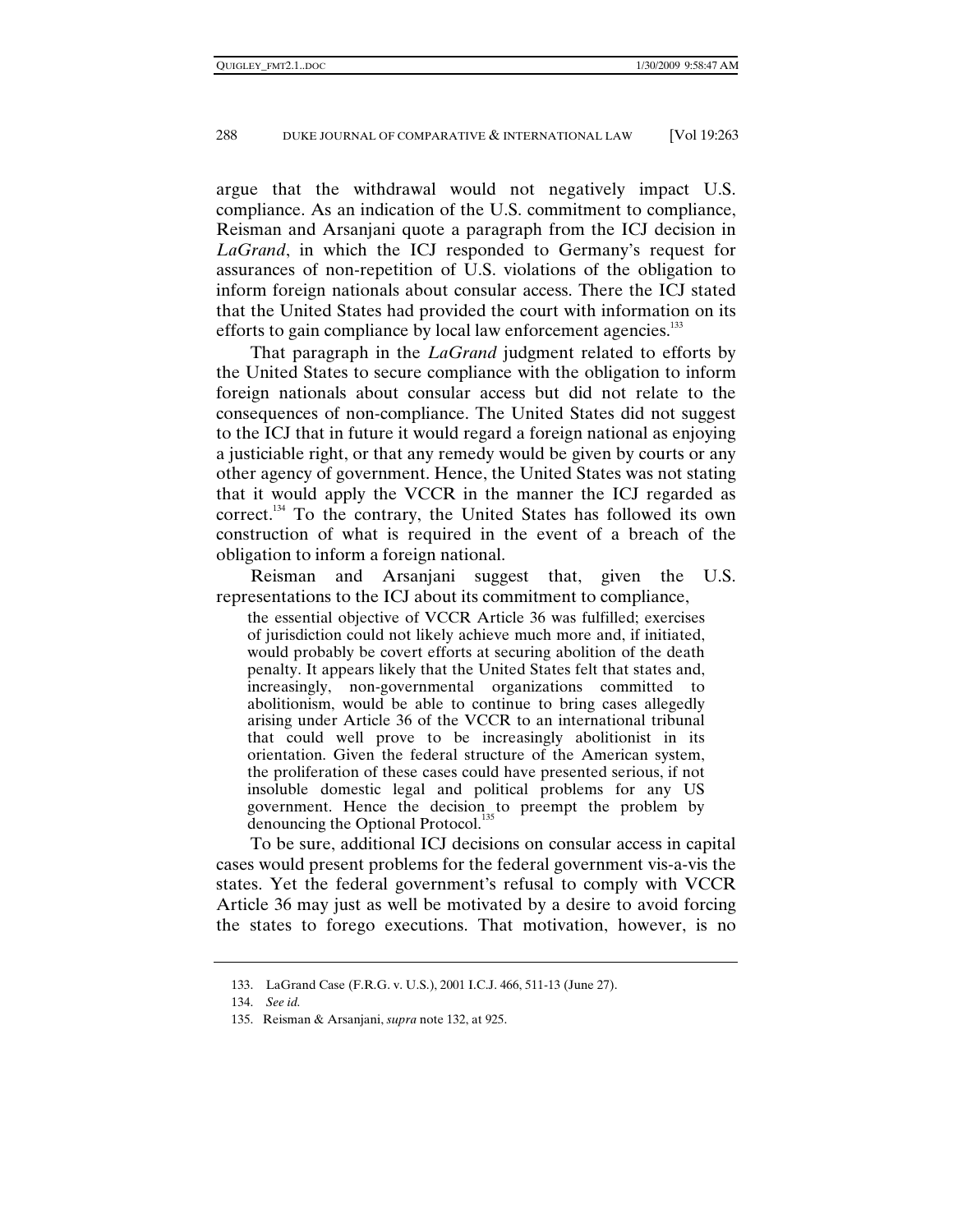2009] REASONS AND CONSEQUENCES 289

excuse for failing to comply with a treaty obligation. Even if Reisman and Arsanjani are correct in their assessment that the ICJ is abolitionist in orientation, the ICJ would have no jurisdiction to deal with capital punishment as such. While it might be swayed in decisions on consular access violations by the enormity of the punishment, the ICJ was careful in *Avena* to say that its jurisdiction was limited to the VCCR, which led it to decline Mexico's invitation to analyze a consular access violation as a human rights issue.<sup>136</sup>

Reisman and Arsanjani's statement that the "essential objective of VCCR Article 36 was fulfilled"<sup>137</sup> overlooked the fact that the United States has been adamant in its refusal to comply with the VCCR in the manner in which the ICJ, the Inter-American Court of Human Rights, and most other states of the world consider it should be applied. The "essential objective" has hardly been fulfilled. Quite the reverse, the United States remains an outlier on the issue of the consequences of a consular access violation.

#### VIII. VALIDITY OF THE WITHDRAWAL

Apart from the VCCR Optional Protocol, other states have little possibility of establishing jurisdiction over the United States to sue in the ICJ for a consular access violation. The ICJ potentially has jurisdiction over states by declarations they may file, whereby they submit to suit by other states for international law violations generally.138 The United States filed such a declaration in 1946, but retracted it in 1986.<sup>139</sup> That left submission to jurisdiction relating to particular treaties, such as the VCCR Optional Protocol, as the major avenue whereby the United States might sue other states in the ICJ and in turn might be sued. Absent the VCCR Optional Protocol, the possibility that another state might gain jurisdiction over the United States in the ICJ for a consular access violation is remote.

The absence of other potential routes to jurisdiction puts the focus on the validity of the withdrawal. While Department of State spokespersons provided an explanation of why the United States was withdrawing, they did not address the withdrawal's validity. They

 <sup>136.</sup> Case Concerning Avena and Other Mexican Nationals (Mex. v. U.S.), 2004 I.C.J. 12, 60-61 (Mar. 31).

 <sup>137.</sup> *See supra* text accompanying note 134.

 <sup>138.</sup> Statute of the International Court of Justice art. 36(2), June 26, 1945, 59 Stat. 1055, 1063 [hereinafter ICJ Statute].

 <sup>139.</sup> United Nations, Multilateral Treaties Deposited with the Secretary-General, *supra* note 11, ch.1, § 4 n.9.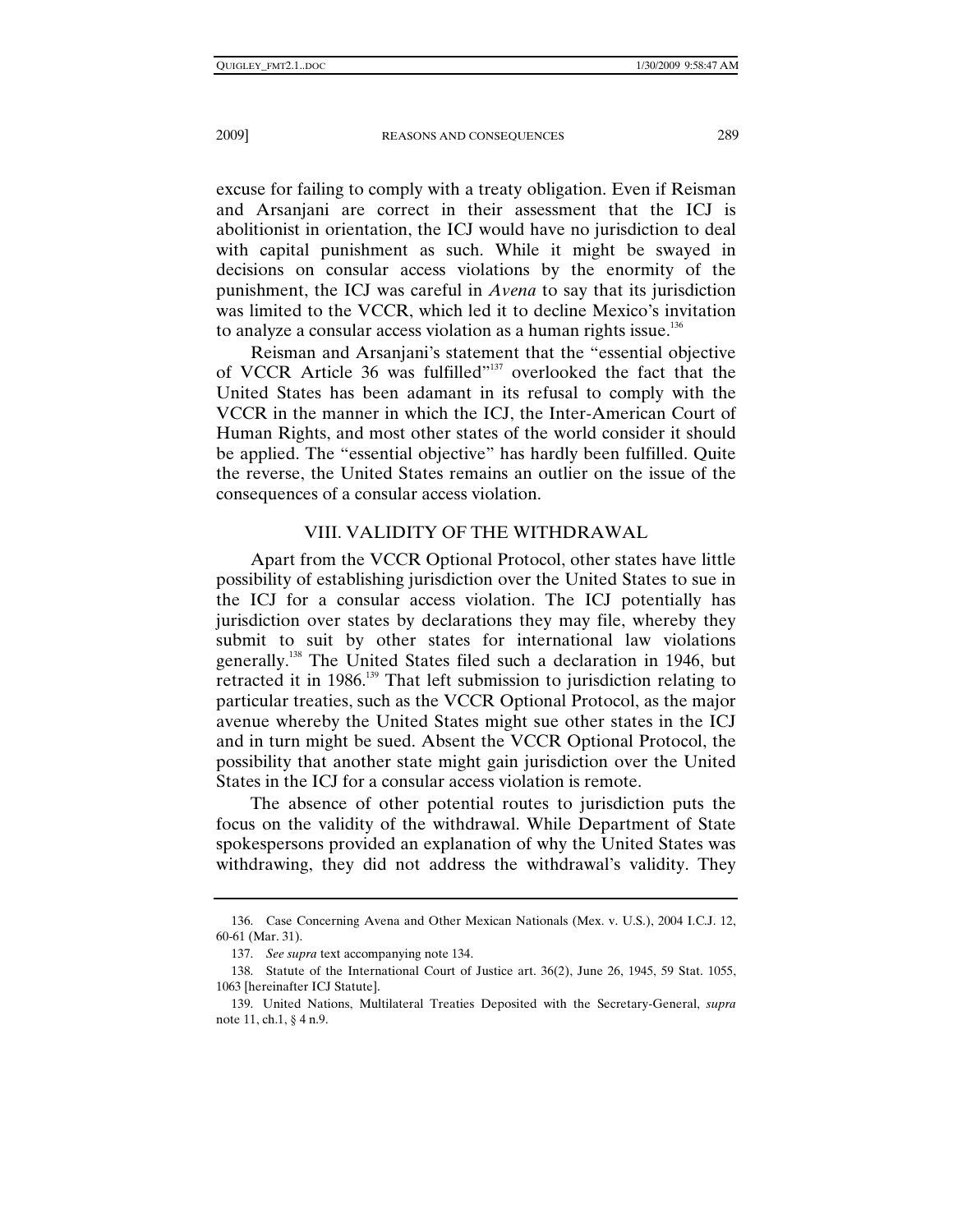obviously viewed the withdrawal as valid.<sup>140</sup> However, just as contracts in domestic law normally carry an obligation not to rescind unilaterally, so treaties in international law normally must be honored.<sup>141</sup>

A. ICJ Competence to Determine the Validity of a Withdrawal

In the ICJ context, moreover, when a state that is subject to jurisdiction takes action to exempt itself from jurisdiction, the ICJ views itself as competent to assess whether the action is valid, or whether the state remains subject to jurisdiction.<sup>142</sup> Thus, if a state party to the Optional Protocol were to sue the United States for a consular access violation, relying on the Optional Protocol for jurisdiction and asserting that the withdrawal was invalid, that issue would be open for the ICJ to decide without deference to the U.S. view that the withdrawal was valid. In international practice, international tribunals, including the ICJ, decide their own competence when a dispute arises over a jurisdictional base asserted by the plaintiff state. $143$ 

A similar situation arose in 1984 for the United States, when it was sued by Nicaragua on the basis of its 1946 declaration whereby the U.S. submitted itself to ICJ jurisdiction for international law matters generally.<sup>144</sup> Three days before Nicaragua filed its application to commence suit, the United States had filed a document with the ICJ saying that it would not view itself as subject to ICJ jurisdiction for a period of two years on disputes "related to events in Central America."<sup>145</sup>

Nicaragua argued that the exemption document did not deprive the ICJ of jurisdiction. The United States argued that the document was within its prerogatives and that the ICJ had no jurisdiction. The

 <sup>140.</sup> In a 2007 press statement, the Department of State characterized the withdrawal as having been done as of right: "we exercised our right to withdraw from the Optional Protocol." *International Obligations and U.S. Law*, STATES NEWS SERVICE, October 16, 2007 (statement provided by Department of State), http://www.state.gov.

 <sup>141.</sup> Vienna Convention on the Law of Treaties art. 26, 1155 U.N.T.S. 33 [hereinafter VCLT].

 <sup>142.</sup> ICJ Statute, *supra* note 138, art. 36(6).

 <sup>143.</sup> *See* 2 SHABTAI ROSENNE, THE LAW AND PRACTICE OF THE INTERNATIONAL COURT, 1920-1996, 812 (1997).

 <sup>144.</sup> Military and Paramilitary Activities in and Against Nicaragua (Nicar. v. U.S.), 1984 I.C.J. 392, 395, 398 (Judgment of Nov. 26).

<sup>145</sup>*. Id.* at 398. *See also* Ilene R. Cohn, *Nicaragua v. United States: Pre-Seisin Reciprocity and the Race to The Hague*, 46 OHIO ST. L. J. 699 (1985).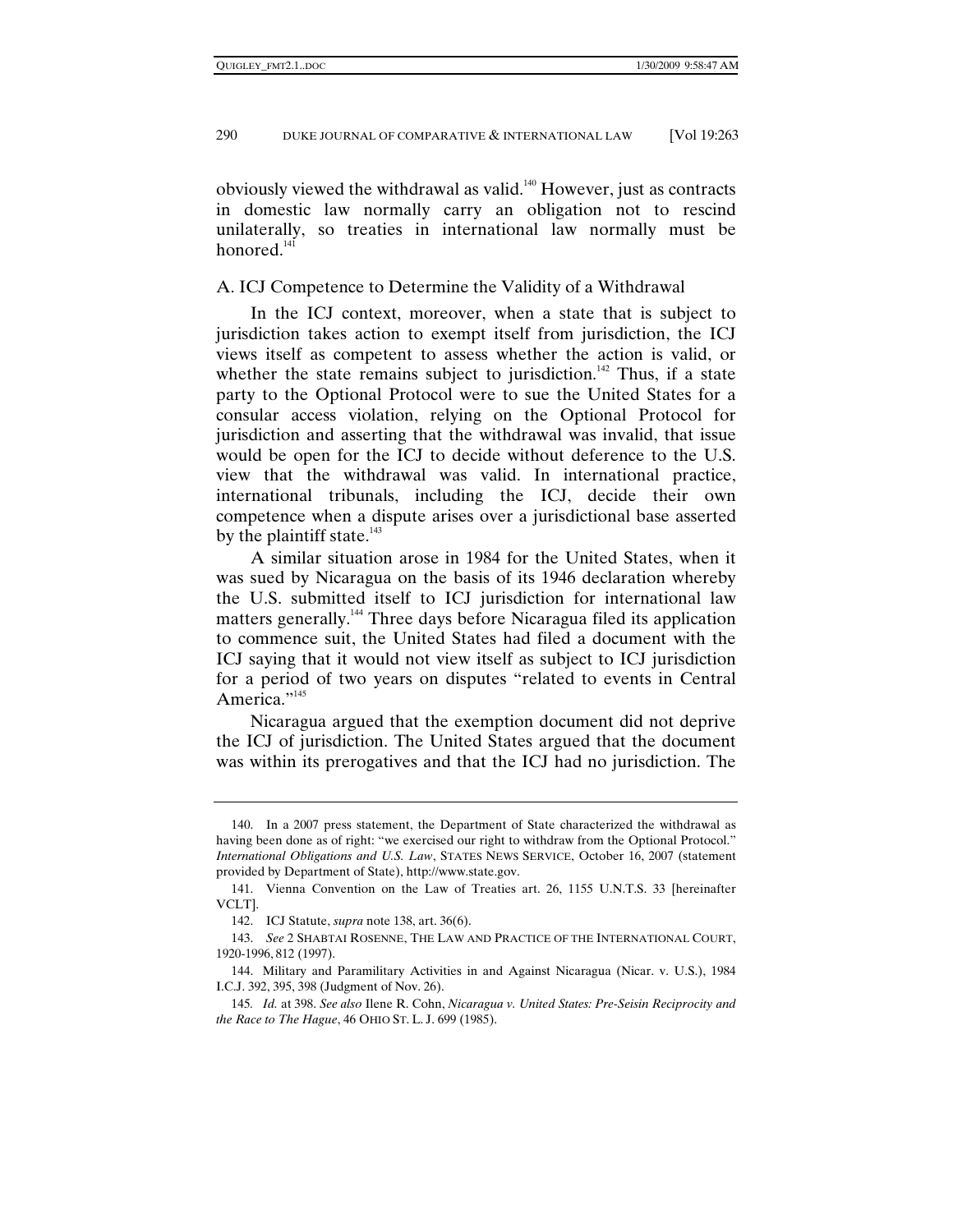ICJ, agreeing with Nicaragua, decided that it had jurisdiction.<sup>146</sup> That case, to be sure, involved a unilateral declaration rather than a treaty submission, but nonetheless, the ICJ's attention to the validity of the declaration indicates that it does not automatically honor a retraction of a state's prior consent to jurisdiction.

## B. Withdrawal From a Treaty That Lacks a Denunciation Clause

The validity of a denunciation or withdrawal from a treaty, whether the treaty relates to compulsory dispute settlement or to any other subject, is not a matter within the sole discretion of the state that denounces or withdraws. Rather, one must look at the particular treaty to determine if withdrawal is permitted. One possibility is that the treaty contains a denunciation clause that would provide for freedom to denounce at will. Many treaties include such a clause. A primary reason why such a clause would be included is to encourage states to ratify, since they know that if the commitment they make turns out to be disadvantageous, they are not bound in perpetuity. $147$ 

However, many treaties, including the Optional Protocol, contain no denunciation clause. In such a circumstance, the situation is less clear as to whether withdrawal is permitted. From the theoretical standpoint, the issue poses a dilemma as between two postulates of the international order. On the one hand, states are viewed as sovereignty entities, entitled to take action according to their interests. Haraszti, a Hungarian author writing during the Cold War, viewed treaty denunciation in this light, arguing that if a particular treaty did not resolve the issue, then "denunciation will have to be recognized as following from the principle of international law demanding respect for state sovereignty."<sup>148</sup>

On the other hand, international engagements are viewed as binding; otherwise states would have little incentive to enter into them as a means for ordering relations with other states. States are regarded as being required to keep the promises they make via treaty.149 If they can ratify one day and denounce the next, the obligations assumed may carry little meaning.

 <sup>146.</sup> *Nicaragua*, 1984 I.C.J. at 442.

 <sup>147.</sup> *See* MCNAIR, THE LAW OF TREATIES 510 (1961) (on treaties providing for denunciation).

 <sup>148.</sup> GYÖRGY HARASZTI, SOME FUNDAMENTAL PROBLEMS OF THE LAW OF TREATIES 264 (1973).

 <sup>149.</sup> VCLT, *supra* note 141, art. 26.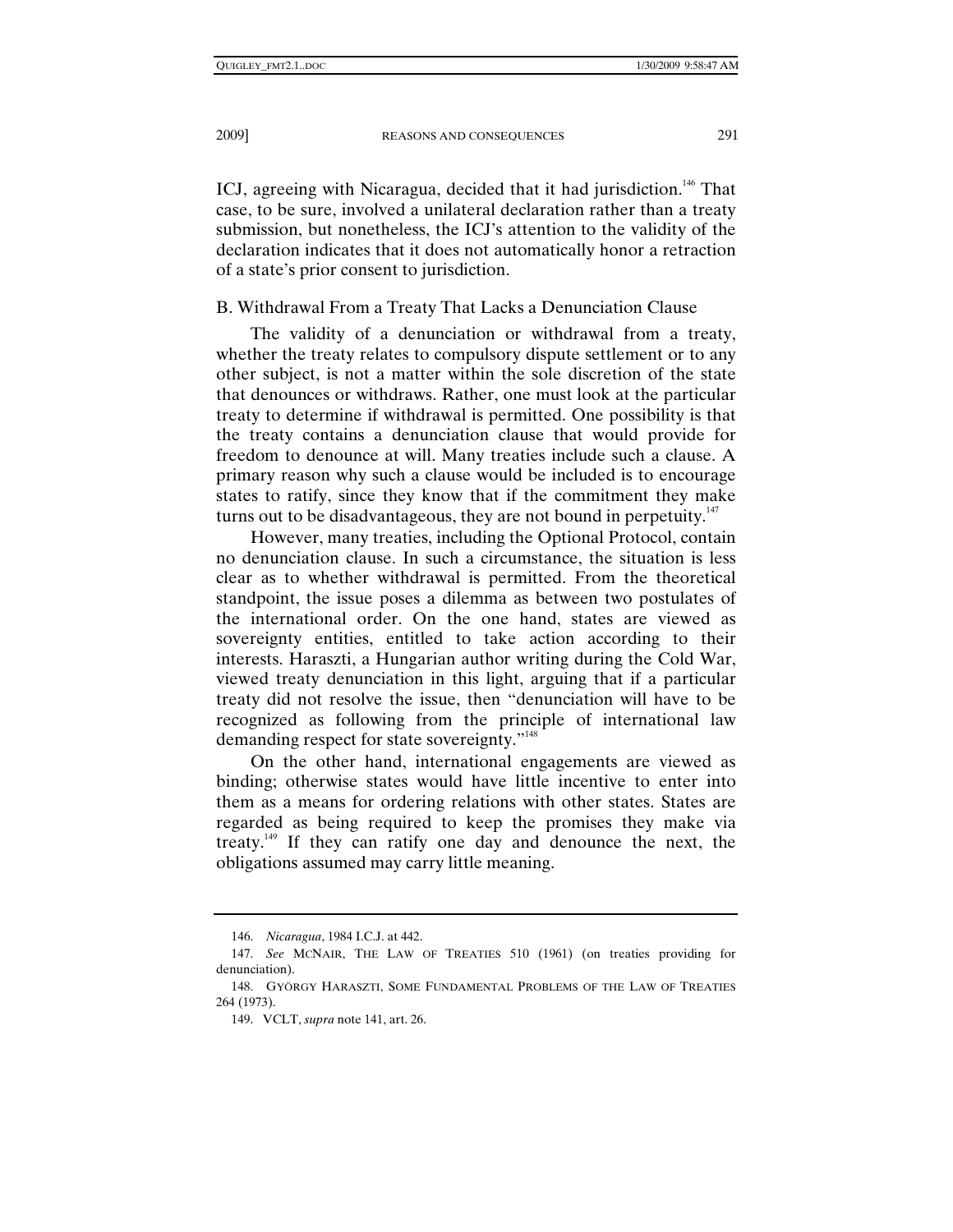As a technical matter, the argument is that since denunciation clauses are well known to treaty drafters, the omission of such a clause implies that denunciation is prohibited.<sup>150</sup> Denunciation clauses are sufficiently common, especially in multilateral treaties, that one may reasonably infer that the absence of such a clause reflects an intention that denunciation not be permitted. Haraszti, arguing for freedom of denunciation, responds to this argument by saying that the omission of a denunciation clause may be due to negligence or inexperience of a treaty's drafters.<sup>151</sup>

Neither absolutist position—total freedom to denounce or total prohibition on denunciation—reflects international practice regarding treaties containing no denunciation clause. The most generally recognized rule on the matter is found in the Vienna Convention on the Law of Treaties (VCLT), a widely ratified agreement that regulates major aspects of treaty law. The United States is not a party to the VCLT but regards it, at least for most of its provisions, as reflecting customary international law on treaty issues.<sup>152</sup> VCLT Article 56 is titled *Denunciation of or withdrawal from a treaty containing no provision regarding termination, denunciation or withdrawal.* It provides:

1. A treaty which contains no provision regarding its termination and which does not provide for denunciation or withdrawal is not subject to denunciation or withdrawal unless:

(*a*) it is established that the parties intended to admit the possibility of denunciation or withdrawal; or

(*b*) a right of denunciation or withdrawal may be implied by the nature of the treaty.

2. A party shall give not less than twelve months' notice of its intention to denounce or withdraw from a treaty under paragraph  $1^{153}$ 

Thus, as a matter of procedure in denouncing, VCLT Article 56(2) requires a time period before a withdrawal would be valid. The United States, in its communication to the U.N. Secretary-General,

<sup>150</sup>*. See* ANTHONY AUST, MODERN TREATY LAW AND PRACTICE 290 (2007).

 <sup>151.</sup> HARASZTI, *supra* note 148, at 269.

 <sup>152. 65</sup> DEP'T ST. BULL. 684, 685 (1971) (report to Senate by Secretary of State William Rogers, stating, "Although not yet in force, the Convention is already generally recognized as the authoritative guide to current treaty law and practice"); Chubb v. Asiana Airlines, 214 F.3d 301, 308 (2d Cir. 2000); *see also* HARASZTI, *supra* note 148, at 277 (stating that when denunciation is permitted, "a certain period must be allowed to pass between the notification of denunciation, and the termination of the treaty").

 <sup>153.</sup> VCLT, *supra* note 141, art. 56.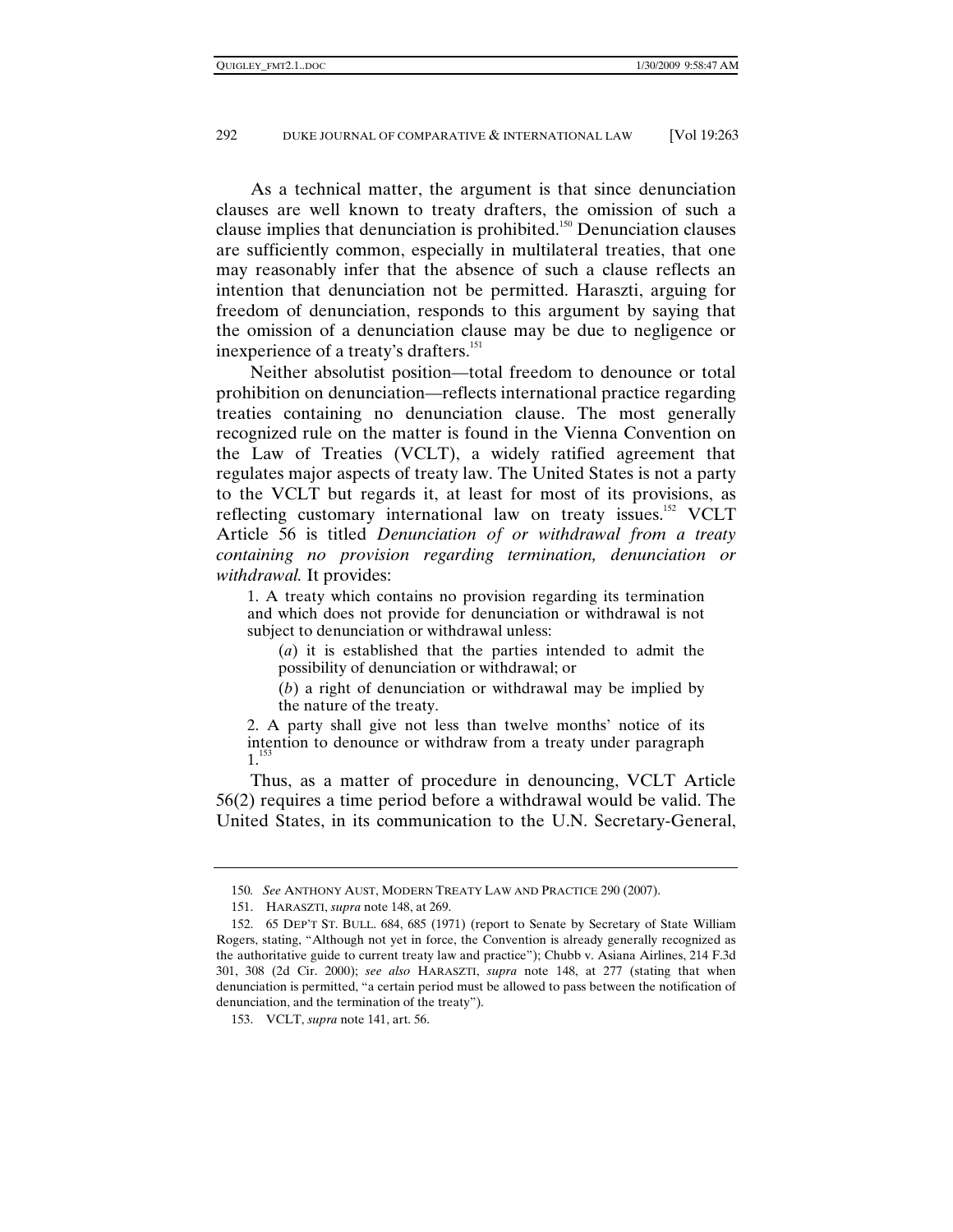gave no time period, apparently purporting to make its withdrawal effective immediately.<sup>154</sup>

On the basic issue of whether a state may denounce, the validity of a withdrawal, according to VCLT Article 56(1), turns on what kind of treaty is involved, and whether one can ascertain the parties' desire even though the text of the treaty was silent. Arnold McNair, author of a mid-century treatise on the law of treaties, said that where a treaty is silent on denunciation, "[i]t is a question of the intention of the parties which can be inferred from the terms of the treaty, the circumstances in which it was concluded, and the nature of the subject-matter."<sup>155</sup> McNair thus put what is encompassed in the two sub-paragraphs of Article 56(1) into a single concept, namely, the intent of the parties, which could be ascertained through his threeprong test. As to the subject-matter prong, McNair's idea is apparently that with treaties on certain subjects, one may fairly assume that the parties contemplated the possibility of denunciation.<sup>156</sup> VCLT Article 56(1), on the other hand, separates the type of treaty (paragraph 1(*b*)) from the intent of the parties (paragraph 1(*a*)). Even if one regards that as a separate basis, it probably does, as McNair suggests, relate to what the parties anticipated about possible denunciation when they entered into the treaty.

# C.Whether the States Party to the VCCR Optional Protocol Viewed Denunciation as Possible

VCLT Article 56 is generally read as creating a presumption against a possibility of denunciation in treaties that are silent on the subject.<sup>157</sup> The most natural reading of Article 56 is that a treaty is not subject to denunciation unless one of the two sub-paragraph factors is satisfied. If one cannot ascertain from statements made that there was an intent to allow denunciation and if the treaty by its "nature" does not imply freedom of denunciation, then it is not subject to denunciation.

 <sup>154.</sup> *See also* 65 DEP'T ST. BULL. 684, 688 (1971) (Secretary of State Rogers stating that a dispute settlement process is required for a withdrawal from a treaty, that a withdrawing state must inform all other parties to the treaty and afford them an opportunity to object).

 <sup>155.</sup> MCNAIR, *supra* note 147, at 511.

 <sup>156.</sup> *Id.* at 513.

 <sup>157.</sup> Laurence R. Helfer, *Exiting Treaties*, 91 VA. L. REV. 1579, 1594 (2005) (stating that art. 56 creates "a rebuttable presumption that states may not unilaterally exit from a treaty that lacks a denunciation or withdrawal clause").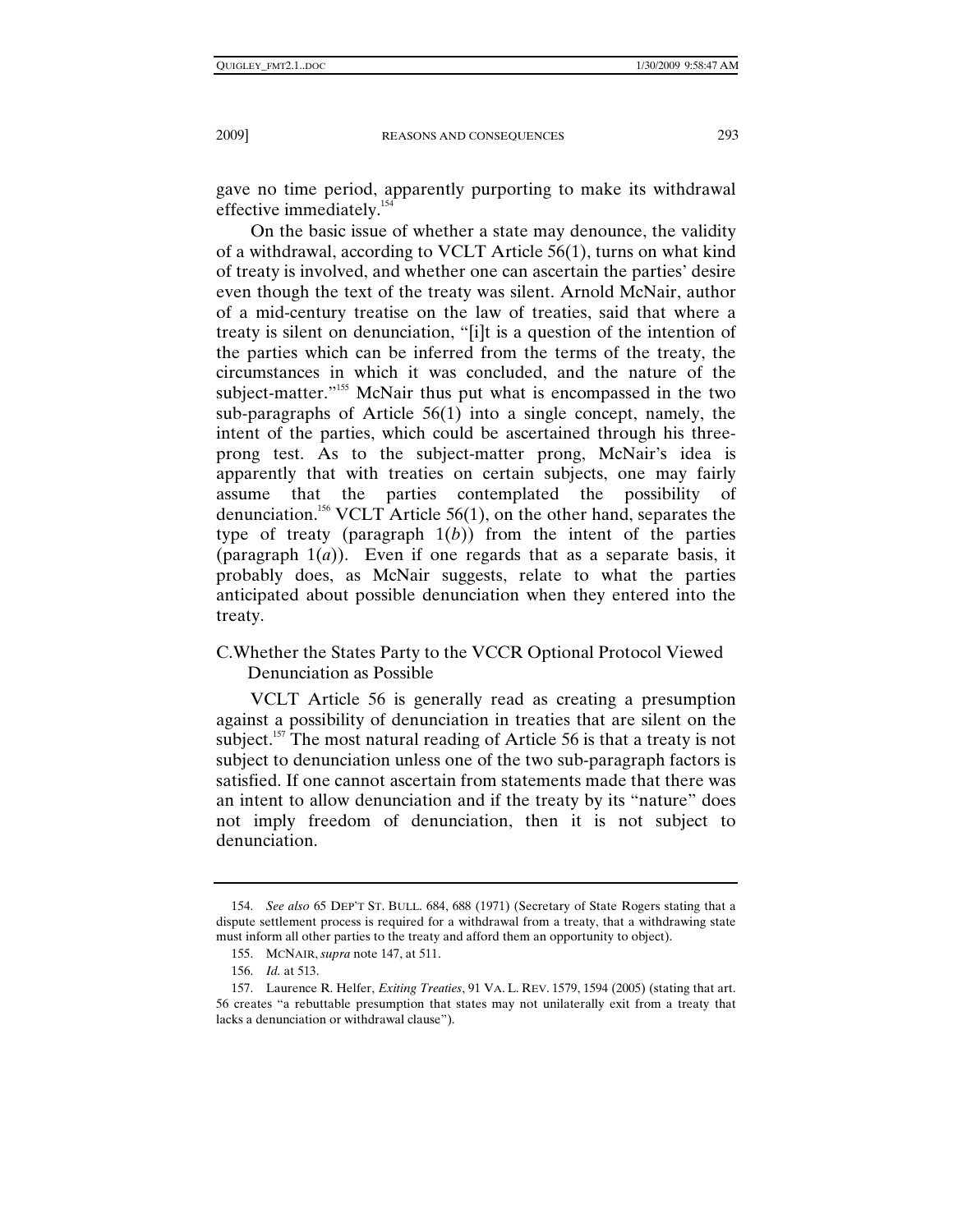VCLT Article 56 also seems to require a party seeking to withdraw from a treaty silent as to denunciation to carry a burden: "Since the grounds for justifying withdrawal are expressed as an exception, the onus of establishing that the exception applies lies on the party wishing to withdraw."158 The fact that denunciation clauses are written into many treaties is taken to strengthen that presumption, since it is well known to treaty drafters that if they want to make denunciation a possibility they have the option of including a denunciation clause.<sup>159</sup>

With the Optional Protocol, there is little in the drafting history to show what the parties may have thought about denunciation. No denunciation clause was proposed, and no delegate mentioned denunciation.<sup>160</sup> What we do have, however, is the U.S. statement, quoted above, about the importance of compulsory dispute settlement.<sup>161</sup> The United States, as a proponent of compulsory dispute settlement in the VCCR, viewed it as central to the entire enterprise of concluding a consular treaty. That view of the centrality of compulsory dispute settlement suggests that states, once having agreed to compulsory dispute settlement, should not be free to repudiate it.

As seen above, compulsory dispute settlement was put off to a separate protocol as the VCCR was being drafted. That change might suggest that other states viewed compulsory dispute settlement as less central than did the United States. However, the aim behind the technique of a separate protocol was to maximize participation in the VCCR itself, since it would allow states unwilling to submit to ICJ jurisdiction to become parties to the VCCR without having to reserve to the submission clause.<sup>162</sup> Thus, it may be hazardous to draw conclusions about the centrality of compulsory dispute settlement from the fact it was put into a separate protocol.

 <sup>158.</sup> AUST, *supra* note 150, at 290.

 <sup>159.</sup> *Id.* ("Since it is now very common to include provisions on withdrawal, when a treaty is silent about the matter, it may be that much harder for a party to establish the grounds for the exception.").

<sup>160</sup>*. See* 1 United Nations Conference on Consular Relations Official Records, Mar. 4-Apr. 22, 1963, *Vienna Conference on Consular Relations*, 249-51, U.N. Doc. A/CONF.25/6, (Mar. 26, 1963).

 <sup>161.</sup> *See supra* text accompanying note 126.

<sup>162</sup>*. See* 1 United Nations Conference on Consular Relations Official Records, Mar. 4-Apr. 22, 1963, *Vienna Conference on Consular Relations*, 249-51, U.N. Doc. A/CONF.25/6, (Mar. 26, 1963).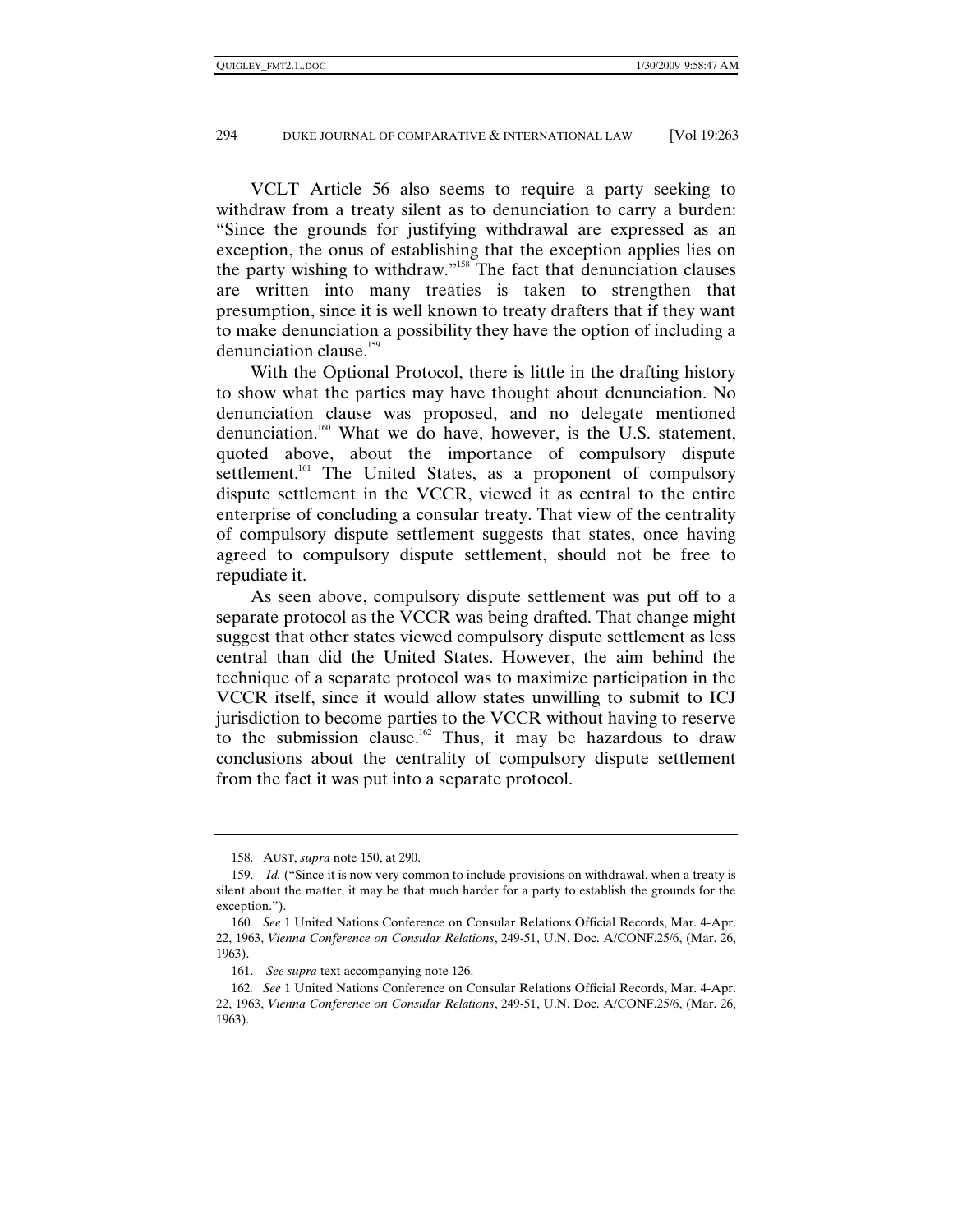D. Whether the VCCR Optional Protocol by Its Nature is Susceptible of Denunciation

Regarding the VCCR Optional Protocol, there is little basis in the drafting history to show an expression of intent that denunciation should be permitted, which leaves open the question of whether the VCCR Optional Protocol is the type of treaty in which a possibility of denunciation can be assumed. There has been little state practice on the matter, hence it is less than clear what types of treaty imply a freedom of denunciation.<sup>163</sup> The types of treaties generally thought to imply a right of denunciation are treaties premised on a close relationship between the contracting states. Treaties of alliance, involving perhaps a mutual defense commitment, have been viewed in this light, because a state would not want to commit itself to going to war absent close affinity. Hence, if the two states, once close, drifted apart, then either might denounce.

Another type of treaty in this category is a treaty of friendship, commerce, and navigation, which typically allows nationals of each state to engage in business in the other state on a basis of equality with locals.<sup>164</sup> That agreement is, like a treaty of alliance, premised on good relations between the two states, since the nationals of the other state gain access to markets and trade in the other.<sup>165</sup> A third type is a treaty establishing an international organization. There the concept is that a state need not continue as a member of an organization that may move in directions not to its liking. Even as to these three types of treaties, however, state practice is scant.<sup>166</sup>

The ICJ addressed the question of the permissibility of denunciation of a treaty containing no denunciation clause in a dispute between Hungary and Slovakia over a bilateral treaty where the two were to build joint water diversion facilities on the Danube River. After Hungary denounced, the ICJ found the treaty to be of a type that implied that denunciation was not anticipated:

The 1977 Treaty does not contain any provision regarding its termination. Nor is there any indication that the parties intended to admit the possibility of denunciation or withdrawal. On the contrary, the Treaty establishes a long-standing and durable régime

 <sup>163.</sup> *See* MCNAIR, *supra* note 147, at 513.

<sup>164</sup>*. See* J.L. BRIERLY, THE LAW OF NATIONS 331 (1963).

 <sup>165.</sup> *Id.* (stating the treaties of alliance and of commerce are "intended to be susceptible of denunciation even though they contain no express term to that effect").

 <sup>166.</sup> Kelvin Widdows, *The Unilateral Denunciation of Treaties Containing No Denunciation Clause*, 53 BRIT. Y.B. INT'L L. 83, 96 (1982).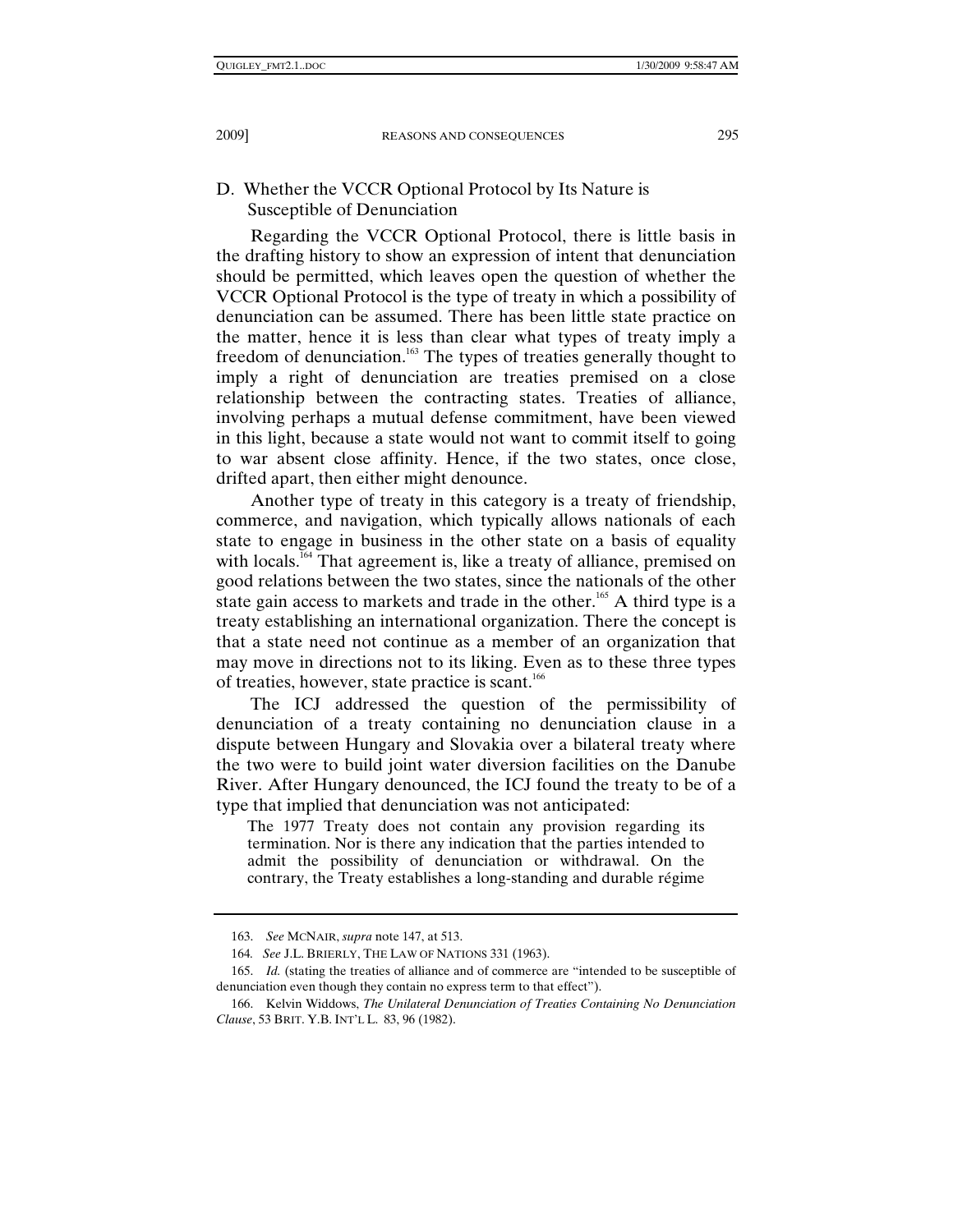of joint investment and joint operation. Consequently, the parties not having agreed otherwise, the Treaty could be terminated only on the limited grounds enumerated in the Vienna Convention.<sup>1</sup>

Although the VCCR Optional Protocol does not contemplate a joint financial undertaking, it, like the treaty at issue between Hungary and Slovakia, contained no provision regarding its termination. As well, with the VCCR Optional Protocol, there is no "indication that the parties intended to admit the possibility of denunciation or withdrawal."

Treaties on compulsory dispute settlement have been mentioned by one author as a potential category where a possibility of denunciation may be presumed,<sup>168</sup> but state practice provides little support for the assertion.<sup>169</sup>

Aust, nonetheless, argues that dispute settlement treaties are subject to denunciation in absence of a denunciation clause. His rationale is as follows:

This is consistent with the consensual nature of international jurisdiction: a state can be made subject to the jurisdiction of an international court or tribunal only if it consents, either in advance or *ad hoc*. Moreover, states have withdrawn from such optional protocols on dispute settlement to several UN treaties without (at least legal) objection, even when they contain no provision for this. $170$ 

Aust's reliance on an absence of objection when dispute settlement treaties are denounced is questionable. In theory, other states party to the VCCR Optional Protocol might send a diplomatic protest note to the United States if they view the withdrawal as invalid. Or they might communicate their protest to the U.N. Secretary-General as the depositary agency. In rare instances, states have done this when a state party has denounced a treaty lacking a denunciation clause.171 However, there is no established procedure for reacting to a denunciation by another state party.<sup>172</sup> Thus, there is little basis for drawing any conclusion from an absence of formal objection. The matter would most likely be raised, as suggested

 <sup>167.</sup> Gabčikovo-Nagymaros Project (Hung. v. Slovk.), 1997 I.C.J. 7, 62-63 (Sept. 25).

 <sup>168.</sup> AUST, *supra* note 150, at 291 ("It will usually be possible to withdraw from a general treaty for the settlement of disputes between the parties even when it has no withdrawal provision.").

 <sup>169.</sup> Widdows, *supra* note 166, at 96-98.

 <sup>170.</sup> AUST, *supra* note 150, at 291.

 <sup>171.</sup> *See, e.g.*, United Nations, *supra* note 11, ch. 21, § 1 n.8 (UK objecting that unilateral denunciation of Convention on Territorial Sea and Contiguous Zone is not permitted).

 <sup>172.</sup> On that procedure, *see* VCLT, *supra* note 141, arts. 19-21.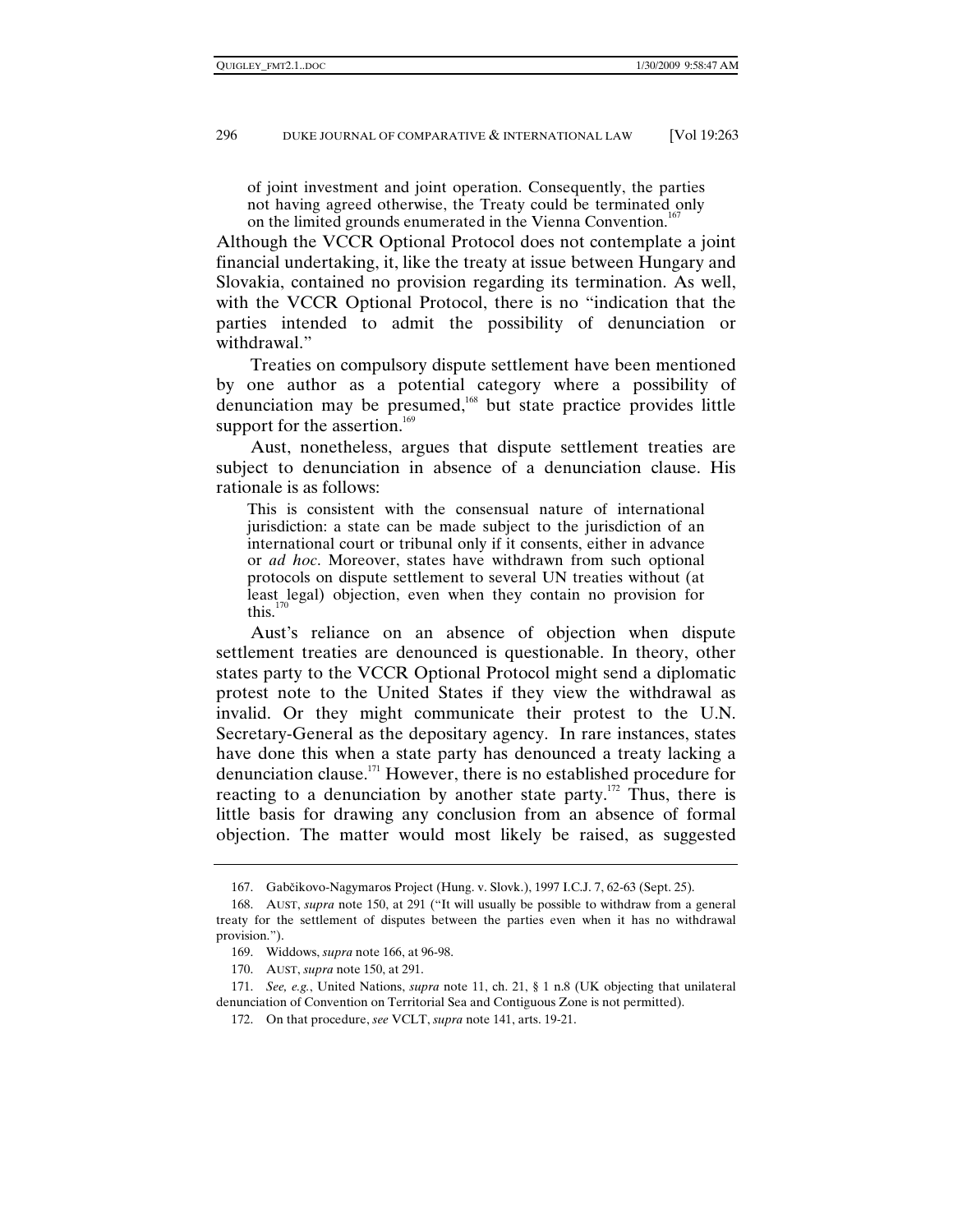above, if a state party to the Optional Protocol were to file suit against the United States in the ICJ for a VCCR violation.

Aust asserts that there have been withdrawals from optional protocols to UN treaties but only cites to the U.S. withdrawal from the VCCR Optional Protocol as evidence.<sup>173</sup> A search by the present author in other treaties of this category revealed no other instances of withdrawal. It is believed that there are no other instances Aust could cite.

Aust also mentions the "consensual nature of international jurisdiction" as a reason that denunciation should be freely allowed from dispute settlement treaties. To be sure, submission to international judicial jurisdiction is at the discretion of a state, but entry into any treaty is at the discretion of the state. Any obligation a state assumes by treaty on any topic is "consensual," since no state is required to enter into any treaty. Hence Aust's argument, logically, would lead to the conclusion that any treaty that lacks a denunciation clause may be denounced, a conclusion clearly at odds with VCLT Article 56.

One could perhaps argue that agreeing to compulsory dispute resolution implies a close relation with the other states, thus putting such treaties into the category of those that may be freely denounced. However, many states have agreed, as through the ICJ Statute Article 36(b) procedure for compulsory dispute resolution or through the VCCR Optional Protocol itself to compulsory dispute resolution with a wide variety of states not particularly close to them in any sense.<sup>174</sup>

# E. Validity of the U.S. Withdrawal from the VCCR Optional Protocol

Since the adoption of the VCLT, there is little state practice on denunciation of treaties containing no denunciation clause.175 But in the few instances where the issue has arisen, objections have been recorded. In one instance, Senegal purported to withdraw from two "law of the sea" treaties, leading the UK to object that withdrawal

 <sup>173.</sup> AUST, *supra* note 150, at 291 n.68.

 <sup>174.</sup> *See* United Nations, *supra* note 11, ch. 3, § 10 (listing states with a variety of political orientations as ratifies of the VCCR Optional Protocol).

 <sup>175.</sup> Reisman & Arsanjani, *supra* note 132, at 913-16. A treaty containing a denunciation clause, the Optional Protocol to the International Covenant on Civil and Political Rights, has been denounced by Jamaica, Guyana, and Trinidad and Tobago. Under that Optional Protocol, states party to the ICCPR agree to allowing for complaints to be filed against them by individual persons before a monitoring committee.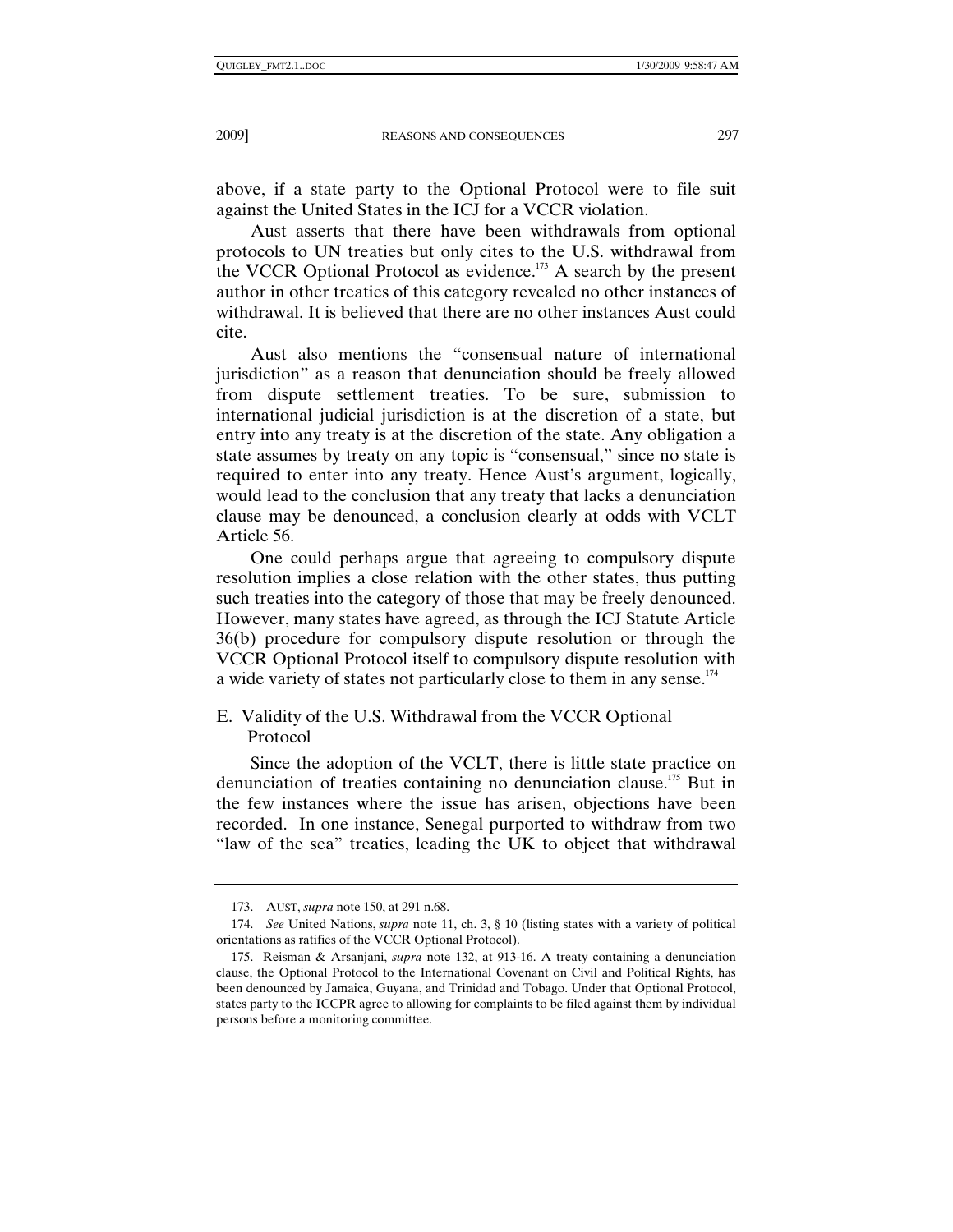was impermissible.<sup>176</sup> Also, North Korea withdrew from the International Covenant on Civil and Political Rights, drawing objection from the U.N. Secretary-General<sup>177</sup> and from the monitoring committee that oversees implementation.<sup>178</sup>

With the VCCR Optional Protocol, there is no indication of an intent to permit denunciation in the drafting history. It also does not readily fall into the category of treaties that can be freely denounced. Were another state party to sue, the United States would need to sustain a burden on these issues, but judging from what international practice has been recorded, the U.S. would face an uphill argument. Its position that the VCCR Optional Protocol can be freely denounced is difficult to sustain on the basis of VCLT Article 56 and international practice.

### IX. PRACTICAL CONSEQUENCES OF THE WITHDRAWAL

The U.S. withdrawal from the VCCR Optional Protocol, even if valid, would not affect cases already filed in the ICJ. Under ICJ procedure, future action is possible on cases already filed, even after final judgment, since under the ICJ Statute, a state that is party to a case may seek clarification of a judgment already issued.<sup>179</sup> In 2008, Mexico requested interpretation of the *Avena* judgment before the ICJ, after one of its nationals was scheduled for execution without a review of his conviction.<sup>180</sup> Mexico's request is not precluded by the U.S. withdrawal from the VCCR Optional Protocol.<sup>181</sup>

179. ICJ Statute, supra note 138, art. 60.

 <sup>176.</sup> *Supra* note 172.

 <sup>177.</sup> United Nations, *supra* note 11, ch. 4, § 4 n.8 ("As the Covenant does not contain a withdrawal provision, the Secretariat of the United Nations forwarded on 23 September 1997 an aide-mémoire to the Government of the Democratic People's Republic of Korea explaining the legal position arising from the above notification. As elaborated in this aide-mémoire, the Secretary-General is of the opinion that a withdrawal from the Covenant would not appear possible unless all States Parties to the Covenant agree with such a withdrawal.").

 <sup>178.</sup> U.N. Human Rights Comm. [UNHRC], *General Comment No Continuity of Obligations*, U.N. Doc. CCPR/C/21/Rev.1/Add.8/Rev.1 (Dec. 8, 1997) (taking the position that a human rights treaty creates rights for a population, and that this may not be revoked).

 <sup>180.</sup> Application Instituting Proceedings of Mexico, Request for Interpretation of the Judgment of 31 March 2004 in the Case concerning Avena and Other Mexican Nationals (Mex. v. U.S.) (Mex. v. U.S.), (June 5, 2008), *available at* http://www.icj-cij.org/docket/files/139/14 582.pdf (last visited Oct. 15, 2008); *see also* Press Release, Int'l Court of Justice, Mexico files a Request for interpretation of the Judgment of 31 March 2004 in the case concerning *Avena and Other Mexican Nationals (Mexico v. United States of America)* and asks for the urgent indication of provisional measures (June 5, 2008), *available at* http://www.icj-cij.org/docket/files/139/ 14578.pdf (last visited Oct. 15, 2008) (Mexico invoking article 60 of the ICJ Statute).

 <sup>181.</sup> Request for Interpretation of the Judgment of 13 March 2004 in the Case Concerning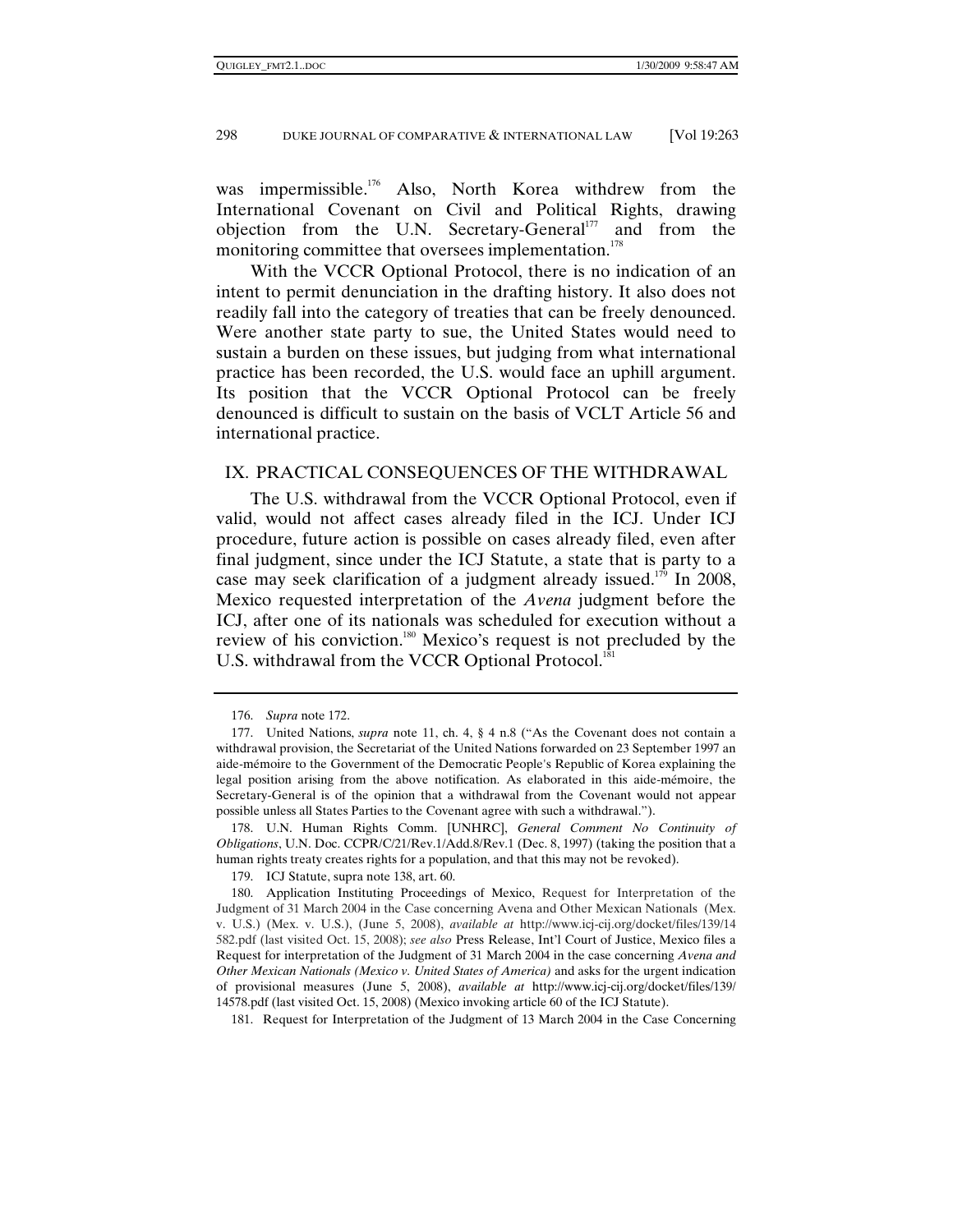Additionally, a state in whose favor the ICJ has ruled may approach the U.N. Security Council, which is empowered to take enforcement measures, if the other state fails to comply with the ruling.<sup>182</sup> That procedure, similarly, is not precluded by a withdrawal for cases already decided.

The United States, as Secretary Rice explained, continues as a party to the VCCR. Withdrawal from the Optional Protocol, she said, would not impact the commitment of the United States to complying with the VCCR and in particular, with Article 36. The Department of State has posted advisory messages for law enforcement agencies stressing that the withdrawal from the Optional Protocol does not diminish their obligation to respect consular access when they arrest foreign nationals.<sup>183</sup>

The U.S. Supreme Court, however, has referred to the withdrawal as support for a more limited construction of VCCR Article 36. In *Bustillo v. Virginia*, the Supreme Court addressed the question of whether it should give weight to the ICJ's view that procedural default rules should not be used to bar consideration of a consular access claim.184 Deciding that it need not give any weight to the ICJ's view, the Supreme Court referred to the withdrawal as an additional reason for ignoring the ICJ's view:

Moreover, shortly after *Avena*, the United States withdrew from the Optional Protocol concerning Vienna Convention disputes. Whatever the effect of *Avena* and *LaGrand* before this withdrawal, it is doubtful that our courts should give decisive weight to the interpretation of a tribunal whose jurisdiction in this area is no longer recognized by the United States.<sup>18</sup>

The withdrawal cannot appropriately be taken to have such an effect. The United States is party to the ICJ Statute and was party to the consular access cases filed by Paraguay, Germany, and Mexico. However the Supreme Court resolves the issue of the weight to be given to ICJ decisions, it should not accord them less weight because of the 2005 withdrawal. Taking that approach will simply make it

Avena and Other Mexican Nationals (Mex. v. U.S.) (Mex. v. U.S.), 2009 I.C.J. \_ (Jan. 19), http://www.ic j-cij.org (where ICJ declined on other grounds to provide a clarification).

 <sup>182.</sup> U.N. Charter art. 94, para 2.

 <sup>183.</sup> *See, e.g.*, Memorandum from U.S. Department of State, Announcement: All Consular Notification Requirements Remain in Effect, *available at* http://travel.state.gov/new-s/news\_ 2155.html (last visited Oct. 15, 2008).

 <sup>184.</sup> Sanchez-Llamas v. Oregon, 548 U.S. 331, 352-53 (2006).

 <sup>185.</sup> *Id.* at 355.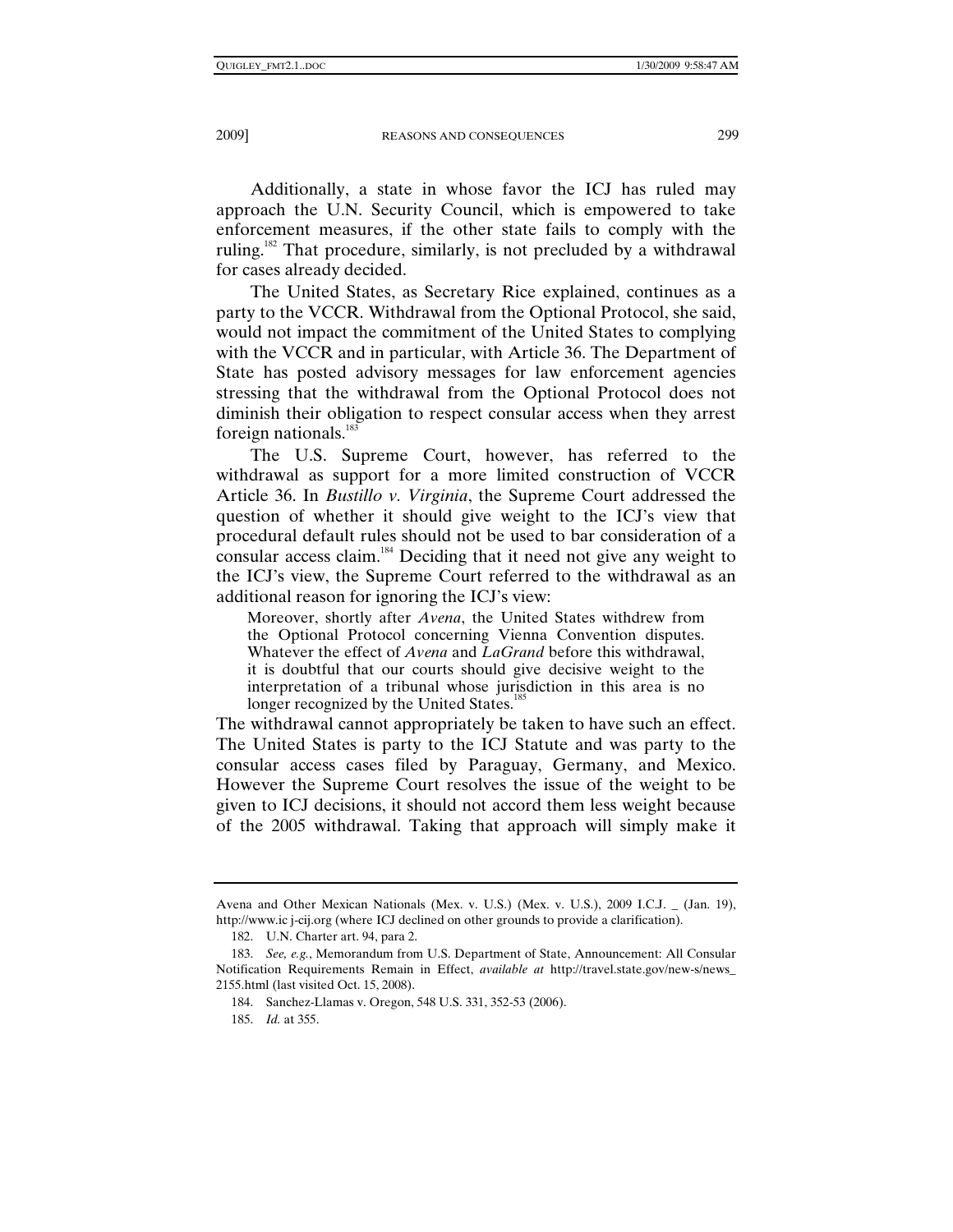easier for the Supreme Court to persist in espousing the executive branch's idiosyncratic construction of VCCR Article 36.

#### A. U.S. Inability to Sue

The withdrawal limits U.S. access to the ICJ on consular issues. One cannot know what events might cause the United States to find it advantageous to sue for a consular law violation, but the possibility can hardly be precluded. In the 1970s, the United States did not expect it would soon be dealing with a hostage-taking at consular offices, but when that did occur in Iran in 1979, one of the first responses of the United States was to file a complaint in the ICJ, using the VCCR Optional Protocol as a jurisdictional ground to allege violations of consular law by Iran.<sup>186</sup> The United States viewed an ICJ decision condemning Iran for the hostage-taking as an important element as it sought to mobilize world opinion in its favor. Iran at the time, explaining the hostage-taking, highlighted the previous history of U.S. actions in Iran, which involved helping overturn a democratically elected government in 1953 and bringing in a government that came to be viewed as oppressive. Iran asked the ICJ not to deal with the U.S. complaint unless it simultaneously considered "more than 25 years of continual interference by the United States in the internal affairs of Iran."<sup>187</sup> The occupation of U.S. diplomatic and consular offices was accompanied by the opening of archives, whose contents were made public to show what the United States had done. Iran sought to put those acts in the context of what it viewed as the United States' improper interference.<sup>188</sup> The unanimous decision the U.S. gained from the ICJ helped marshal sentiment in its favor, over and against such assertions by Iran.

In the present world situation, as in 1979, the United States is resented in many quarters,<sup>189</sup> and it is not difficult to imagine that the United States might experience infringements against its consular posts. Consulates have long been a ready target for demonstrations by locals seeking to draw attention to policies of a sending state. One need only recall actions at Danish diplomatic and consular posts in

 <sup>186.</sup> *See* Application Instituting Proceedings of United States, United States Diplomatic and Consular Staff in Tehran (U.S. v. Iran), 1982 I.C.J. Pleadings 3, 3-5 (Nov. 29, 1979).

 <sup>187.</sup> United States Diplomatic and Consular Staff in Tehran (U.S. v. Iran), 180 I.C.J. 3, 8-9 (May 24).

 <sup>188.</sup> *Id.*

 <sup>189.</sup> *See generally* John Quigley, *International Law Violations by the United States in the Middle East as a Factor Behind Anti-American Terrorism*, 63 U. PITT. L. REV. 815 (2002).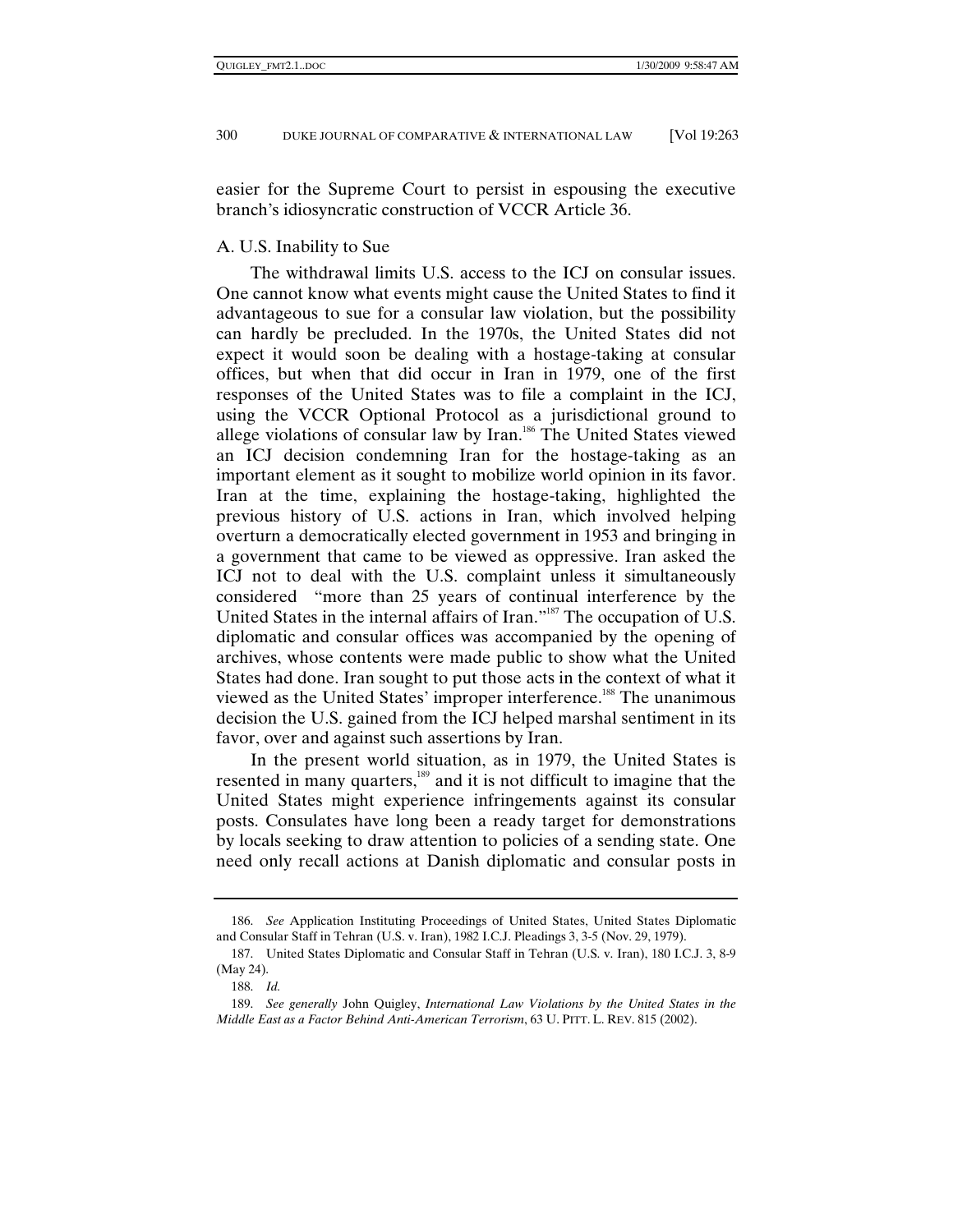reaction to the publication in Denmark of comic strips relating to the Prophet Mohammed. In Beirut, a Danish consulate was set on fire.<sup>190</sup> In 2006, a U.S. foreign service officer working at the U.S. consulate in Karachi, Pakistan, was killed in apparent protest of a scheduled visit to Pakistan by President George W. Bush.<sup>191</sup> Such situations implicate the obligations of the receiving state to provide protection.

The United States may be in a position where it desires to sue for a variety of consular law violations, since under the VCCR, consuls enjoy a variety of immunities from local jurisdiction.<sup>192</sup> As of this writing, a dispute remains unresolved between the United States and United Kingdom over the imposition of a "congestion charge," requiring payment from drivers who commute by car into central London.<sup>193</sup> The UK expects consuls to pay. The United States refuses to pay, considering the charge as a "tax"—a characterization that would provide an exemption for consuls.<sup>194</sup> The UK regards the charge as a fee comparable to a road toll, which is collectable from consuls under an exception clause that specifies that a fee for services is not a tax.195 Were the United States to seek to sue the UK in the ICJ, it would probably find no jurisdictional base apart from the VCCR Optional Protocol.

#### B. The Potential of Responsive Action by Other States

Despite the Department of State's position that the United States will continue to abide by the VCCR, the United States insists on constructions of VCCR Article 36 that are viewed by a virtually unanimous community of nations as groundless. On the basis of international law principles as generally applied, it is difficult to find justification for the U.S. positions. As the United States, despite its protestations, is viewed by many as being in breach of VCCR Article 36, foreign states continue to protest when foreign nationals are

 <sup>190.</sup> Megan Stack, *Beirut Rioters Attack Church*, L.A. TIMES, Feb. 6, 2006, at A1.

 <sup>191.</sup> Kamran Khan and John Lancaster, *Pakistan Blast Kills U.S. Diplomat*, WASH. POST, Mar. 3, 2006, at A10; Declan Walsh, *Car bombing: Explosion at US consulate in Karachi kills diplomat*, GUARDIAN (London), Mar. 3, 2006, at 22.

 <sup>192.</sup> LEE & QUIGLEY, *supra* note 3, at 339-511.

 <sup>193.</sup> Ben Webster, *US diplomats 'owe £1m in fines*', TIMES (London), Nov. 29, 2006, at 30.

 <sup>194.</sup> *See* VCCR, *supra* note 1, art. 49, § 1.

 <sup>195.</sup> *See id*., art. 49, § 1(e).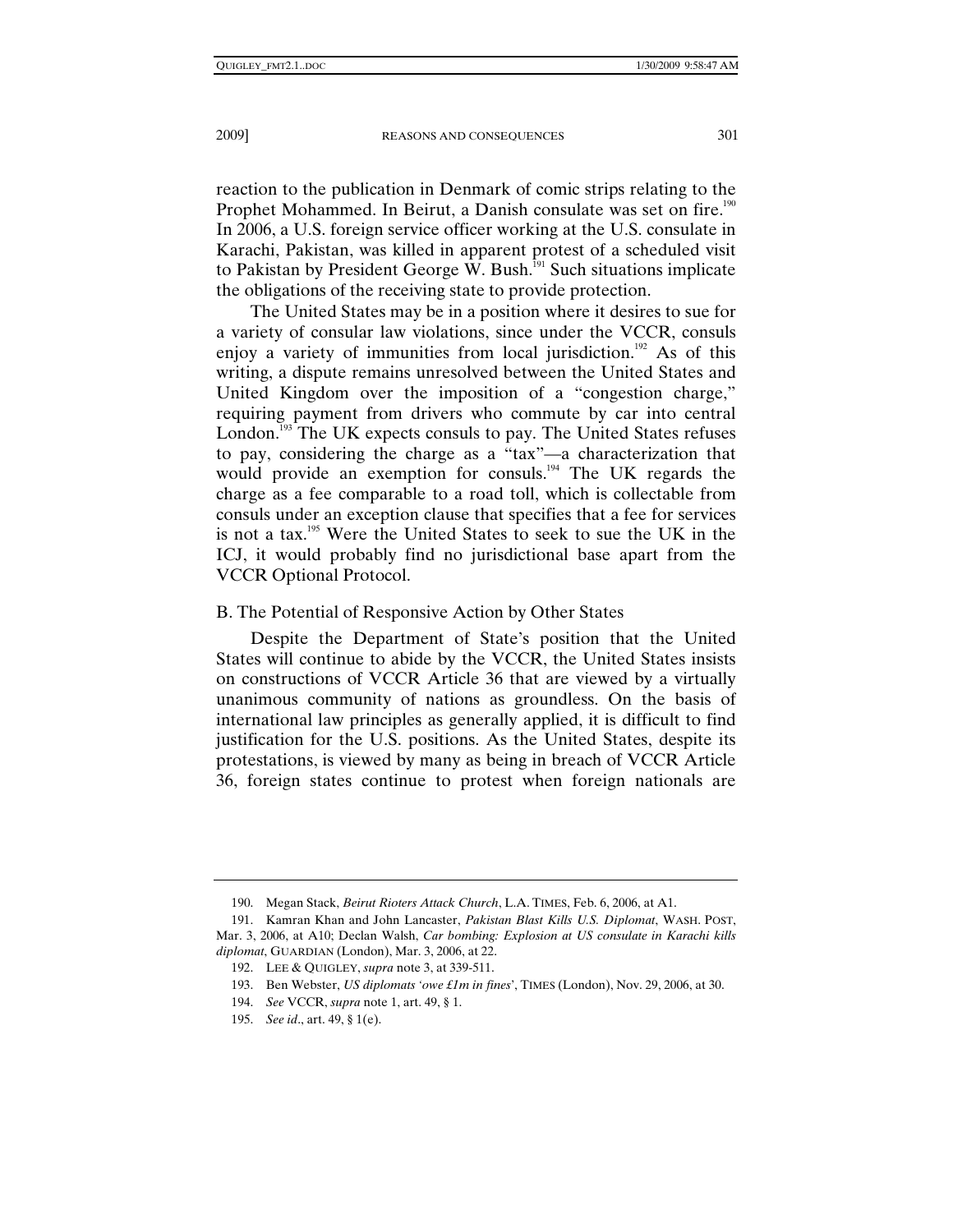arrested and convicted of crime, if advice as to consular access is not given at the time of arrest.<sup>196</sup>

While insisting on rights for U.S. nationals under arrest, U.S. consuls have already been confronted with the country's own spotty record of compliance. Such instances have become sufficiently numerous that the Department of State has felt it necessary to provide instruction to U.S. consuls on how to react. The instruction reads that if a receiving state official, upon being asked to facilitate consular access, replies that the United States does not respect the rights of foreign nationals, a consul should say:

a. Even where this might be true, it does not exempt the host government from its treaty obligations. Two wrongs do not make a right. We should all work toward improved compliance with consular notification obligations.

b. Given the multinational and multi-ethnic makeup of the U.S., it is difficult to identify a person as a foreign national unless he/she claims such nationality or has appropriate documentation.

c. Unfortunately, the size and composition of U.S. law enforcement (local, county, State, Federal) make it difficult to ensure that every arresting official understands the obligation to notify foreign consuls.<sup>1</sup>

Foreign states may, if they choose, take action against the United States in response to what they view as U.S. non-compliance with VCCR Article 36. Under international law, a state whose rights are violated may undertake countermeasures against the other state.<sup>198</sup> Although a state's countermeasures regarding consular access may be limited because such measures may not affect human rights,<sup>199</sup> other states could take countermeasures affecting, for example, trade relations in a way that could harm U.S. financial interests.

Moreover, other states party to the VCCR may be able to restrict the rights of U.S. nationals within the framework of the VCCR itself, without resorting to countermeasures as such. The VCCR requires states party to treat other states party equally, but with an exception:

1. In the application of the provisions of the present Convention the

receiving State shall not discriminate as between States.

2. However, discrimination shall not be regarded as taking place:

 <sup>196.</sup> *See, e.g.*, Brief of Amici Curiae the European Union and Members of the International Community in Support of Petitioner, Medellin v. Texas, 128 S. Ct. 1346 (2008) (No. 06-984).

 <sup>197. 7</sup> U.S. DEP'T OF STATE, *Foreign Affairs Manual* § 421.2-3 (2004), *available at* http://www.state.gov/documents/organization/86605.pdf.

 <sup>198.</sup> G.A. Res. 56/83, *supra* note 82, pt. 3, ch. 2, art. 49.

 <sup>199.</sup> *Id.* art. 50.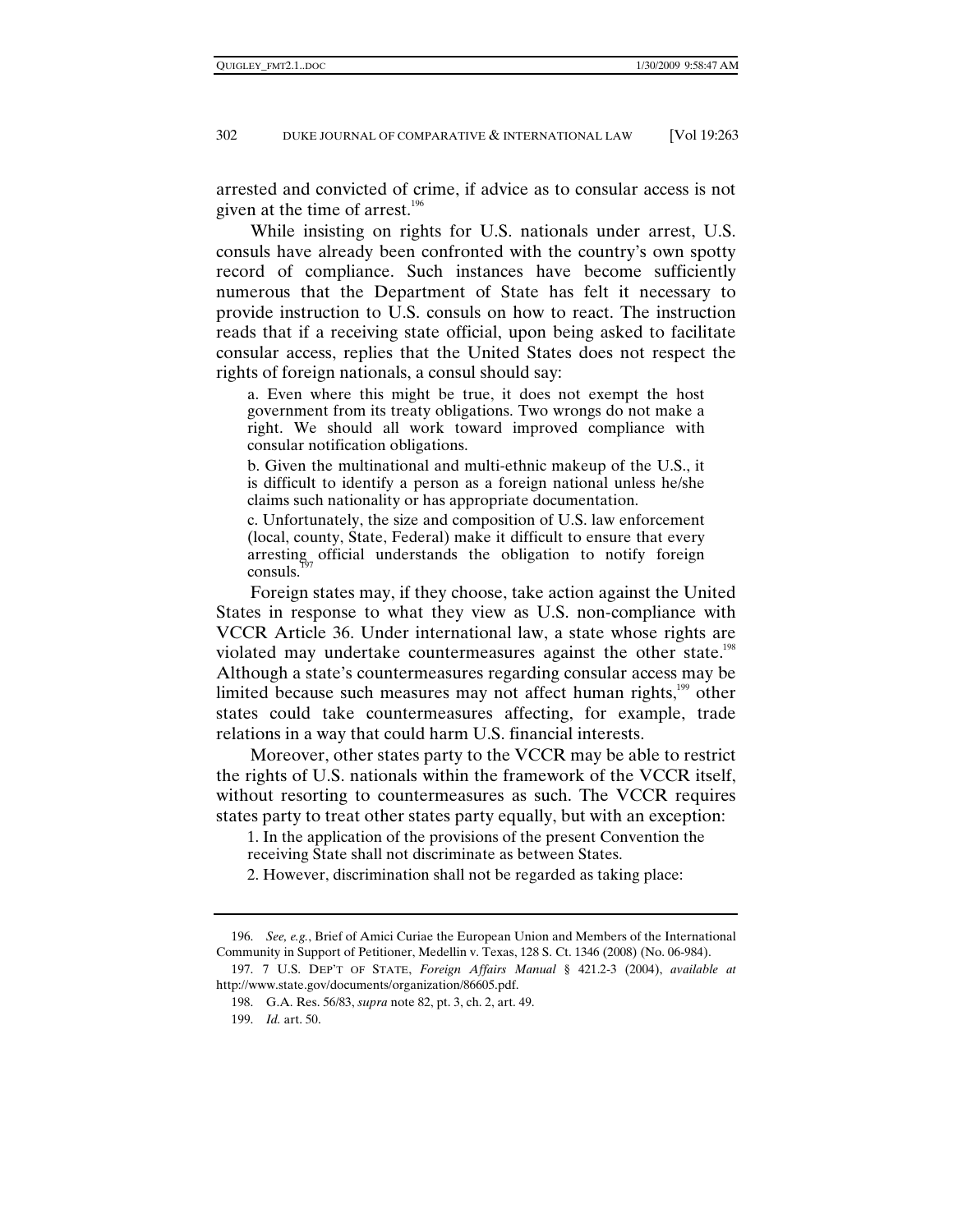(a) where the receiving State applies any of the provisions of the present Convention restrictively because of a restrictive application of that provision to its consular posts in the sending  $\text{State}$ [.]<sup>200</sup>

VCCR Article 72 thus creates the possibility that other states may apply VCCR Article 36 in relation to U.S. nationals in a "restrictive" way if the U.S. applies it in a restrictive way to their nationals. As a result, a state in which a U.S. national is convicted and sentenced to prison without having been advised about consular access might take the position that its courts need not entertain a claim for the consular access violation, because U.S. courts would not entertain such a claim for one of their nationals.

Hopefully, this route will not be taken since states in general prefer to apply treaty provisions relating to individuals in a uniform way, regardless of nationality. The German Constitutional Court, for example, in a decision rendered eighteen months after the U.S. withdrawal from the Optional Protocol, indicated that Germany will apply VCCR Article 36 in the way the ICJ reads it, namely to provide rights for individuals and to afford access to a court for a possible remedy in case of violation.<sup>201</sup> Germany is likely to afford such rights to U.S. nationals, even if the United States does not afford them to German nationals.

The current U.S. course in regard to the VCCR poses potential risk to the United States in protecting its own interests and in protecting U.S. nationals. The perceived self-interest of the United States in protecting itself from suits may turn out to be less significant than an interest in protecting both itself and U.S. nationals.

# X. THE ADVISABILITY OF RE-ADHERENCE TO THE OPTIONAL PROTOCOL

The Department of State clearly is concerned about whether it can adequately represent the interests of U.S. nationals in the face of the U.S. performance under, and attitude toward, VCCR Article 36. The State Department has made representations on occasion, as indicated above, to governors asking for a reprieve on behalf of a condemned foreign national, citing concern for its ability to protect U.S. nationals.<sup>202</sup> To date, however, the United States has not been

 <sup>200.</sup> VCCR, *supra* note 1, art. 72, § 1.

 <sup>201.</sup> *See* Bundesverfassungsgericht [BVerfG] [Federal Constitutional Court] Sep. 19, 2006, 2 Entscheidungen des Bundesverfassungsgerichts [BverfGE] 2115/01 (¶¶ 65, 68) (F.R.G.).

 <sup>202.</sup> *See supra* § II.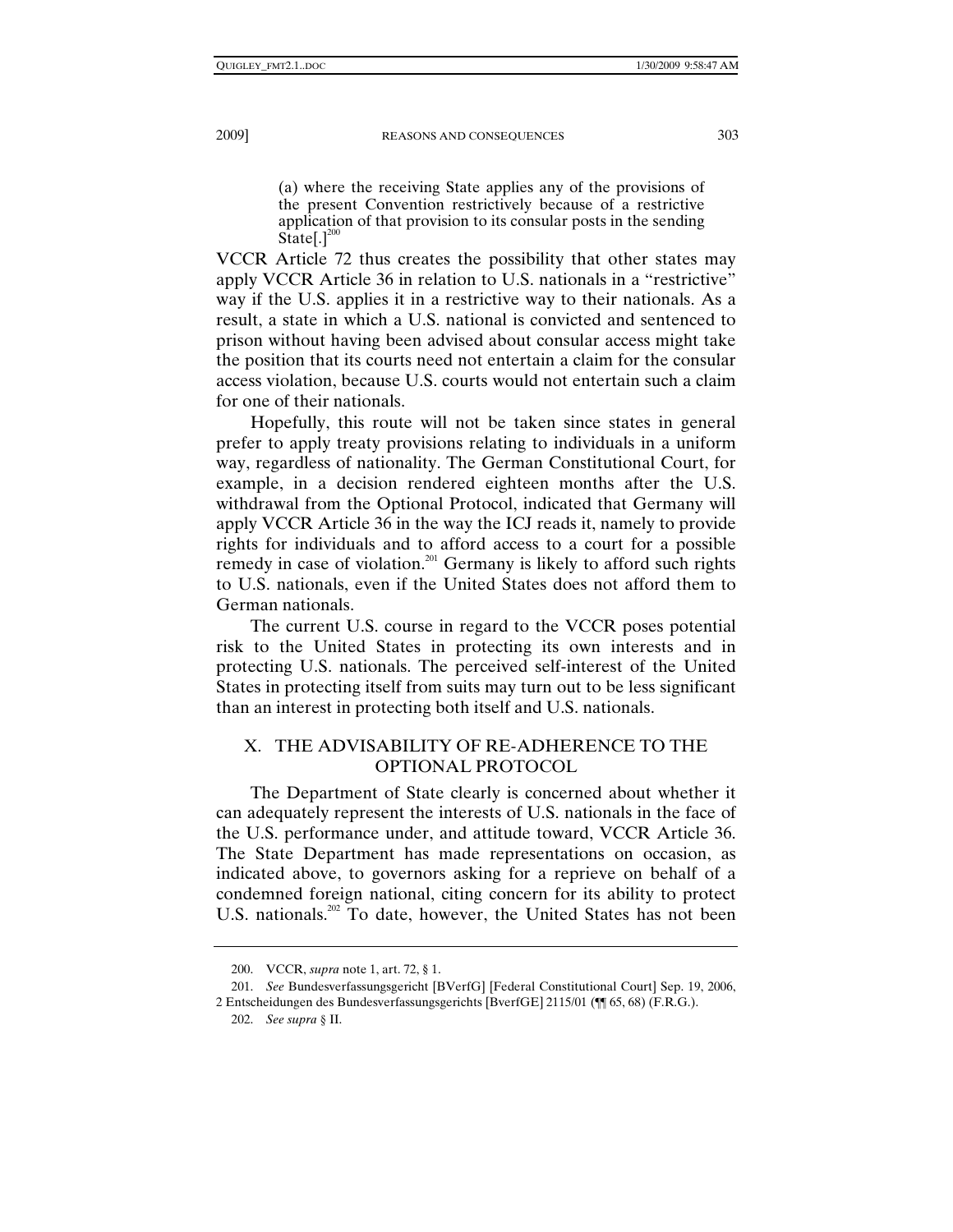sufficiently concerned to modify its own position, which is at the heart of the problem. The executive branch, notwithstanding the ICJ decisions in the *LaGrand* and *Avena* cases, continues to tell the courts that foreign nationals have no rights under VCCR Article 36 and that courts do not have to consider remedies when consular access obligations are violated.<sup>203</sup> Judicial remedies might have a salutary impact on compliance by police, which might reduce the number of violations.

U.S. state and federal courts, in the main, are deciding claims by foreign nationals of consular access violations in line with the Department of State position. In 2006, as mentioned above, the U.S. Supreme Court declined to suppress an incriminating statement made by a Mexican national.<sup>204</sup> In the same ruling, the Supreme Court rejected the consular access claim of a foreign national who raised his claim only in post-conviction proceedings.<sup>205</sup> Yet, the ICJ specifically ruled previously in the *LaGrand* case that rules on the timing of presentation of claims may not be used to bar a consular access claim, given that states that have violated an international norm must do what they can to provide redress.<sup>206</sup>

The U.S. Supreme Court and Department of State's construction of VCCR Article 36 carries the risk that the United States will not only be viewed as being incorrect on a legal matter, but also as disingenuous and as using its power position to disregard the law. The U.S. views have been rejected by two international courts and by the other states party to the VCCR; nonetheless, the Department is not altering its course. In 2008, in an *amicus curiae* brief for the United States, the Department of State again told a U.S. court that the preamble language of the VCCR negates an individual right, and the court relied on that opinion as it denied a claim.<sup>207</sup>

 <sup>203.</sup> Brief for the United States as Amici Curiae Supporting Petitioner at 29, Medellin v. Texas, 128 S. Ct. 1346 (2008) (No. 06-984) ("Permitting private judicial enforcement in the absence of action from the President or the Congress would deprive the political branches of the very choice of means that the ICJ intended for them to have. Thus, while petitioner is entitled to review and reconsideration *by virtue of the President's determination,* such review and reconsideration would not be available to petitioner in the absence of the President's determination.").

 <sup>204.</sup> *See* Sanchez-Llamas v. Oregon, 548 U.S. 331 (2006).

 <sup>205.</sup> *See id*.

 <sup>206.</sup> *See* LaGrand Case (F.R.G. v. U.S.), 2001 I.C.J. 466, 497-98 (June 27).

 <sup>207.</sup> *See* Mora v. New York, 524 F.3d 183, 196-97 (2d Cir. 2008) (stating that the preamble language reflected the fact that VCCR governs inter-state relations only).